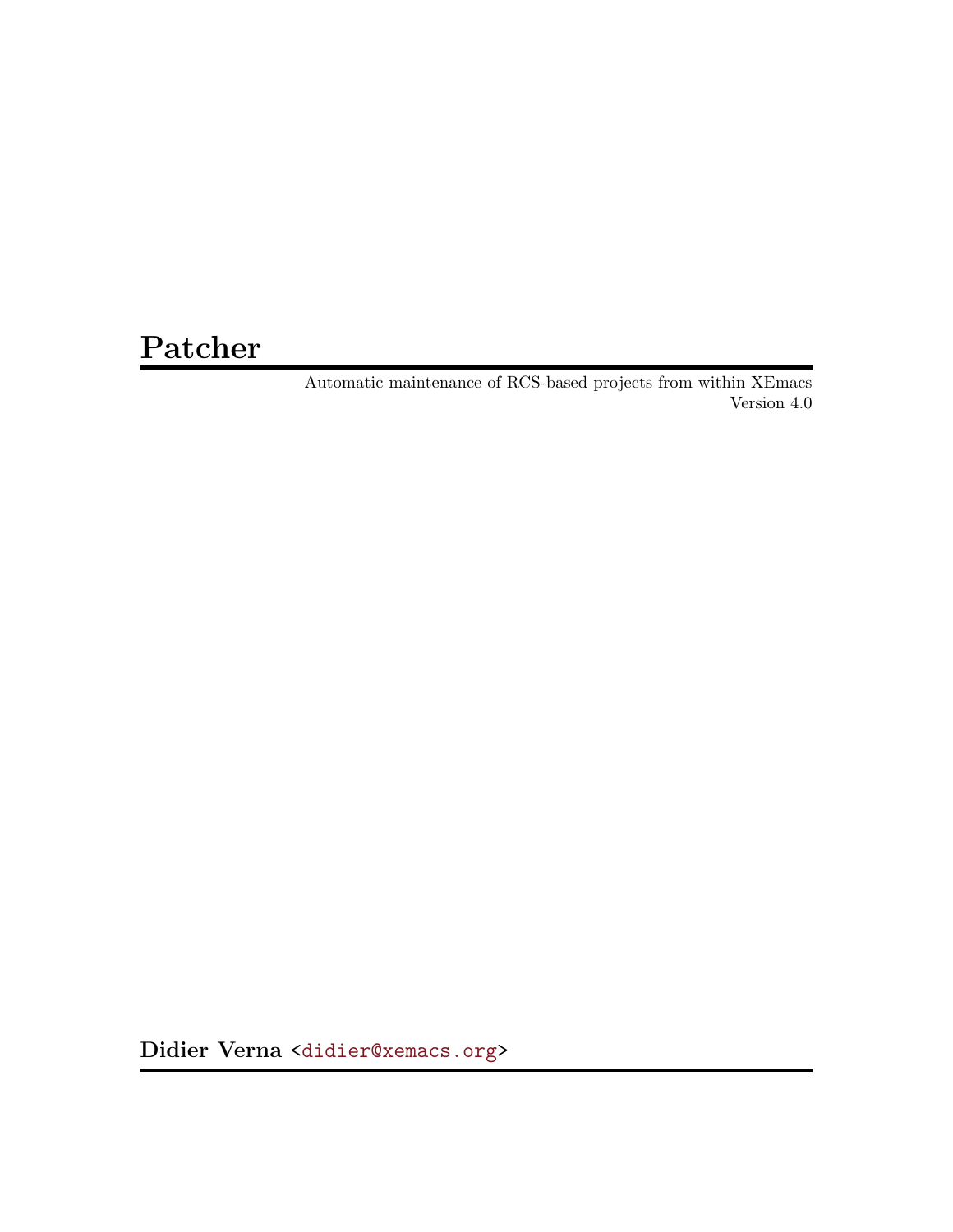Copyright © 2010, 2011, 2012 Didier Verna.

Copyright © 1999, 2000, 2001, 2002, 2003, 2004, 2005, 2007, 2008, 2009 Didier Verna.

Permission is granted to make and distribute verbatim copies of this manual provided the copyright notice and this permission notice are preserved on all copies.

Permission is granted to copy and distribute modified versions of this manual under the conditions for verbatim copying, provided also that the sections entitled "Copying" and "GNU General Public License" are included exactly as in the original, and provided that the entire resulting derived work is distributed under the terms of a permission notice identical to this one.

Permission is granted to copy and distribute translations of this manual into another language, under the above conditions for modified versions, except that this permission notice may be stated in a translation approved by the Free Software Foundation.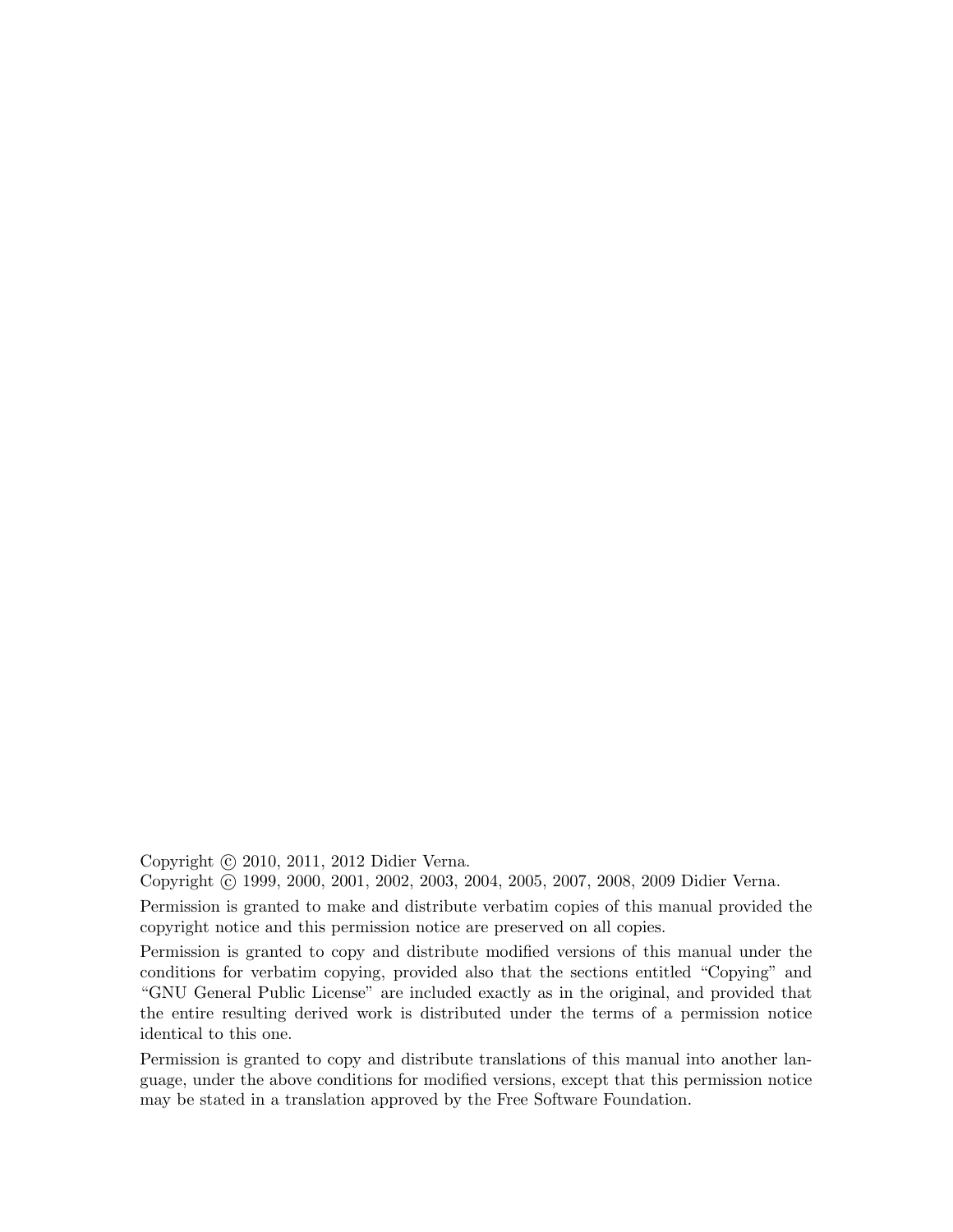# Table of Contents

| 1              |                                  |           |
|----------------|----------------------------------|-----------|
| $\bf{2}$       |                                  |           |
|                | 2.1                              |           |
|                | 2.2                              |           |
|                | 2.3                              |           |
| 3              |                                  |           |
|                | 3.1                              |           |
|                | 3.2                              |           |
|                | 3.3                              |           |
|                | 3.4                              |           |
|                | 3.5                              |           |
|                | 3.6                              |           |
| $\overline{4}$ |                                  |           |
|                | 4.1                              |           |
|                | 4.1.1                            |           |
|                | 4.1.1.1                          |           |
|                | 4.1.1.2                          |           |
|                | 4.1.1.3                          |           |
|                | 4.1.1.4                          |           |
|                | 4.1.1.5                          |           |
|                |                                  |           |
|                | 4.1.2.1                          |           |
|                | 4.1.2.2                          |           |
|                | 4.1.2.3                          |           |
|                | 4.1.3                            |           |
|                |                                  |           |
|                |                                  |           |
|                | 4.1.4.2                          |           |
|                | 4.1.5                            |           |
|                | 4.1.6                            | 18        |
|                | 4.2                              | 18        |
|                | 4.2.1                            | 18        |
|                | Standard Mail Methods<br>4.2.1.1 | 18        |
|                | 4.2.1.2                          | 19        |
|                | Other Mail Methods<br>4.2.1.3    | <b>20</b> |
|                | 4.2.2                            |           |
|                | 4.3                              |           |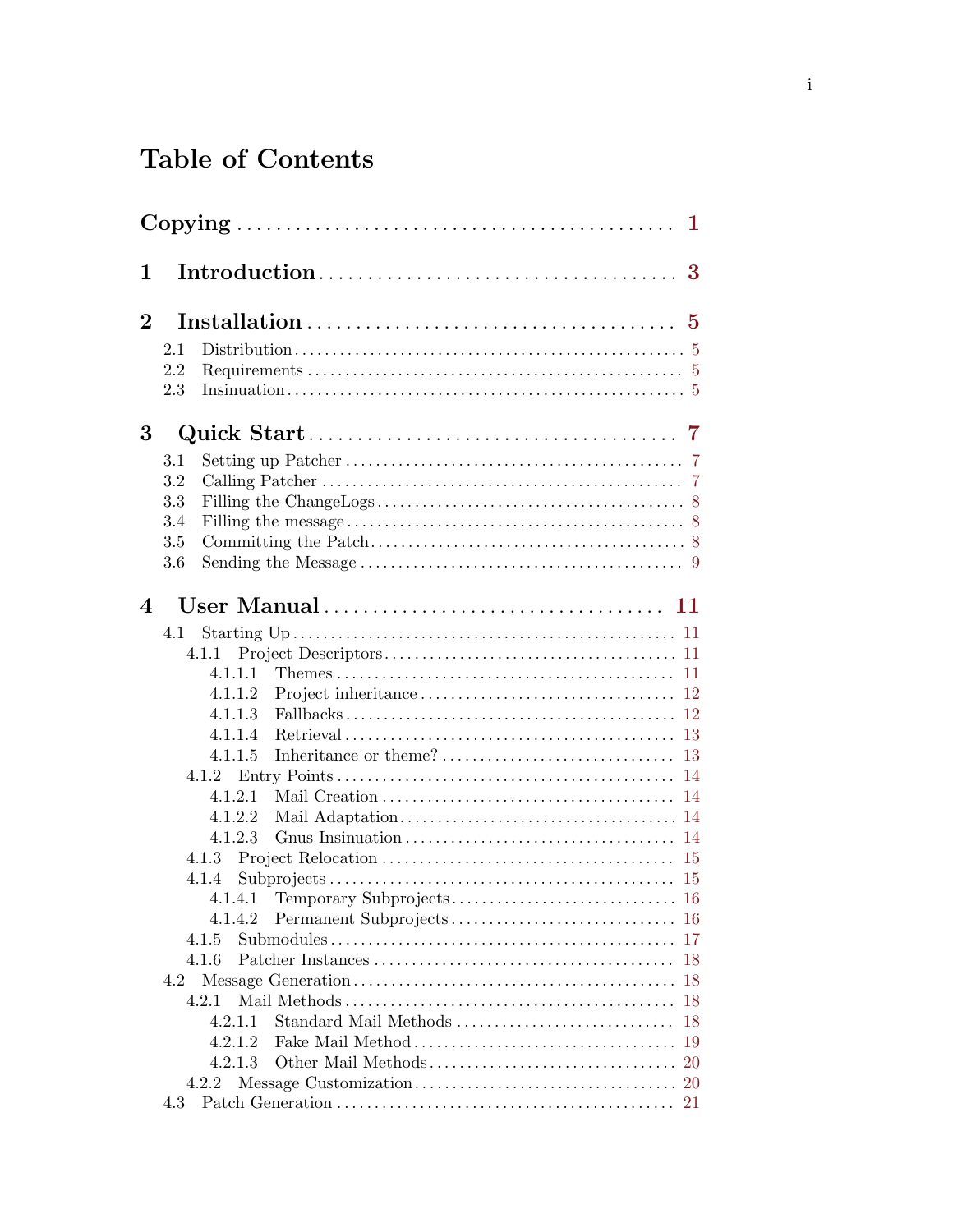| 4.3.1      |                       |  |
|------------|-----------------------|--|
| 4.3.2      |                       |  |
| 4.3.3      |                       |  |
| 4.3.4      |                       |  |
|            |                       |  |
| 4.4.1      |                       |  |
| 4.4.2      |                       |  |
|            | 4.4.2.1               |  |
|            | 4.4.2.2               |  |
|            | 4.4.2.3               |  |
| 4.4.3      |                       |  |
| 4.4.4      |                       |  |
| 4.4.5      |                       |  |
| 4.4.6      |                       |  |
| 4.5        |                       |  |
| 4.5.1      |                       |  |
| 4.5.2      |                       |  |
|            | 4.5.2.1               |  |
|            | 4.5.2.2               |  |
| 4.5.3      |                       |  |
| 4.6        |                       |  |
| 4.6.1      |                       |  |
| 462        |                       |  |
| 4.7        |                       |  |
| 4.7.1      |                       |  |
| 4.7.2      |                       |  |
|            |                       |  |
|            |                       |  |
| Appendix B |                       |  |
| B.1        |                       |  |
| B.2        |                       |  |
| B.3        |                       |  |
| B.4        |                       |  |
| Appendix A | XEmacs Development 33 |  |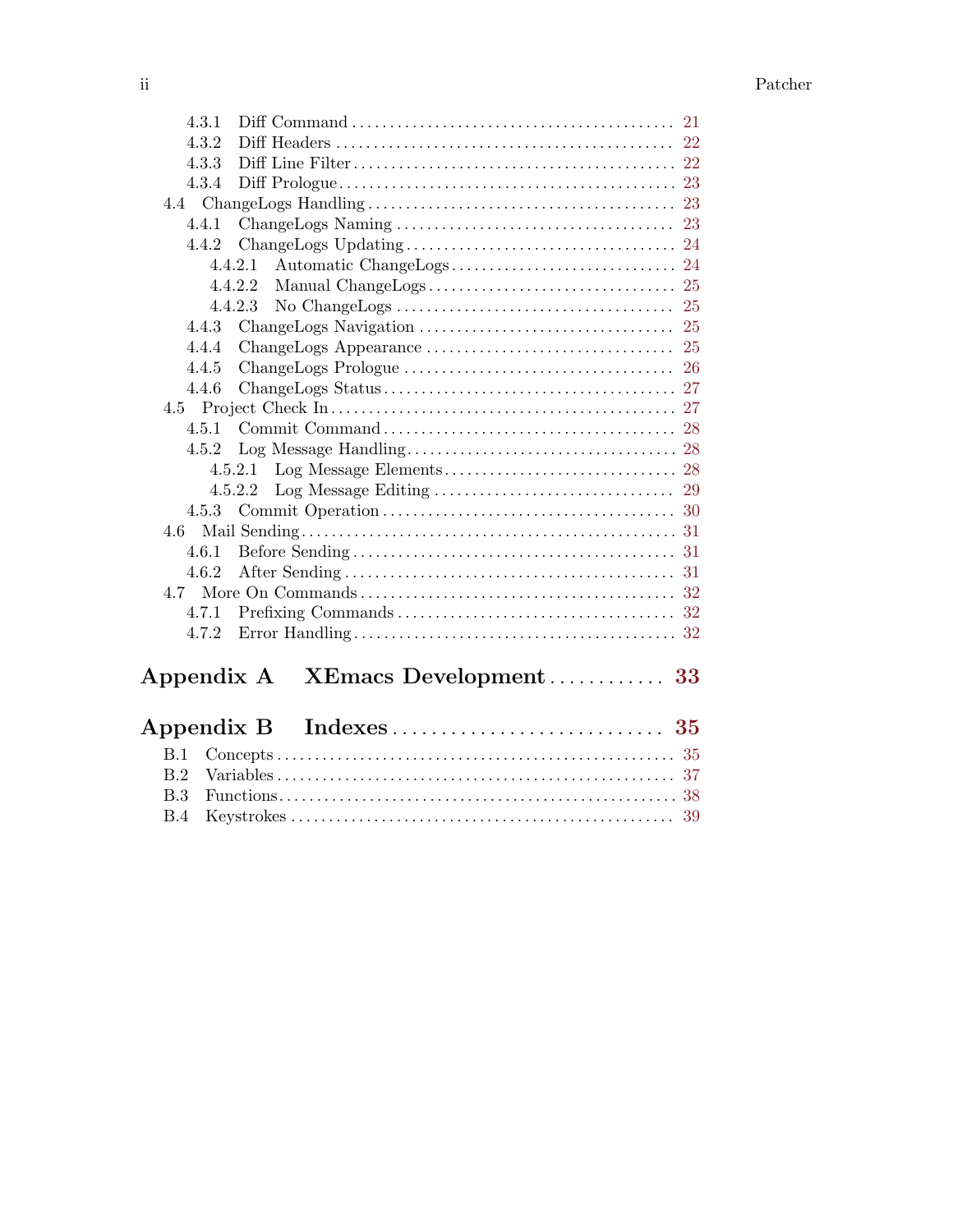<span id="page-4-0"></span>Copying 1

# Copying

Patcher is free software; you can redistribute it and/or modify it under the terms of the GNU General Public License version 3, as published by the Software Foundation.

Patcher is distributed in the hope that it will be useful, but WITHOUT ANY WAR-RANTY; without even the implied warranty of MERCHANTABILITY or FITNESS FOR A PARTICULAR PURPOSE. See the GNU General Public License for more details.

You should have received a copy of the GNU General Public License along with this program; if not, write to the Free Software Foundation, Inc., 675 Mass Ave, Cambridge, MA 02139, USA.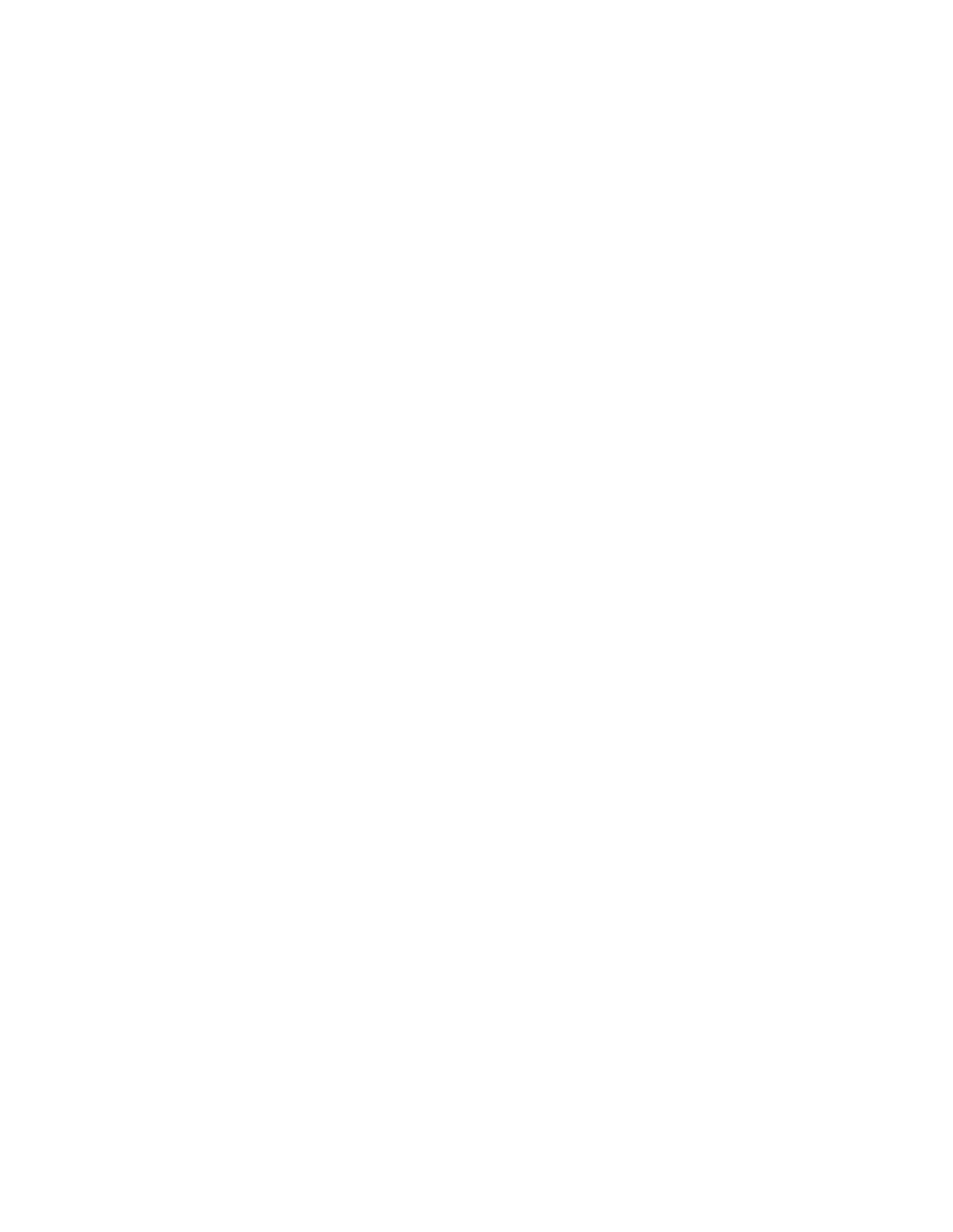# <span id="page-6-0"></span>1 Introduction

When a project becomes important in size, or when the development is performed cooperatively by several people across the Internet, it is a common practice to help maintaining it by using a revision control system. Such tools (Git, Mercurial, Subversion, Darcs, CVS, PRCS to name a few) usually work by maintaining a centralized or distributed project archive (also called a repository) that keeps track of the history of the changes, lets you develop different "branches" at the same time and perform operations like merges between these different project branches.

In such "RCS-based" maintenance models, making the project evolve usually involves repeatedly the same few steps, some of which can be tedious: you work on your local copy of the project; once you're satisfied with your changes, you create a patch by diffing your local copy against the project's archive; then (or progressively), you construct the ChangeLog entries. Finally, you propose your changes by sending a mail to the developers list with your patch and the ChangeLog entries included, hoping that your proposition will be accepted. If you're one of the maintainers, you will still probably send the message to the list, simply announcing the modification, and immediately commit the patch with an informative log message.

Patcher is an XEmacs package designed to automate this process. Patcher can't work on the project for you. However, as soon as you give it some basic knowledge on the project structure and repository, it can automatically build a patch by comparing your local copy with the repository, create ChangeLog entries, prepare a mail announcing the changes, and even commit the patch for you with a informative log message. All of this is done in just a few keystrokes. Additionally, Patcher can perform some sanity checks, like verifying that your local copy is up-to-date, that you did not forget some ChangeLog entries, that the commit operation went well and so on.

If you're brave and impatient, and want to start using the basics of Patcher as soon as possible, see [Chapter 3 \[Quick Start\], page 7.](#page-10-0) It is recommended to read it anyway, since it gives an overview of how Patcher works. If you know the basics and want a more detailed guide, see [Chapter 4 \[User Manual\], page 11](#page-14-0).

Enjoy using Patcher!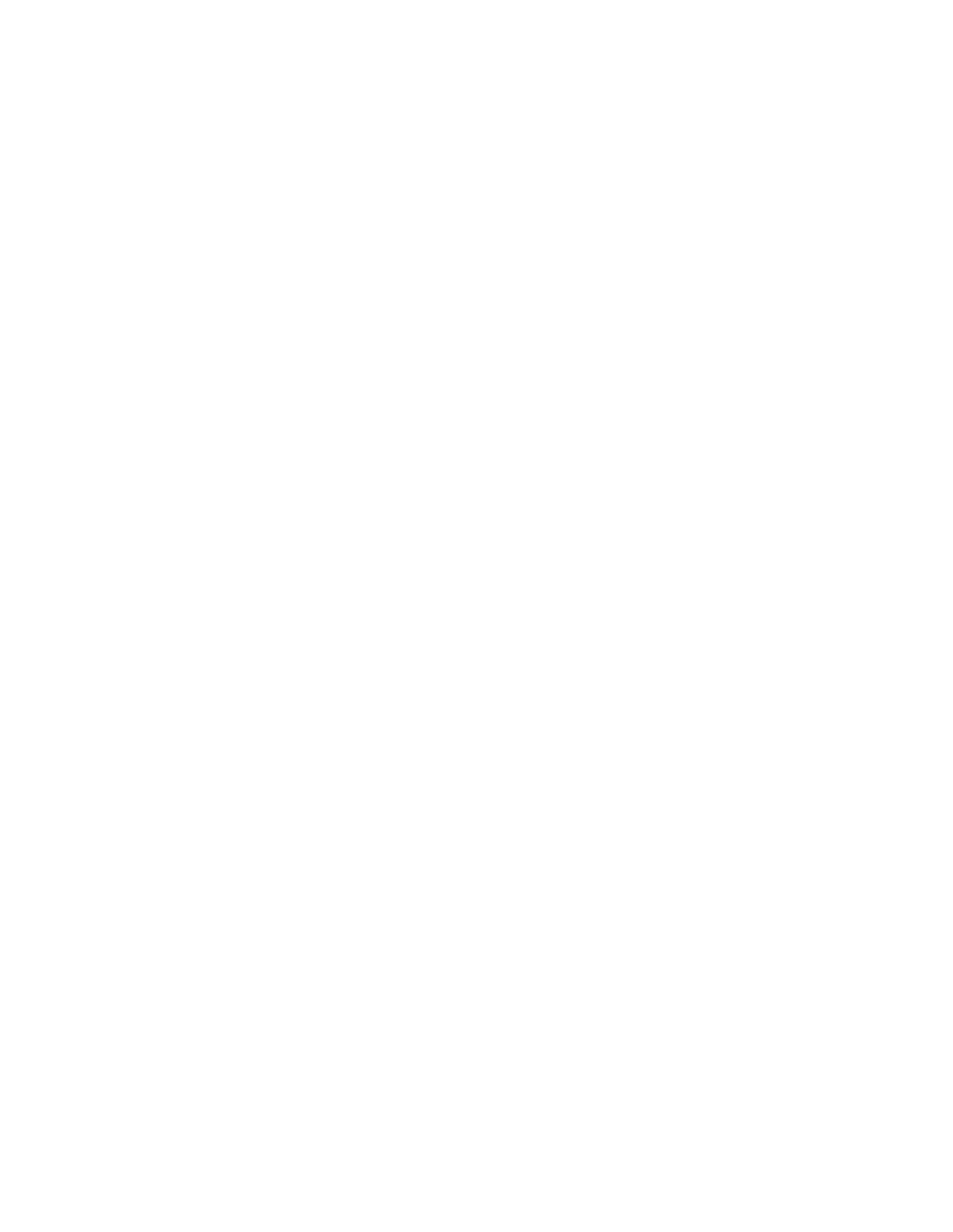# <span id="page-8-0"></span>2 Installation

### 2.1 Distribution

Patcher is a standard XEmacs package. As such, you can download and install it directly from a running XEmacs session. The packages interface is accessible from the 'Tools' menu or via M-x list-packages). You may also manually download a tarball or use the Mercurial repository. See <http://www.xemacs.org/Develop/packages.html> for more information.

Otherwise, Patcher is also distributed as a standalone package directly from my website (a Git repository and tarballs are available), at [http://www.lrde.epita.fr/~didier/](http://www.lrde.epita.fr/~didier/software/elisp/misc.php) [software/elisp/misc.php](http://www.lrde.epita.fr/~didier/software/elisp/misc.php). You will also find different inlined versions of this documentation at that place. For standalone installation instructions, please read the 'INSTALL' file in the distribution.

## 2.2 Requirements

Patcher currently works with XEmacs 21.4 or later. Patcher might also have some other requirements, depending on how you use it:

- If you let Patcher create ChangeLogs for you (see [Section 4.4 \[ChangeLogs Handling\],](#page-26-1) [page 23\)](#page-26-1), you will need the 'add-log' library from the 'xemacs-base' package, version 2.21 or later, installed on your system.
- If you want to send mails from Patcher (see [Section 4.2.1 \[Mail Methods\], page 18\)](#page-21-1), you will need a mail user agent. Patcher currently supports 'sendmail', 'message' and 'Gnus' natively and through the 'compose-mail' interface. Other MUA might be partly supported when used with compose-mail. Patcher will probably suffer from non critical deficiencies in that case however (it will issue warnings).

## <span id="page-8-1"></span>2.3 Insinuation

With a proper installation of Patcher (either way), you don't need any special trickery in your '.emacs' file because all entry points to the library should be autoloaded.

However, Patcher has the ability to hook into external libraries, but won't do so unless requested. Currently, Patcher has hooks for Gnus only. If you're using Gnus as your MUA, you might want to add the following line to your 'gnusrc' file:

#### (patcher-insinuate-gnus)

This will add some facilities described along the text.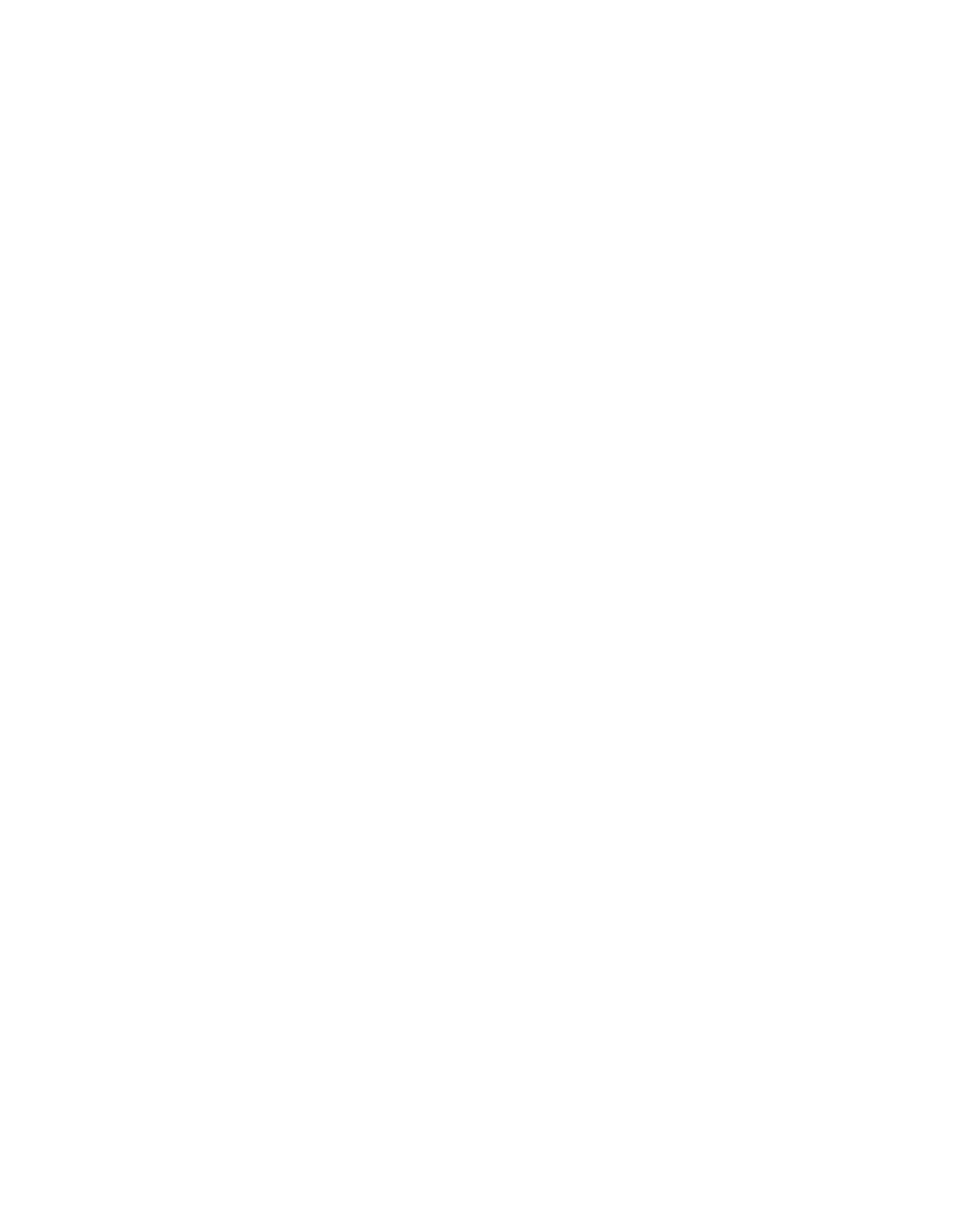# <span id="page-10-0"></span>3 Quick Start

This chapter demonstrates the use of Patcher through a quick and basic setup. Adapt the example as you wish. See also [Appendix A \[XEmacs Development\], page 33](#page-36-0) for an XEmacs specific sample setup. Let's make some assumptions first:

- You own a computer.
- You have the 'add-log' library from the 'xemacs-base' package, version 2.21 or later, installed on your system.
- You're working on a Git project called SuperProj.
- Your local clone of the Git repository is located in '/home/me/superproj'.
- You have commit access to this project.
- There is a mailing list for developers at [superproj-devel@superproj.org](mailto:superproj-devel@superproj.org).
- Your repository is up-to-date, but you've done some hacking in the sources that you'd like to commit.
- Since you're lazy, you didn't write the ChangeLog entries yet.

## 3.1 Setting up Patcher

The first thing to do is to make patcher aware of your "SuperProj" project. Put this in your '.emacs' file:

```
(setq patcher-projects
        '(("SuperProj" "/home/me/superproj"
        :to-address "superproj-devel@superproj.org"
        :commit-privilege t
        :themes (git))))
```
As you can imagine, patcher-projects is a user option in which you store information about the projects you want to manage with Patcher. It is actually a list of what's called project descriptors. Here's the meaning of the only project descriptor we have in the example above: we have a project named "SuperProj", located in '/home/me/superproj' and for which emails should be sent to [superproj-devel@superproj.org](mailto:superproj-devel@superproj.org). In addition to that, this project is handled by Git.

Note the particular syntax for specifying the mailing address. This is what's called a project option. Contrary to the project's name and directory, which are mandatory and always appear as the first and second elements of a project descriptor, project options are optional and can appear in any order. Note also that we have used a :themes option for specifying the revision control system in use. A "theme" is a set of options with particular values. Patcher happens to come with some predefined themes, including one for Git.

## 3.2 Calling Patcher

Now you want to build a patch with your changes, and prepare a message to submit them. The way Patcher works is currently to setup the message first, and then to control all subsequent operations from there. In other words, to create a patch, you actually ask Patcher to prepare a mail. Type this: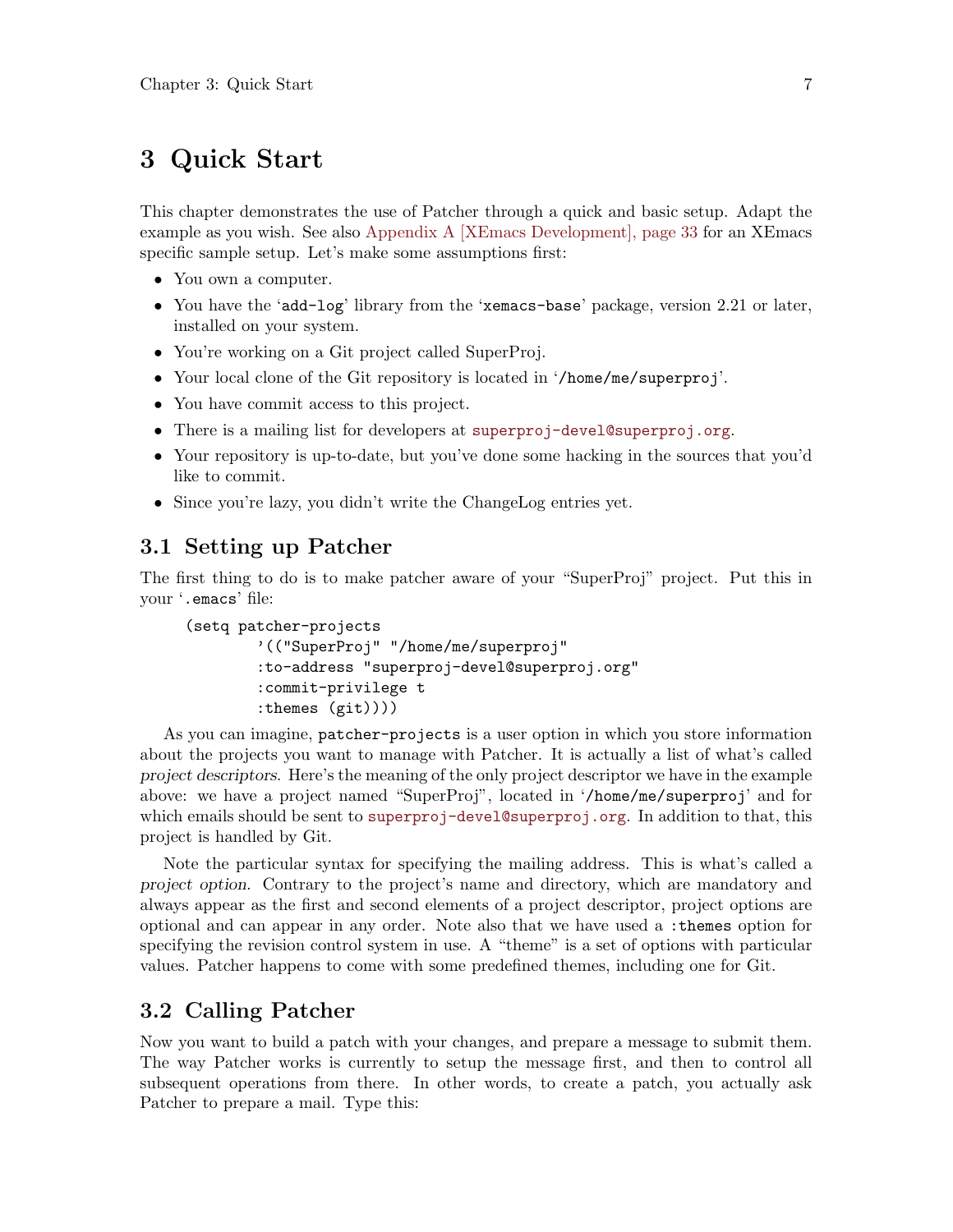#### <span id="page-11-0"></span>M-x patcher-mail

First, you're prompted (with completion) for a project name (the first element of each project descriptor, remember?). We currently only have a "SuperProj" project, so hitting TAB will directly fill the minibuffer in with this only choice. Then, you're prompted for a subject line that will be used in the mail. Say something sensible here.

Three operations are now executed in turn:

- 1. Patcher prepares a mail buffer. The message will be sent to the address you specified with the :to-address project option, and the subject line now reads "[PATCH] something sensible here".
- 2. Patcher now builds the patch. The command used to do this is specified in the Git theme, but it is a project option so it can be changed. Upon successful completion of this command (we assume that's indeed the case), the patch is inserted into the mail buffer. Some information about the patch is provided just above it (the command used, the files affected and so on).
- 3. Finally, Patcher generates ChangeLog skeletons from what it understands of the patch. This involves visiting the appropriate ChangeLog files, and creating initial entries.

## 3.3 Filling the ChangeLogs

Patcher has just created initial ChangeLog entries for you. You must now browse through the ChangeLog file(s) and fill the entries as you see fit. From the mail buffer type  $C-c$ -p n (patcher-mail-first-change-log). This command will bring you to the first ChangeLog file that you need to fill in. From a ChangeLog buffer, the same keyboard sequence will will bring you to the next one, and so on (patcher-change-log-next).

Once you're done, you can very well save the ChangeLog buffers. However, don't kill them! Don't even think about it. Patcher still needs them. From any of the ChangeLog buffers you just filled in, type  $C-c$   $C-p$  m (patcher-change-log-mail). This will bring you back to the mail buffer.

## 3.4 Filling the message

Now that you're satisfied with your ChangeLog entries and you've returned to the mail buffer, you want to write some explanation text in the message. I'll let you do that. You also want to insert the ChangeLog entries corresponding to your patch, since they are usually much more readable than the patch itself.

Inserting your ChangeLog entries in the mail buffer is as simple as typing  $C-c$ -p l (patcher-mail-insert-change-logs). This command places them just above the patch, with a short information line (per ChangeLog file) on top.

## 3.5 Committing the Patch

If you have commit access to your project, you should read this. Otherwise, you may directly jump to [Section 3.6 \[Sending the Message\], page 9.](#page-12-1)

Committing your changes involves three steps: preparing the commit command, preparing the commit log message, and actually committing the changes. Although Patcher can do all of this in one shot, it gives you control each step by default.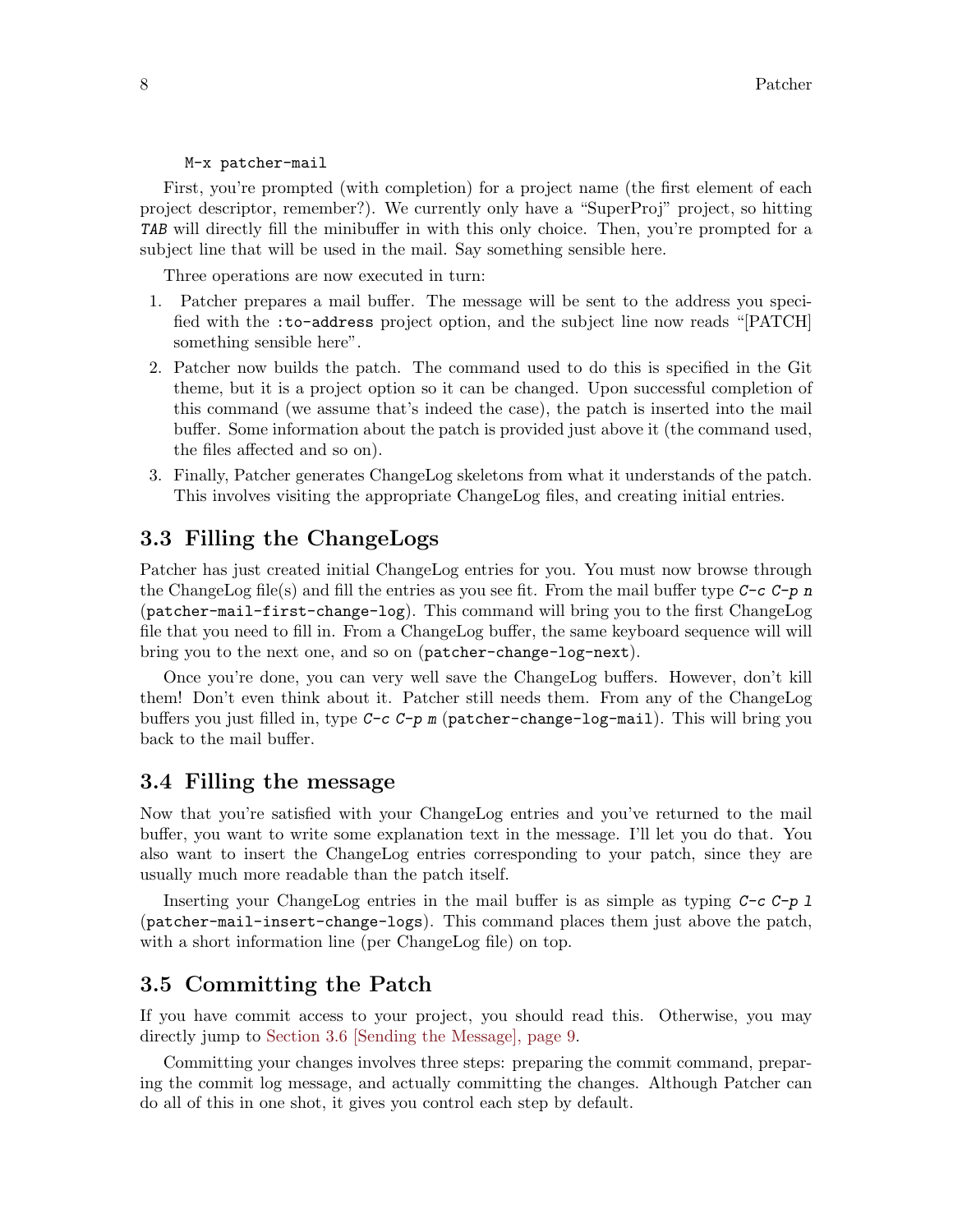<span id="page-12-0"></span>In order to start the commit process, simply type  $C-c$   $\subset$   $C-p$   $\subset$  (patcher-mail-commit). Congratulations. You've just been transported to a new buffer, the "log message" buffer. This buffer lets you edit the log message that will accompany your commit. Note that the message is initialized with the subject line of your mail. This is also a project option.

Once you're satisfied with the log message, type C-c C-p c or C-c C-c (patcher-logmsgcommit). This command computes the commit command to use, and while you think that you're done this time, you're not quite there yet. Indeed, patcher transports you to yet another buffer called the "commit command" buffer. This buffer lets you modify, or at least check the commit command to use.

The default commit command is specified in the Git theme, but it is of course a project option so it can be changed. Note that Patcher stores the log message in a temporary file and uses the '-F' option of the Git 'commit' command. Finally, note that Patcher has automatically appended the affected ChangeLog files to the commit command.

If the commit command suits you, type  $C-c$   $C-p$  c or  $C-c$  (patcher-cmtcmdcommit). This time, you're done. If you had not previously saved the ChangeLog files, Patcher will do it for you just before committing.

As Patcher doesn't do pushing (neither pulling) yet, you may now want to push your changes to the remote repository by hand.

## <span id="page-12-1"></span>3.6 Sending the Message

Sending the message has actually nothing to do with Patcher. It depends on the method you use for sending mails, but will usually be done via a  $C-c$  command of some sort. On thing to note however: if you've committed your changes via Patcher, the message has been slightly modified: the subject line now reads "[COMMIT] something sensible here" instead of "[PATCH] something sensible here", and a short commit notice has been inserted just at the beginning of the message's body.

That's it. That was easy. Congratulations on your first shot at Patcher, anyway! Of course, Patcher is much more powerful and customizable than what has been described in this chapter. For a complete documentation on how to use and customize Patcher, please refer to [Chapter 4 \[User Manual\], page 11](#page-14-0).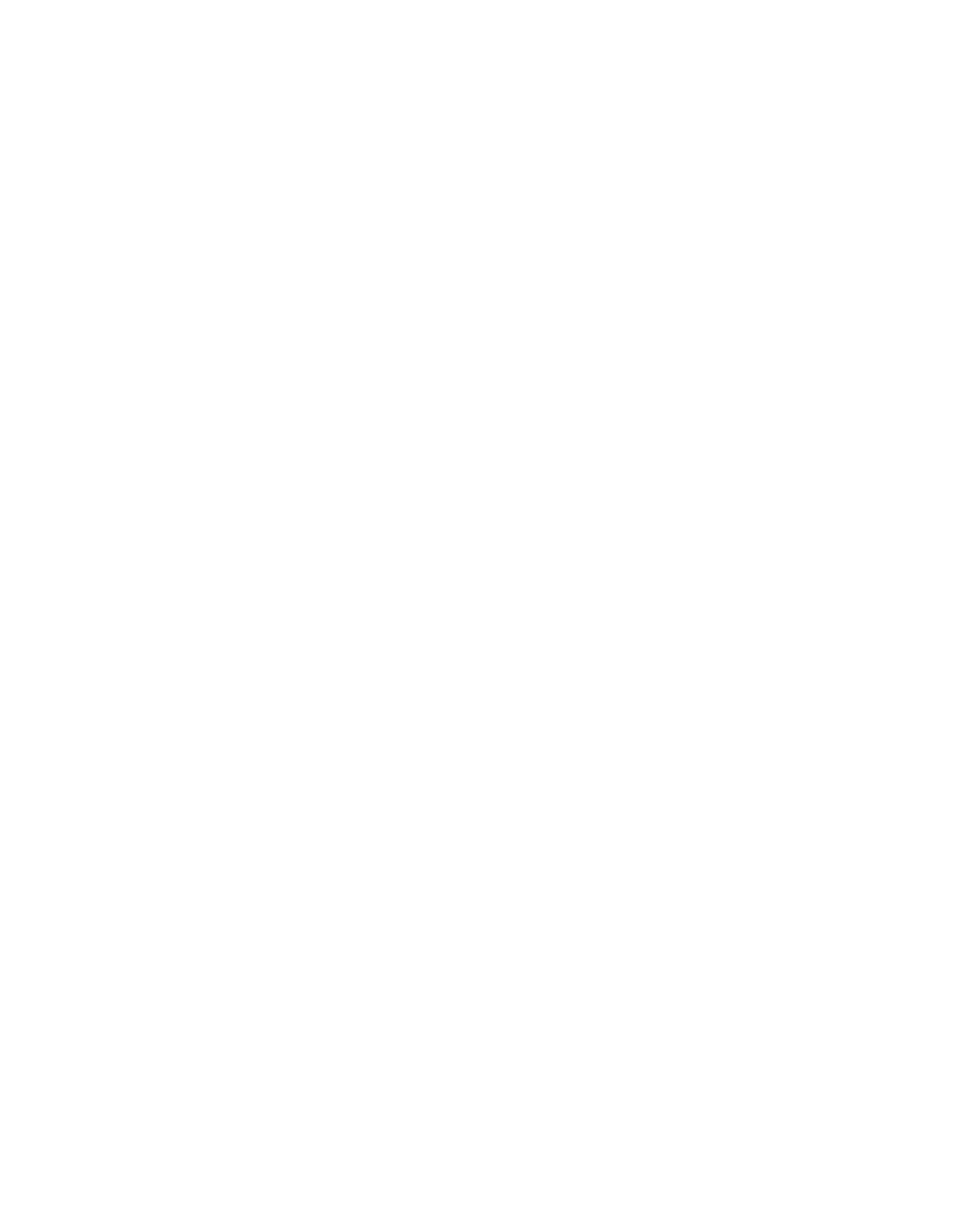## <span id="page-14-0"></span>4 User Manual

This chapter provides a step-by-step guide to using Patcher. Everything there is to know about Patcher is here, though the features are introduced progressively.

All user options that are going to be presented in this manual can be found in the patcher customization group, or a subgroup of it.

At any time, and in any buffer related to a Patcher project (mail, ChangeLog etc.), you can query the current version of Patcher by calling the function patcher-version, bound to  $C-c$   $C-p$  v.

## 4.1 Starting Up

Starting up Patcher implies first defining a project, and then calling one of the entry point functions. This section describes how to do that.

### <span id="page-14-1"></span>4.1.1 Project Descriptors

Projects specifications are stored in patcher-projects. This user option is actually a list of project descriptors. Each project descriptor has the following form: '(NAME DIR :OPTION VALUE  $\ldots$ )'

- NAME is a string naming your project.
- DIR is a string specifying the directory in which to find the project. It can also be set to nil in which case Patcher will prompt you for the project's location every time it is needed (such projects are called "floating" projects). This feature may be useful when you maintain several clones of the same repository but want to define it only once in Patcher. Another potential use of this is when several independent projects happen to share exactly the same set of options.
- The remainder of a project descriptor is a sequence of zero or more option/value pairs that we call project options. All option names start with a colon. The type of a value depends on the corresponding option. For example, there is a project option named :to-address, whose value should be a string giving the email address to which you want to send Patcher messages.

When Patcher needs the value for a particular project option, it looks for it directly in the project descriptor, but also in other places. This process is described below.

#### <span id="page-14-2"></span>4.1.1.1 Themes

If you have several projects sharing the same option set, you might want to setup a theme. Themes are named collections of project options.

Themes are stored in the patcher-themes user option. This option is a list of themes. Each theme has the following form:  $(MAME : OPTION VALUE ...)$ .

NAME is the theme's name (a symbol). The remainder of the list is a sequence of zero or more option/value pairs, just like in project descriptors.

In order to use a theme in a given project, a :themes project option is provided. It is a list of theme names (symbols). Use this option in your project descriptor, and the project will implicitly inherit all options from the corresponding theme.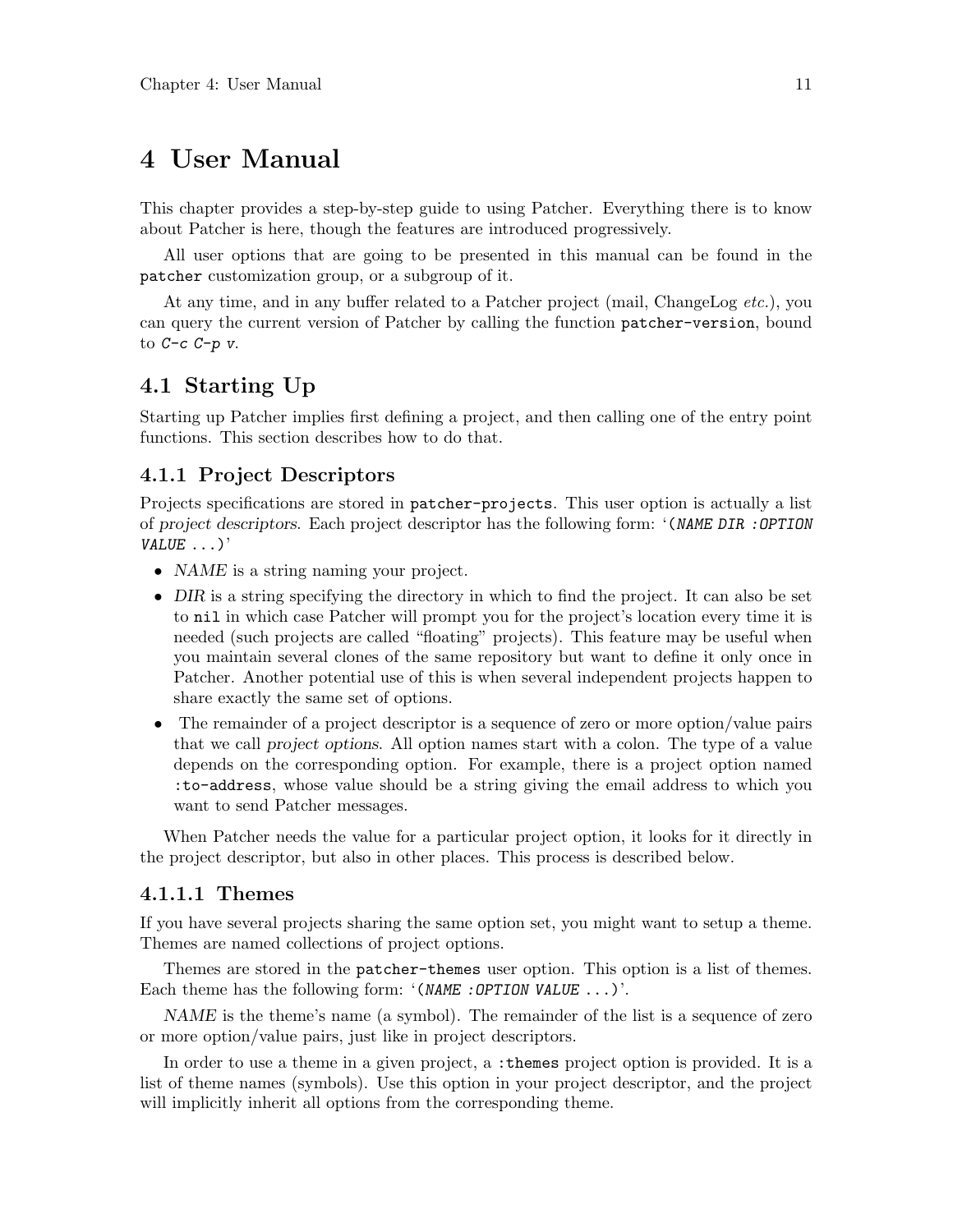<span id="page-15-0"></span>One important note: as :themes is a project option, it can appear in a theme. In other words, themes can inherit from other themes. When Patcher tries to retrieve an option from a theme (an that option is not directly available), the themes tree is traversed depth first.

Because themes can contain themes, a bogus setting might lead to an infinite loop (a cycle in a theme graph). To prevent this, the patcher-max-theme-depth user option is provided. It represents the expected maximum theme nesting level and defaults to 8.

Patcher comes with a set of built-in themes for several revision control systems. These are Git, Mercurial (Hg), Darcs, Subversion (Svn), CVS and PRCS. Look at the value of patcher-built-in-themes to see what's in them. Each of these themes have a -ws counterpart which eliminates white-space differences in diff outputs. This comes in handy if you are a committer (see [Section 4.5 \[Project Check In\], page 27\)](#page-30-1) and you perform some kind of automatic white-space cleanup in the files you edit, especially when you let Patcher generate the ChangeLog entries (see [Section 4.4 \[ChangeLogs Handling\], page 23](#page-26-1)).

While you can't modify the value of patcher-built-in-themes, you're free to do whatever you want in patcher-themes, including creating a theme with the same name as a built-in one. This new theme will take precedence over the other. Having this built-in variable (a constant, actually) lets me modify its value from release to release without risking to smash your own adjustments.

#### 4.1.1.2 Project inheritance

When two projects are very similar, you might prefer to use the project inheritance mechanism described below over themes.

There is a special project option called : inheritance. This option must be a list of project names (strings). The inheritance of a project defines a list of projects from which to inherit options.

One important note: inherited projects might have their own :inheritance option set to other projects in turn. In other words, the project inheritance can be more than one level deep. Just as for themes traversal, when Patcher tries to retrieve an option and this option is not available directly, the inheritance tree is traversed depth first.

Because inherited projects can inherit from projects, a bogus setting might lead to an infinite loop (a cycle in a project graph). To prevent this, the patcher-max-inheritancedepth user option is provided. It represents the expected maximum project inheritance level and defaults to 8.

The :inheritance project option is somewhat special in the sense that it can't appear in a theme. We will encounter other exceptions later in this manual.

#### 4.1.1.3 Fallbacks

For each existing project option, Patcher also has a fallback user option with a default value that would be shared among all projects not setting the option explicitly. The name of the fallback is obtained by replacing the colon in the project option's name with the prefix patcher-default-. For example, the fallback corresponding to the :to-address project option is named patcher-default-to-address.

The :inheritance project option is also special in the sense that it doesn't have a corresponding fallback. We will encounter other exceptions later in this manual.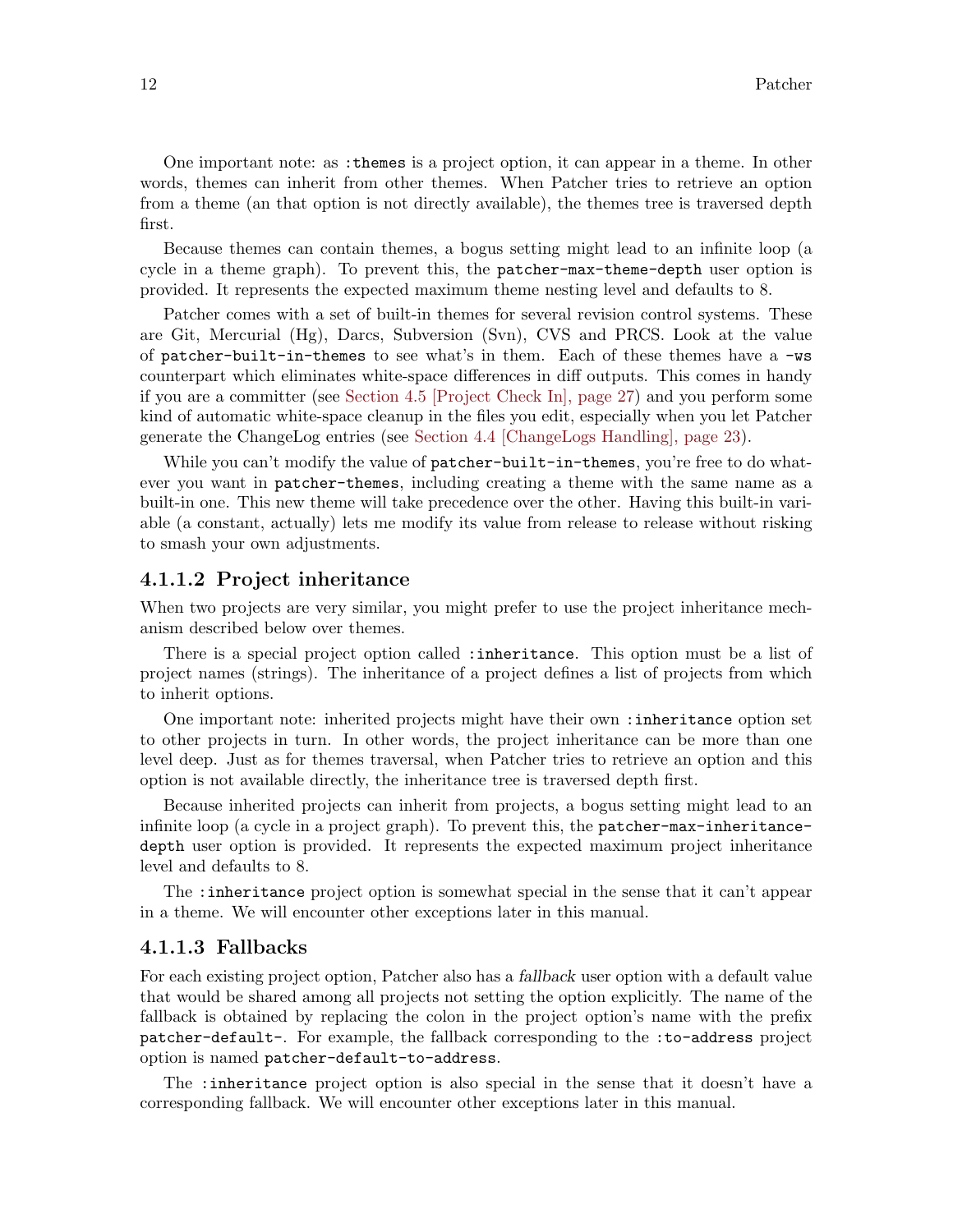<span id="page-16-0"></span>In the remainder of this manual, we will rarely mention the fallbacks again. When we introduce a new project option, just remember that it always has a corresponding fallback (well, not always, as you just discovered).

### 4.1.1.4 Retrieval

When Patcher needs the value of a particular project option, it looks for it in the following manner:

- First, it looks directly in the project descriptor to see if the option is given.
- If that fails, it next tries the given themes, if any. This involves recursively traversing the project's themes tree. Options successfully retrieved in themes are said to be themed.
- If that still fails, it then tries the inherited projects, if any. This involves recursively traversing the project's inheritance tree. Options successfully retrieved in inherited projects are said to be inherited. Note that in turn, such options could have been actually themed in the inherited project.
- If that fails again, it finally falls back to the value given in the corresponding fallback (if it exists). In such a case, the option is said to be fallbacked.

Note that a value of nil for a project option is an actual value. It is not equivalent to an option being unset. As a consequence, if Patcher finds a project option with a value of nil somewhere, it will use it and stop the search, even if a non nil value could be retrieved later from a theme, an inherited project or a fallback. This provides you with a way to annihilate themed, inherited or fallbacked options.

The retrieval process is completely dynamic. In particular, this means that even if you already have a running Patcher instance, you can still modify the project's options, and these modifications will be taken into account in your running instance. In fact, the only thing you can't do with a running Patcher instance is modify the project's name.

Beware however that modifying an option while a corresponding project has been instantiated is not very safe, and should be avoided as much as possible.

#### 4.1.1.5 Inheritance or theme?

Let us summarize the four available ways to provide an option for a project: a direct setting in the project descriptor, a global default value in the fallback user option, plus themes and inherited projects.

At that point, you might be wondering why the themes and inheritance concepts were both designed, since they actually perform very similar tasks. Good question. Here is a good answer.

Projects might share options for different reasons. For example, my "XEmacs" (source) and "XEmacs Packages" projects share many options (To: address, From: address, diff and commit commands and so on) because they both relate to XEmacs. On the other hand I have personal but totally unrelated projects that share the same commands because they are all handled through a common system: Git.

In other words, you should rather use the inheritance mechanism when projects relate to each other, and the theme mechanism for settings that are orthogonal the projects they apply to.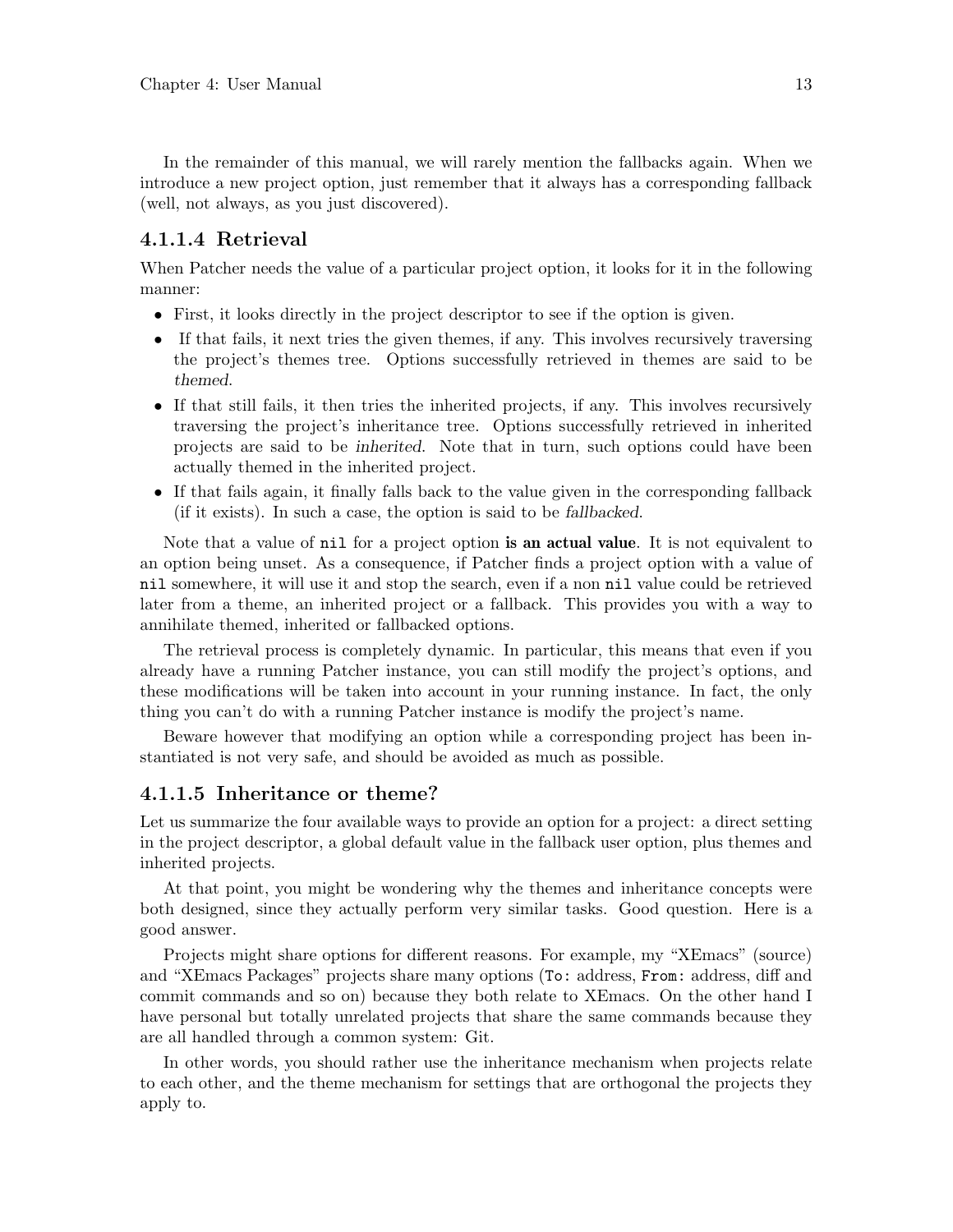#### <span id="page-17-0"></span>4.1.2 Entry Points

Patcher currently uses the mail buffers as "master" buffers for controlling all operations: building a patch, creating the ChangeLog entries, committing. . . all is done from the mail buffer. Note however that you don't need to actually send mails to use Patcher (see [Section 4.2.1.2 \[Fake Mail Method\], page 19\)](#page-22-1).

To use Patcher on a certain project, you start by preparing a (possibly fake) mail. There are several ways to do so: you could start a brand new message, "adapt" a message already in preparation to Patcher, or even compose some sort of a Patcher reply to another message.

At any time from a mail buffer, you may change your mind and decide that starting Patcher was a mistake. You can then call the function patcher-mail-kill, bound to  $C-c$ C-p k, and Patcher will "kill" the current project, cleaning up the place like Patcher had never existed before.

#### 4.1.2.1 Mail Creation

Creating a message is done with the following function.

#### patcher-mail [Function] [Function]

Start composing a brand new Patcher message. This function interactively prompts you for the name of the project and for a (mail) subject line. It also performs a global diff of your project.

#### 4.1.2.2 Mail Adaptation

Assuming that you are already editing a message (with your usual MUA), you can adapt it to Patcher. This might be useful if you want to reply to a normal message with a Patcher mail and your MUA is unknown to Patcher (see [Section 2.3 \[Insinuation\], page 5\)](#page-8-1). Start by creating the reply, and then adapt it to Patcher.

#### patcher-mail-adapt [Function] [Function]

Adapt an existing message to Patcher by prompting you for the name of a project and possibly a new subject. This function also performs a global diff of your project.

When adapting a message to Patcher, you are always prompted for a new subject line, although you can just hit Return to leave it empty. If there is indeed a subject change (that is, if there is both an old subject and a new one), Patcher uses a project option called :subject-rewrite-format to modify the subject line. The subject rewrite format is a string in which a '%s' is replaced with the new subject, while a '%S' is replaced with the old one.

By default, the subject rewrite format is '"%s (was: %S)"'. Note that the subject prefix (see [Section 4.2.2 \[Message Customization\], page 20\)](#page-23-1) is added in front of the subject line after the subject has been rewritten.

#### 4.1.2.3 Gnus Insinuation

If you're using Gnus to read mail and have properly insinuated it (see [Section 2.3 \[Insinu](#page-8-1)[ation\], page 5](#page-8-1)), Patcher offers different Gnus-like ways to answer mails and adapt them to Patcher. All the functions below are available from both the Gnus Summary and Article buffers.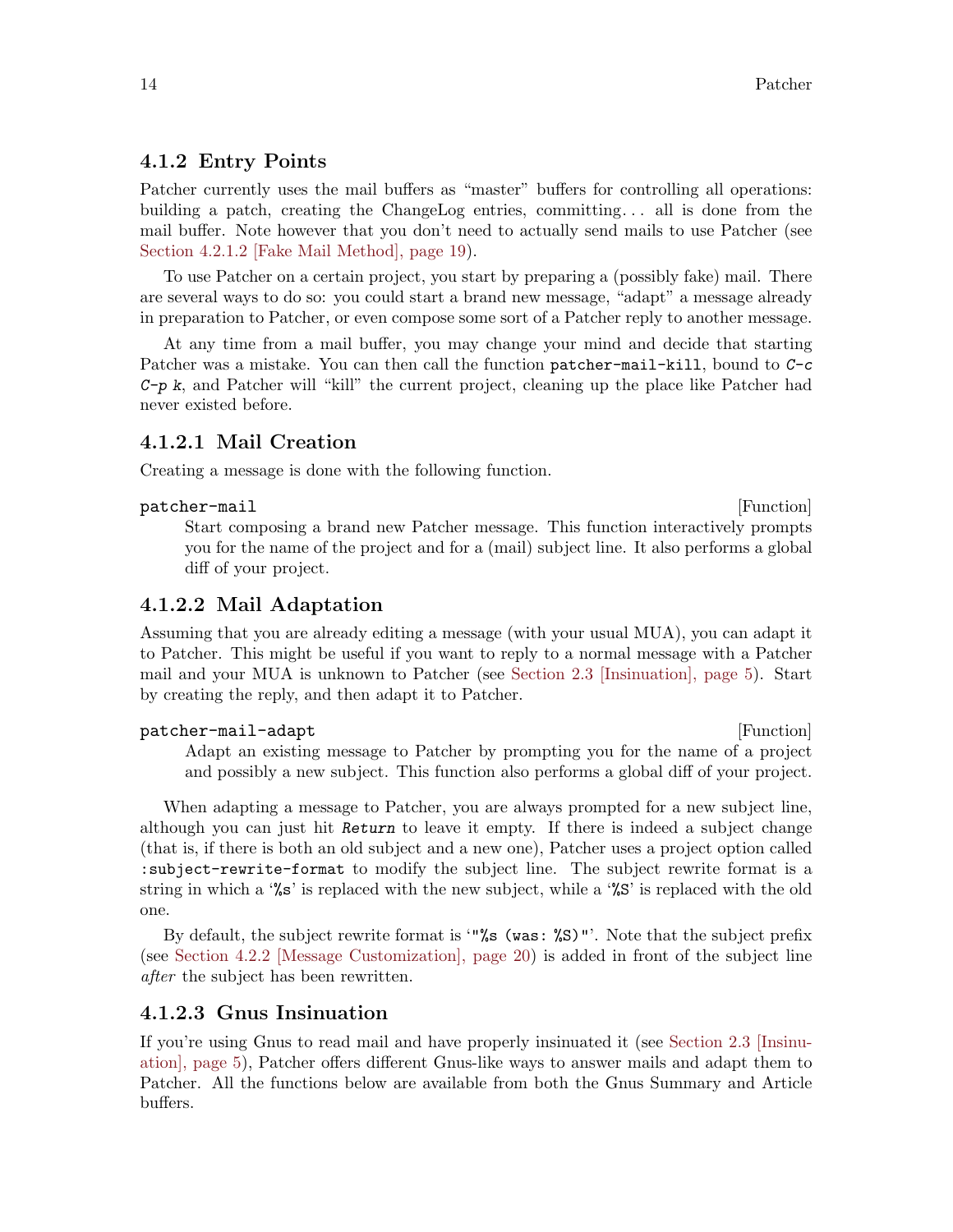<span id="page-18-0"></span>patcher-gnus-summary-followup [Function] Compose a followup to an article, and adapt it to Patcher. This function is bound to  $C-c$   $C-p$   $f$ . patcher-gnus-summary-followup-with-original [Function] Idem, but also cite the original article. This function is bound to  $C-c$   $\subset$   $C-p$  F.

patcher-gnus-summary-reply [Function] Like patcher-gnus-summary-followup, but compose a reply. This function is bound to  $C-c$   $C-p$   $r$ .

## patcher-gnus-summary-reply-with-original [Function] Idem, but also cite the original article. This function is bound to  $C-c$   $\subset$   $C-p$  R.

#### 4.1.3 Project Relocation

Earlier (see [Section 4.1.1 \[Project Descriptors\], page 11\)](#page-14-1), we talked about floating projects (those having a null directory). There might also be times when you want to temporarily relocate a non-floating project (for instance just this once, without modifying the project descriptor). You can relocate a project by calling any of the entry point functions with a prefix of  $1$  (C-u  $1$ ).

Since people have a tendency to keep clones under the same umbrella directory, it seems convenient to start prompting you for the relocation directory under the parent of the project's original directory. Patcher does that.

As previously mentioned for floating projects (see [Section 4.1.1 \[Project Descriptors\],](#page-14-1) [page 11\)](#page-14-1), an interesting side effect of relocation is that it allows you to use one particular project descriptor for another, completely independent project which would happen to use exactly the same set of options.

#### 4.1.4 Subprojects

As mentioned before (see [Section 4.1.2 \[Entry Points\], page 14\)](#page-17-0) the entry point functions all perform a global diff of your project just after having prepared the mail buffer. There might be times, however, when you want to work on a project subset only (a specific set of files or directories), for instance in order to commit only a few of the current changes. This concept is know to Patcher as working on a "subproject".

A subproject is essentially defined by the project on which it is based, an optional subdirectory in which the whole subproject resides and an optional set of specific files to work on, in that subdirectory.

Warning: for technical reasons (and also because right now I don't want to clutter Patcher's code too much with workarounds for deficient RCSes), it is not possible to define Mercurial subprojects with a specific subdirectory. This problem will go away when issue 2726 is resolved (<http://mercurial.selenic.com/bts/issue2726>).

When you provide an explicit set of files to work on, it is not necessary (it is even forbidden) to specify the ChangeLog files. Patcher will automatically find them for you. In other words, only specify source files, not ChangeLog files.

Patcher offers to ways of working on subprojects: either temporarily or by defining them in a permanent fashion.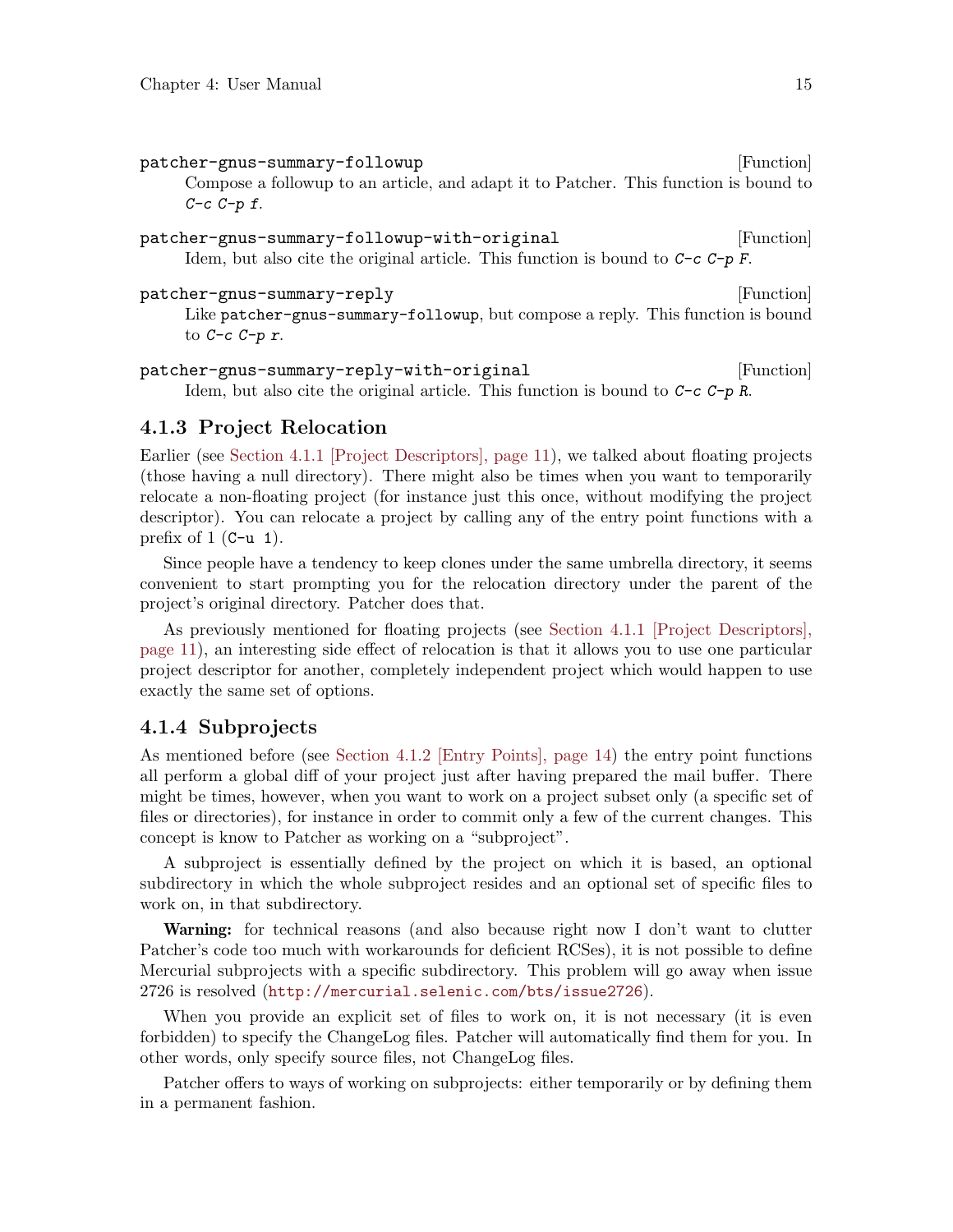### <span id="page-19-0"></span>4.1.4.1 Temporary Subprojects

In order to work on a temporary subproject, call any of the entry point functions (see [Section 4.1.2 \[Entry Points\], page 14](#page-17-0)) with a simple prefix argument  $(C-u)$ . Patcher will then prompt you for an optional subdirectory and for a specific set of files to work on, under that particular subdirectory. There, you can in fact specify files as well as directories, use wildcards, just as you would construct a shell command line diff.

Note that since the files you provide can in fact be directories, you can circumvent the Mercurial limitation mentioned above by not providing a specific subdirectory, but instead give it as a file at the second prompt. This workaround also applies to permanent subprojects, as described in the next section.

#### 4.1.4.2 Permanent Subprojects

If you happen to work more than once on the same project subset, it will quickly become annoying to have to specify explicitly the same subdirectory and/or files over and over again. Consequently, Patcher offers you a way to permanently define subprojects.

#### Defining Subprojects

The user option patcher-subprojects stores a list of subproject descriptors. A subproject descriptor is almost the same as a project descriptor, with a few exceptions:

- Instead of the project directory field (the second field in a project descriptor), you rather specify the name of the project this subproject is based on.
- In addition to the standard project options we've already seen, two subproject options are available:

#### :subdirectory

This lets you specify a subdirectory of the original project's directory in which the whole subproject resides. This subdirectory must be provided relative to the original project's directory.

:files This lets you specify a list of files or directories composing the subproject. Each file specification may be provided relative to the subdirectory above, if any, or to the original project's directory. They may also contain wildcards.

Please note that these subproject options have no corresponding fallback (that would be meaningless). They can't appear in a theme either.

• Subprojects don't have an :inheritance mechanism. Instead, they implicitly inherit from their base project (which in turn can inherit from other projects).

Here are some important remarks about permanent subprojects:

- Permanent subprojects are accessible in exactly the same way as normal projects, that is, via the entry point functions (see [Section 4.1.2 \[Entry Points\], page 14](#page-17-0)). A subproject is a project, after all. Because of that, projects and permanent subprojects can't share names. Patcher always looks for subprojects first, and then regular projects.
- A subproject with neither a : subdirectory nor a : files option is exactly the same as the base project, apart from project options that you would override. This can hence be seen as an elegant (or kludgy, depending on the viewpoint) way to define project "variants".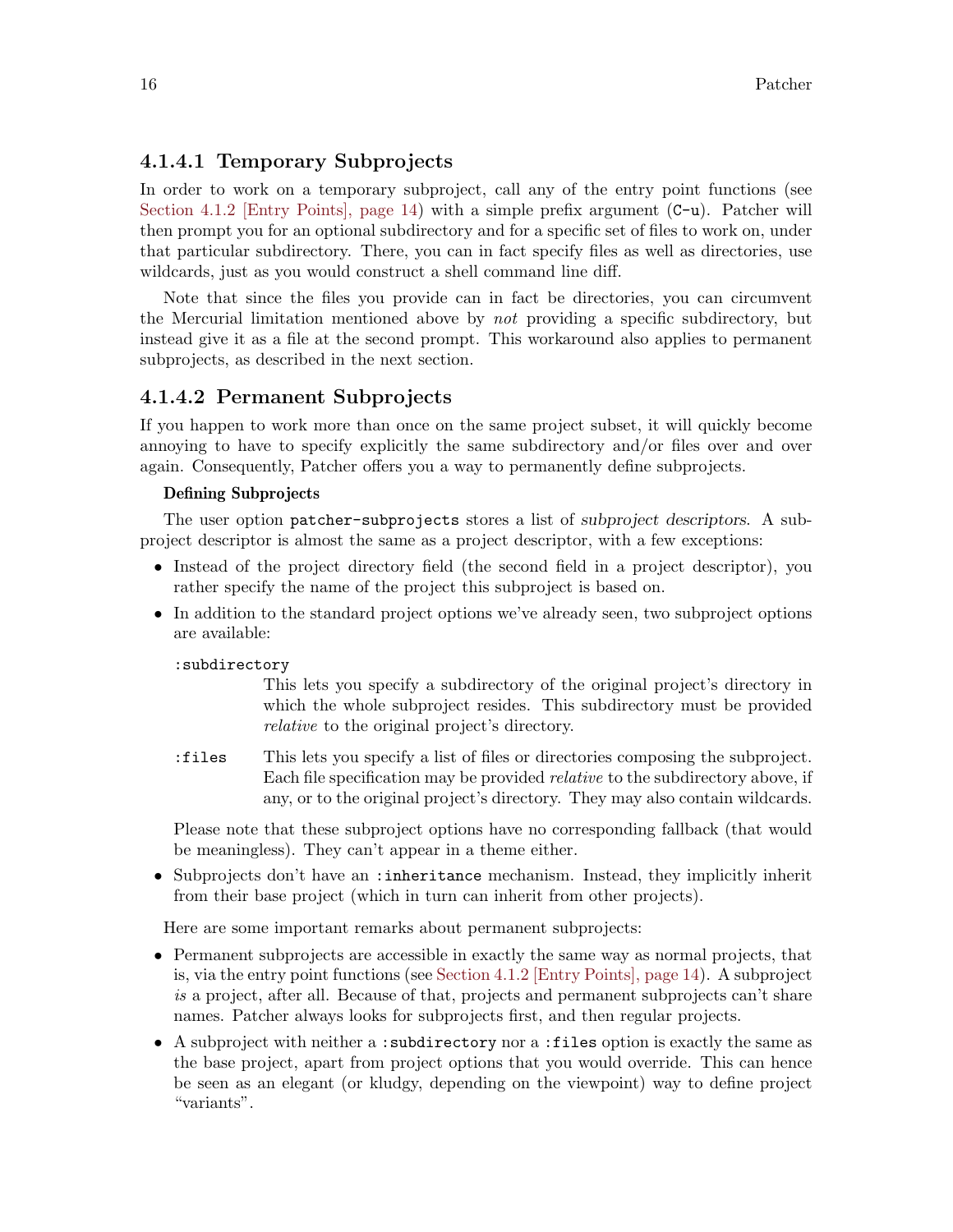- <span id="page-20-0"></span>• Since Patcher doesn't really make a distinction between projects and subprojects, it is possible to work on a temporary subproject based itself on a subproject: simply call one of the entry point functions with a simple prefix argument, and select a permanent subproject when prompted. The effect is then to work on a subsubproject: you can specify an optional subsubdirectory and override the set of files affected by the patch.
- Finally, note that it is even possible to both relocate a project *and* work on a temporary subproject. In order to do that, use a prefix argument of  $-1$  instead of just  $1$  (C-u  $-1$ ). And now, try to imagine the brain damage that is caused by using a prefix of -1 and then select a permanent subproject as the base project. The effect is to work on a sub-sub-relocated project. . ..

#### Project Naming

As you already know, Patcher distinguishes (sub)projects by their NAME field in the patcher-projects and patcher-subprojects user options. This name is meant to be explicit and convenient for the user to read. However, some RCSes like (the decidedly weird) PRCS require the *actual* project name in their commands. It would then be difficult to define project variants for the same directory but with different names.

To remedy this problem, patcher provides a :name project option. If set, it will be used by diff and commit commands instead of the project's name when necessary. See [Section 4.3.1 \[Diff Command\], page 21](#page-24-1) for details on how to do that.

#### Command Directory

Most of the revision control systems out there can perform in any of the project's subdirectories. For that and other technical reasons, Patcher will normally execute all commands in the specified (sub)directory of the specified (sub)project. This principle does not always hold however. For example, PRCS (weird, did I mention it already?) can only work in the project's root directory.

If you want to define projects for which the revision control system can be executed in only one directory, Patcher provides you with the :command-directory project option (a string). This directory must be provided relative to the project's directory (but note that it must usually go upwards).

All commands (diff and commit ones) will be executed from there. Also, note that the command directory does not change the way you might specify files. Patcher modifies all needed paths automatically to handle the command directory properly. This means that you should continue to specify files relatively to the (sub)project's (sub)directory, regardless of the existence of a command directory.

When needed, a command directory should always be specified in a project (in which case it will most likely be the same as the project's directory) and never in subprojects. Otherwise, temporary subprojects would fail to get it.

#### 4.1.5 Submodules

Related to the notion of subproject is that of "submodule" (or "subrepo") as some RCSes would put it. A submodule is a standalone project that appears under another project (so it looks like a subproject, only it isn't).

Normally, there is nothing special about submodules, in the sense that if you want to handle them from Patcher, you would define them as regular projects. However, there are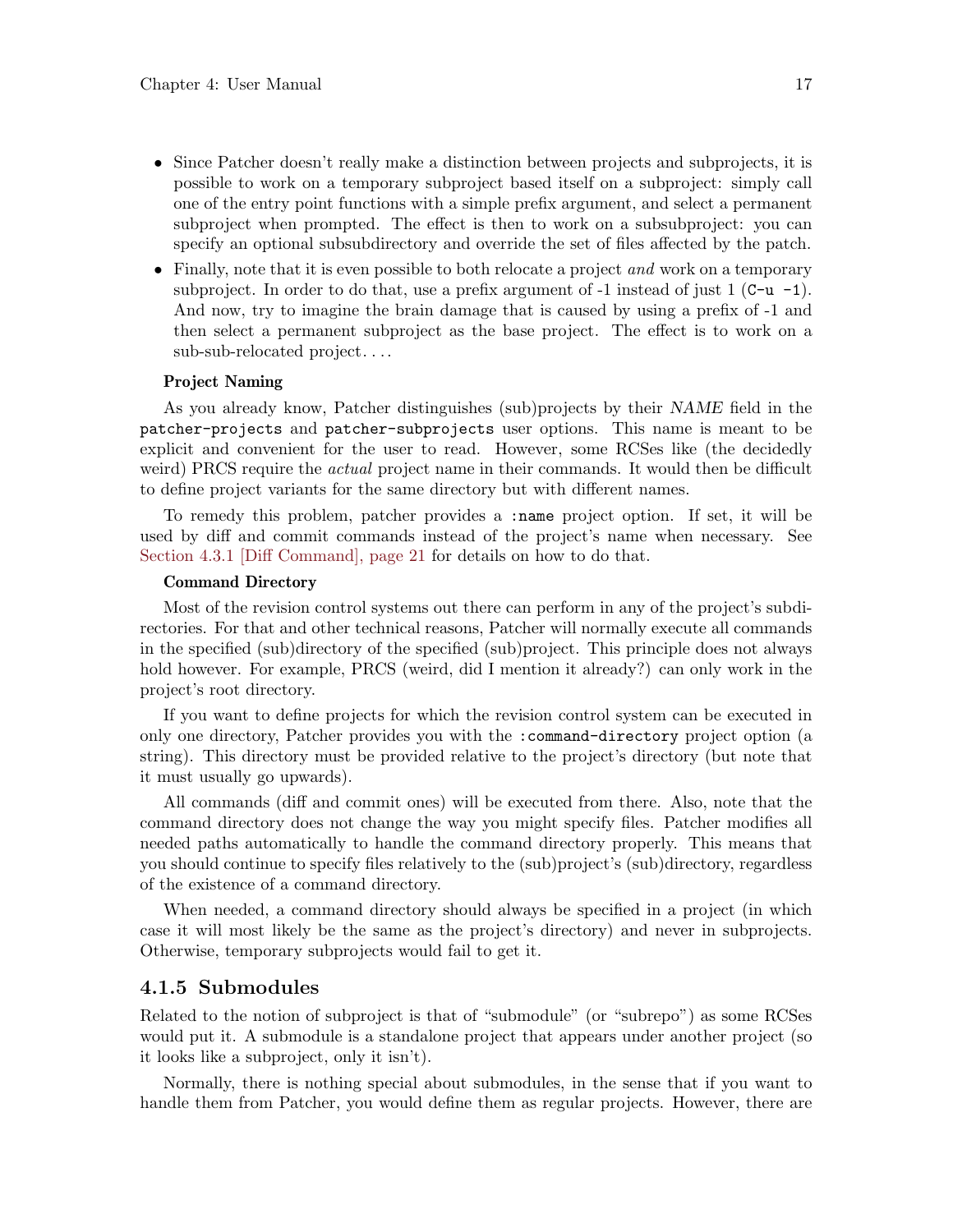<span id="page-21-0"></span>ways to detect submodules automatically, which can be very convenient if you have plenty of them (this happens for XEmacs packages for instance).

Patcher currently knows how to detect submodules of Mercurial and Git projects. The effect is to define new projects that inherit from the umbrella project automatically, with their own name and directory, so that you don't need to define them by hand.

Automatic detection of submodules is controlled via the :submodule-detectionfunction project option. Its value is a symbol naming a function, or nil if you don't want autodetection. The built-in Git and Mercurial themes set this option to patcher-hg-detect-submodules and patcher-git-detect-submodules respectively.

Submodules are detected automatically by scanning the value of patcher-projects the first time you use Patcher in an XEmacs session. If you further modify this variable, it may be needed to recompute the list of known submodules. You can do this by calling patcher-detect-submodules interactively.

### 4.1.6 Patcher Instances

The concept of subproject brings up the question of having Patcher working on different patches at the same time. It is possible under some conditions:

- You can have as many simultaneous Patcher instances as you want on projects that don't overlap.
- You can have as many simultaneous Patcher instances as you want on the same project, as long as there is no overlapping between each subproject. This means that you can't have source files, or even ChangeLog files in common.
- It is also possible, to some extent, to work simultaneously on overlapping instances of Patcher, although this is mostly uncharted territory. More precisely, Patcher keeps track of which project(s) refer to specific source or ChangeLog files, and knows how to associate a particular ChangeLog entry with a particular project. However, Patcher does not support interactive selection of patches (à la Darcs or Git) yet, and if you commit one of two overlapping projects, you will most likely need to rediff the other one.

## 4.2 Message Generation

Patcher starts working on the project (by first creating the patch) after the message is prepared. Because of this, we'll start by reviewing the mail-related customizations you might want to setup.

## <span id="page-21-1"></span>4.2.1 Mail Methods

Since there are different mail packages working in XEmacs, Patcher supports different methods for preparing messages. You can specify the method you prefer in the :mail-method project option. The value must be a symbol.

## 4.2.1.1 Standard Mail Methods

Patcher currently supports 'sendmail', 'message' and 'Gnus' natively and through the 'compose-mail' interface. Other MUA might be partly supported when used with composemail. Patcher will probably suffer from non critical deficiencies in that case however (it will issue warnings).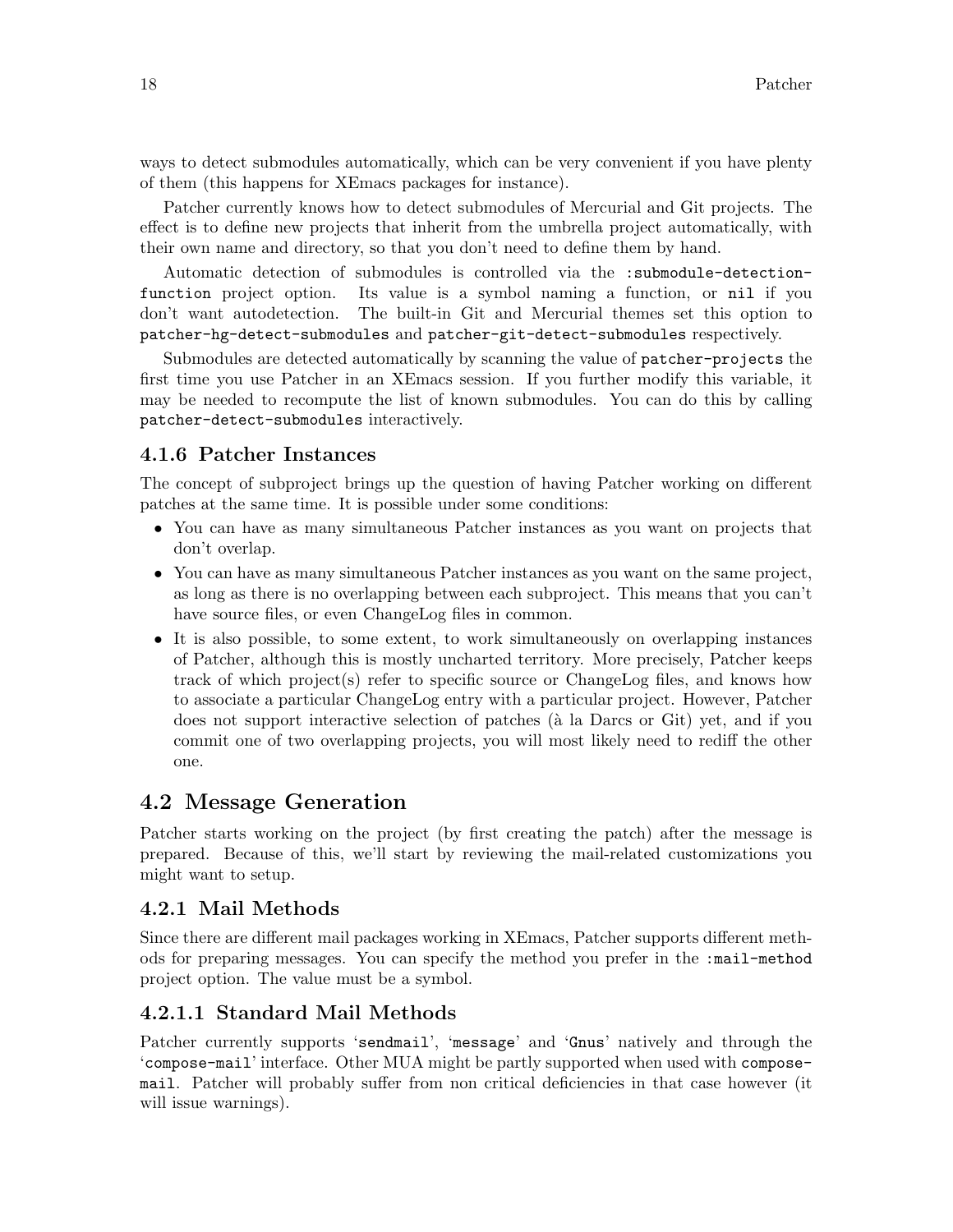#### <span id="page-22-0"></span>compose-mail

This is the default. It is implemented via the function patcher-mail-composemail which calls compose-mail to prepare the message. If you are not familiar with 'compose-mail', you might also want to throw an eye to the user option mail-user-agent. If your project does not specify an address to send the message to (see [Section 4.2.2 \[Message Customization\], page 20\)](#page-23-1), it is prompted for.

- sendmail A direct interface to the mail function from the sendmail package. It is implemented via the function patcher-mail-sendmail. If your project does not specify an address to send the message to (see [Section 4.2.2 \[Message Cus](#page-23-1)[tomization\], page 20\)](#page-23-1), it is prompted for.
- message A direct interface to the message-mail function from the message library (it is part of Gnus). It is implemented via the function patcher-mail-message. If your project does not specify an address to send the message to (see [Section 4.2.2](#page-23-1) [\[Message Customization\], page 20\)](#page-23-1), it is prompted for.
- gnus A direct interface to the gnus-post-news function from the Gnus package (it can also send mails...). It is implemented via the function  $\texttt{patternail}$ gnus. This mail method is interesting when you maintain a special mail group for messages that you send with Patcher, most probably because they are sent to some mailing-list, such as [xemacs-patches@xemacs.org](mailto:xemacs-patches@xemacs.org).

This method uses a Gnus group name and acts as if you had type 'C-u a' on that group in the \*Group\* buffer, hence honoring the group parameters and postingstyles. If your project does not specify a Gnus group name (see [Section 4.2.2](#page-23-1) [\[Message Customization\], page 20\)](#page-23-1), it is prompted for.

This last mail method is special in the sense that it requires a running Gnus session to work. If that's needed, Patcher can start Gnus for you in several ways, according to the following user options:

#### patcher-mail-run-gnus

If nil, Patcher will never start Gnus and abort the operation instead. If t, Patcher will always start Gnus when needed. If prompt, Patcher will ask you what (you want) to do. This is the default behavior.

#### patcher-mail-run-gnus-other-frame

Used when Patcher has to start Gnus by itself. If nil, continue using the current frame. If t, start Gnus in another frame (this is the default). If follow, start Gnus in another frame, and use this new frame to prepare the Patcher mail.

### <span id="page-22-1"></span>4.2.1.2 Fake Mail Method

At that point, you might be wondering why the mail method is a project option and not simply a user option, since you probably only use one mail agent at all. Right. But you might one day work on projects for which you don't need to send messages at all. This could happen if you start using Patcher on a project of your own for instance. For that reason, there is a fake mail method available. It is implemented via the patcher-mailfake function and calls no particular mail user agent. Once you type  $C-c$   $-c$  to virtually send the fake message, it only performs some cleanup.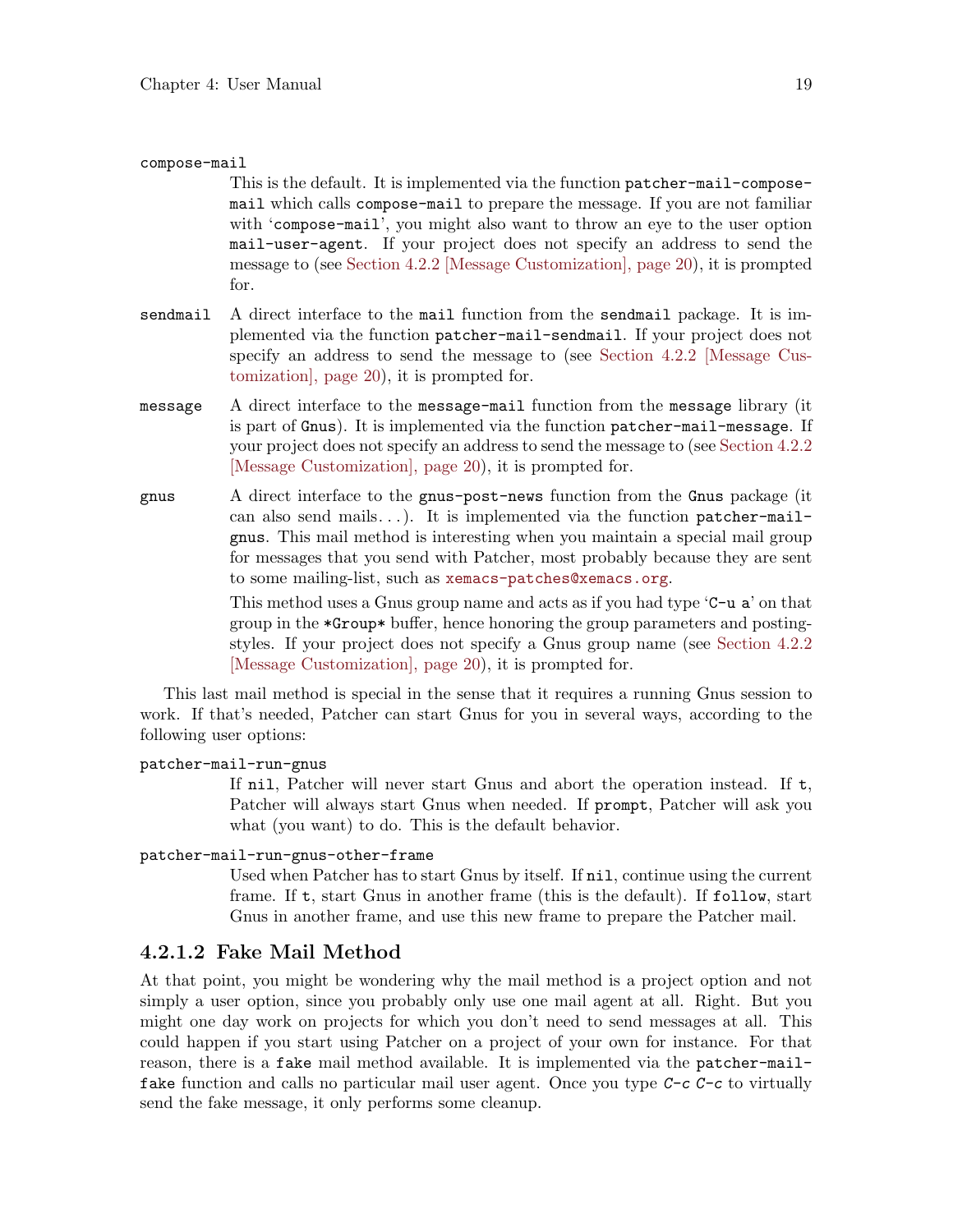<span id="page-23-0"></span>All right. But did we really need this fake method? I mean, one could use the usual mail method, and simply not send the message in the end. Huh, yeah, ok. . . Actually, it is very probable that in a future release of Patcher, the mail buffer won't be the master buffer anymore, and mail sending will be just another optional step in the process. In that case, the mail method is likely to move away from project option to standard user option.

### 4.2.1.3 Other Mail Methods

If you're not satisfied with the provided mail methods (want a vm one?), you can provide your own, more or less (patches welcome if you do so). Here's what to do: set your :mailmethod project option to, say, foo, and write your own function which must be named patcher-mail-foo.

This function must take two arguments (a project descriptor and a string containing the subject of the message), and prepare a mail buffer. If you want to do this, you should see how it's done for the built-in methods.

Note that the mail adaptation facility won't be available for your custom method. For that, you would have to hack the internals of Patcher.

#### <span id="page-23-1"></span>4.2.2 Message Customization

When preparing a message, Patcher can fill some parts of it for you. Here's a list of mailrelated project options.

#### :user-name

The name (your name) to use when composing the message. It will affect the From: header. This option is used by all mail methods but fake. If not given, user-full-name is used.

```
:user-mail
```
The mail (your mail) address to use when composing the message. It will affect the From: header. This option is used by all mail methods but fake. If not given, user-mail-address is used.

```
:to-address
```
The address to send messages to (a string). This option is used by all mail methods but gnus and fake. If not given, it is prompted for when calling patcher-mail.

```
:gnus-group
```
The Gnus group name to use for posting messages (a string). This option is used only by the gnus mail method. If not given, it is prompted for when calling patcher-mail.

Note that if you configured your name and mail in Gnus, for instance through posting styles, these configurations take precedence over the corresponding Patcher options.

```
:subject-prefix
```
A prefix for the subject line of messages. It can be nil or a string. By default, "[PATCH]" is used. This part of subjects is never prompted for. The subject prefix understands '%n' and '%N' substitutions. See [Section 4.3.1 \[Diff Com](#page-24-1)mand, page 21, and  $\langle$ undefined $\rangle$  [\[Project Naming\], page](#page-0-0)  $\langle$ undefined $\rangle$  for more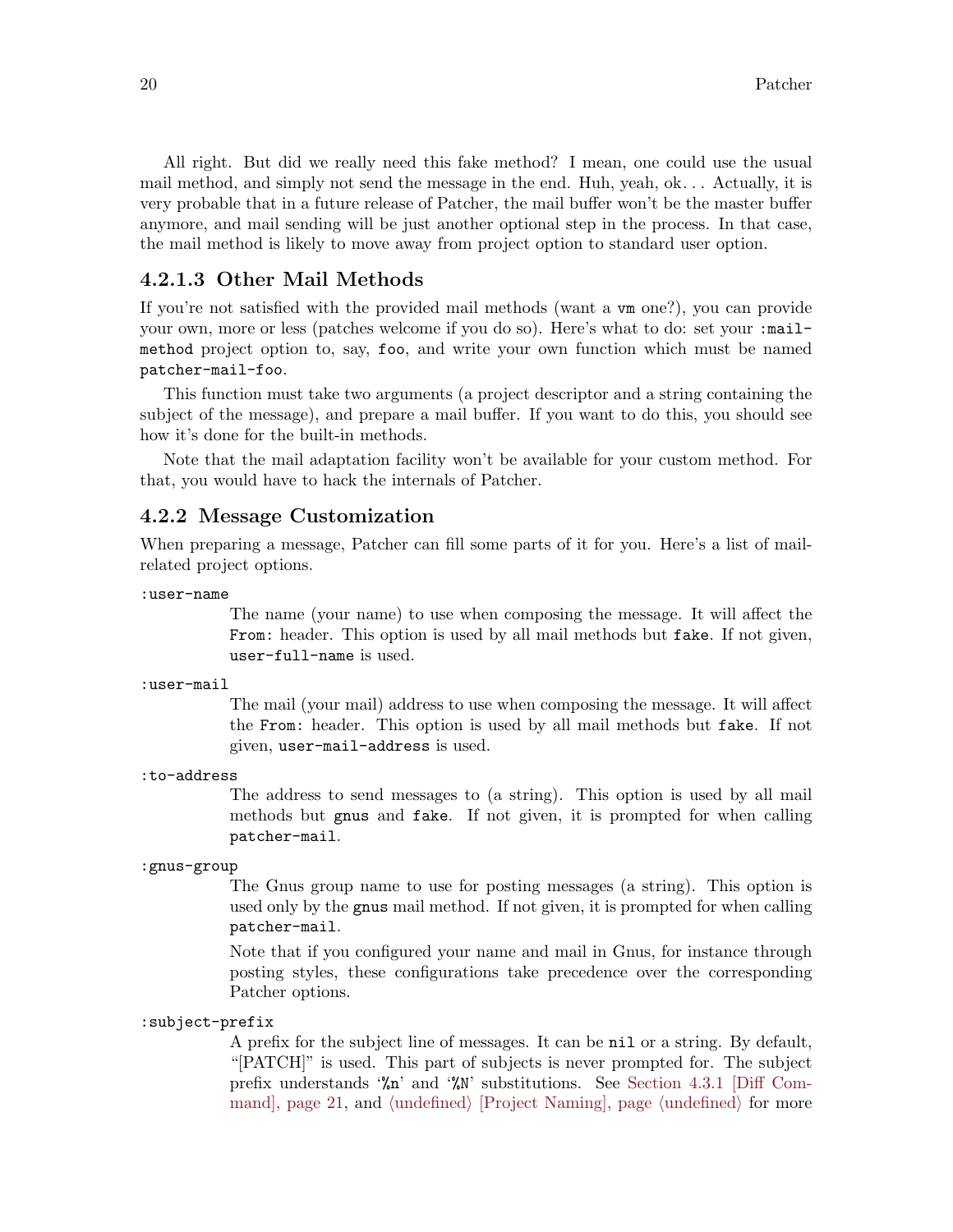information. Also, a space is inserted between the prefix and the remainder of the subject, when appropriate.

<span id="page-24-0"></span>:subject A default value for prompted subjects (a string). Please note that this is used only to provide a default value for prompted subjects. Subjects are always prompted for. The subject understands '%n' and '%N' substitutions. See [Section 4.3.1 \[Diff Command\], page 21,](#page-24-1) and  $\langle$  undefined $\rangle$  [\[Project Naming\],](#page-0-0) page  $\langle$ [undefined](#page-0-0) $\rangle$  for more information.

```
:mail-prologue
```
A prologue to insert at the top of a message body (a string).

## 4.3 Patch Generation

Patcher creates patches by diffing your local copy of the project against the repository. This is done automatically after preparing a message, so you shouldn't normally bother to do it manually. There are however situations in which you need to diff your project again, for instance if an error occurred during the initial diff (see [Section 4.7 \[More On Commands\],](#page-35-1) [page 32](#page-35-1)), or if you suddenly decided to further modify the source files.

The way to regenerate the patch manually is to call patcher-mail-diff from the mail buffer. This function is bound to  $C-c$   $C-p$  d in this buffer.

When possible, Patcher also tries to check that your project is up-to-date with respect to the archive, and will inform you otherwise.

In the remainder of this section, we describe the different ways to customize the diff process and the appearance of its output.

By the way, (re)generating the patch does not necessarily mean that it is directly inserted into the mail buffer. This also depends on the ChangeLogs behavior (see [Section 4.4](#page-26-1) [\[ChangeLogs Handling\], page 23\)](#page-26-1).

## <span id="page-24-1"></span>4.3.1 Diff Command

The diff command used to generate the patch is specified by the :diff-command project option. You can also punctually change this command by calling patcher-mail-diff with a prefix argument. Patcher will then prompt you for a new command and use it exclusively for this particular patch.

By the way, don't use the prefix argument of patcher-mail-diff as a way to specify files (that is work on a subproject). It is not meant for that. It is meant only to modify the diff command for this instance only, not the files to which it applies.

The diff command is in fact a template string that supports dynamic expansion for a set of special constructs. The following ones are currently available.

- $\gamma_{n}$  A  $\gamma_{n}$  will be replaced with the project's name, that is, either the value of the ':name' option (see  $\langle$ undefined $\rangle$  [\[Project Naming\], page](#page-0-0)  $\langle$ undefined $\rangle$ ) or the name of the project descriptor. This may be useful in commands with weird options syntax, like PRCS.
- %N If you want to use the project descriptor's name, regardless of the value of the : name option, use  $\frac{1}{N}$  instead of  $\frac{1}{N}$ n.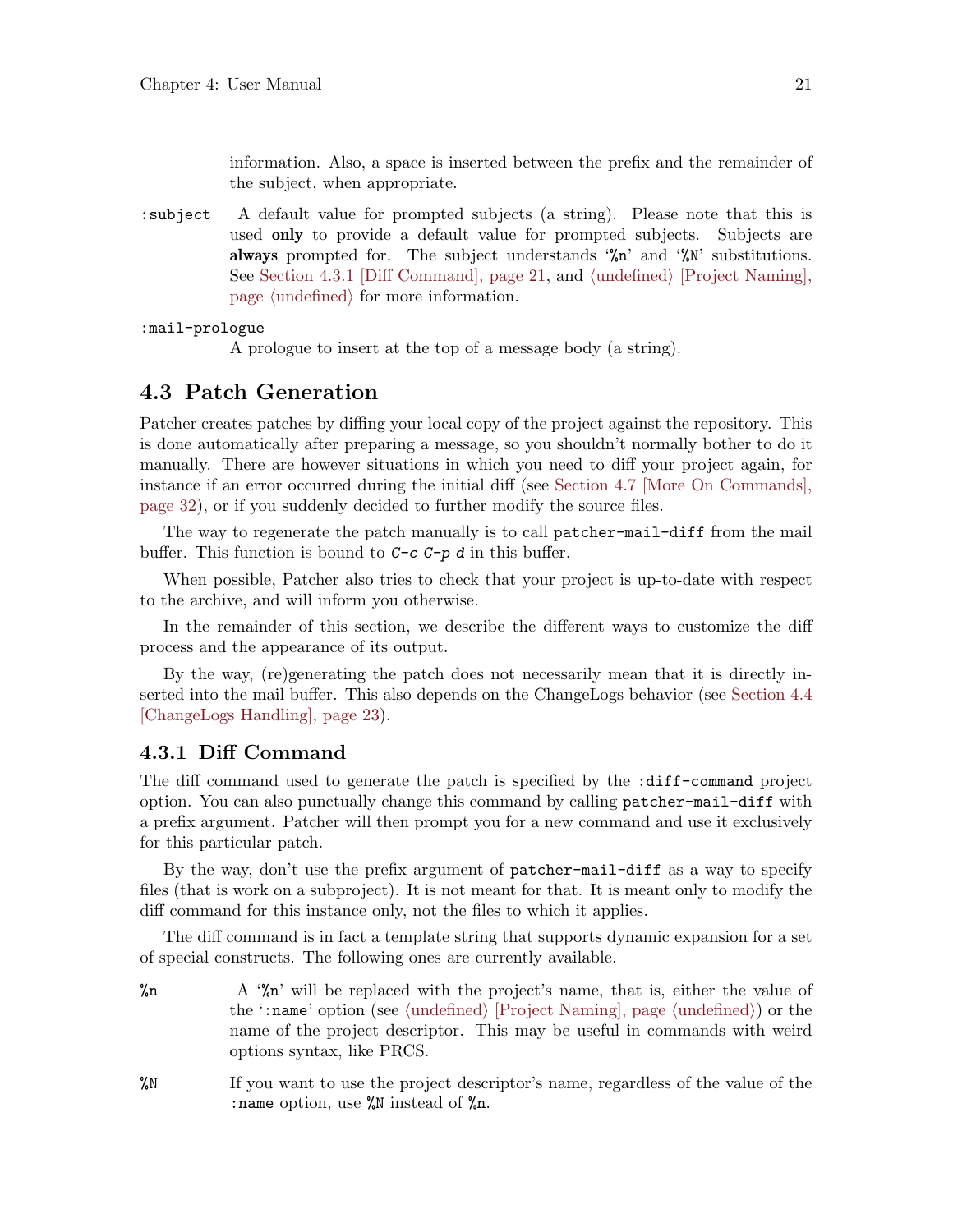#### <span id="page-25-0"></span> $^{\prime\prime}$  A ' $^{\prime\prime}$ ' will be replaced with explicitly diff'ed files and their accompanying ChangeLog files if any, or will simply be discarded for a global diff.

- %?f{STR} If there are explicitly diff'ed files, this construct will be replaced by 'STR'. Otherwise, it will simply be discarded.
- $^{\prime\prime}$ ! f{STR} This is the opposite of the previous one: if there are explicitly diff'ed files, this construct will be discarded. Otherwise, it will be replaced by 'STR'.

Here is an example to clarify this: the default diff command for Git in the 'git' built-in theme (see [Section 4.1.1.1 \[Themes\], page 11](#page-14-2)) is the following:

#### 'git diff --no-prefix HEAD%?f{ -- }%f'

One important note: all diff commands in Patcher must have a '%f' construct somewhere, even if you always perform global diffs only (but in fact, you never really know that for sure). The reason is that there are situations in which Patcher may need to diff specific files, even for a global diff.

See also [Section 4.7 \[More On Commands\], page 32](#page-35-1) for cases where a diff command would fail.

#### <span id="page-25-1"></span>4.3.2 Diff Headers

When Patcher generates a diff, it needs to associate every hunk with the corresponding source file (and possibly with the corresponding ChangeLog file as well). Unfortunately, different revision control systems might generate different diff outputs, making this association difficult to establish.

Patcher provides a :diff-header project option to help. Its value is of the form (REGEXP) NUMBER1 NUMBER2). REGEXP is used to match the beginning of a diff output while NUMBER1 and NUMBER2 are the parenthesized levels in which to find the corresponding old and new file names.

When the change involves modifying a file's contents, the old and new file names will be the same. However, they can be different in several situations, like when a file is renamed, created or deleted. In case of creation or deletion, some revision control systems use "/dev/null" to denote a virtual old or new file.

If you want to see some examples, have a look at the built-in themes in patcherbuilt-in-themes (see [Section 4.1.1.1 \[Themes\], page 11\)](#page-14-2). They contain presets for different revision control systems, along with suitable :diff-header options.

Also, you should pay attention to the fact that the values of the :diff-header and :diff-command options may depend on one another to work properly. For instance, the diff output of Mercurial looks different when you use the --git option.

#### 4.3.3 Diff Line Filter

When generating a global diff, that is, without specifying the files affected by the patch explicitly, some uninformative lines might be present in the output. A typical example occurs in CVS: it indicates files present in your local copy but otherwise unknown to the server with a question mark in diff outputs.

Patcher has a project option named :diff-line-filter that lets filter out such unwanted lines. This must be a regular expression matching a whole line. Caution however: do not put beginning or end of lines markers in your regexp. Patcher will do it for you.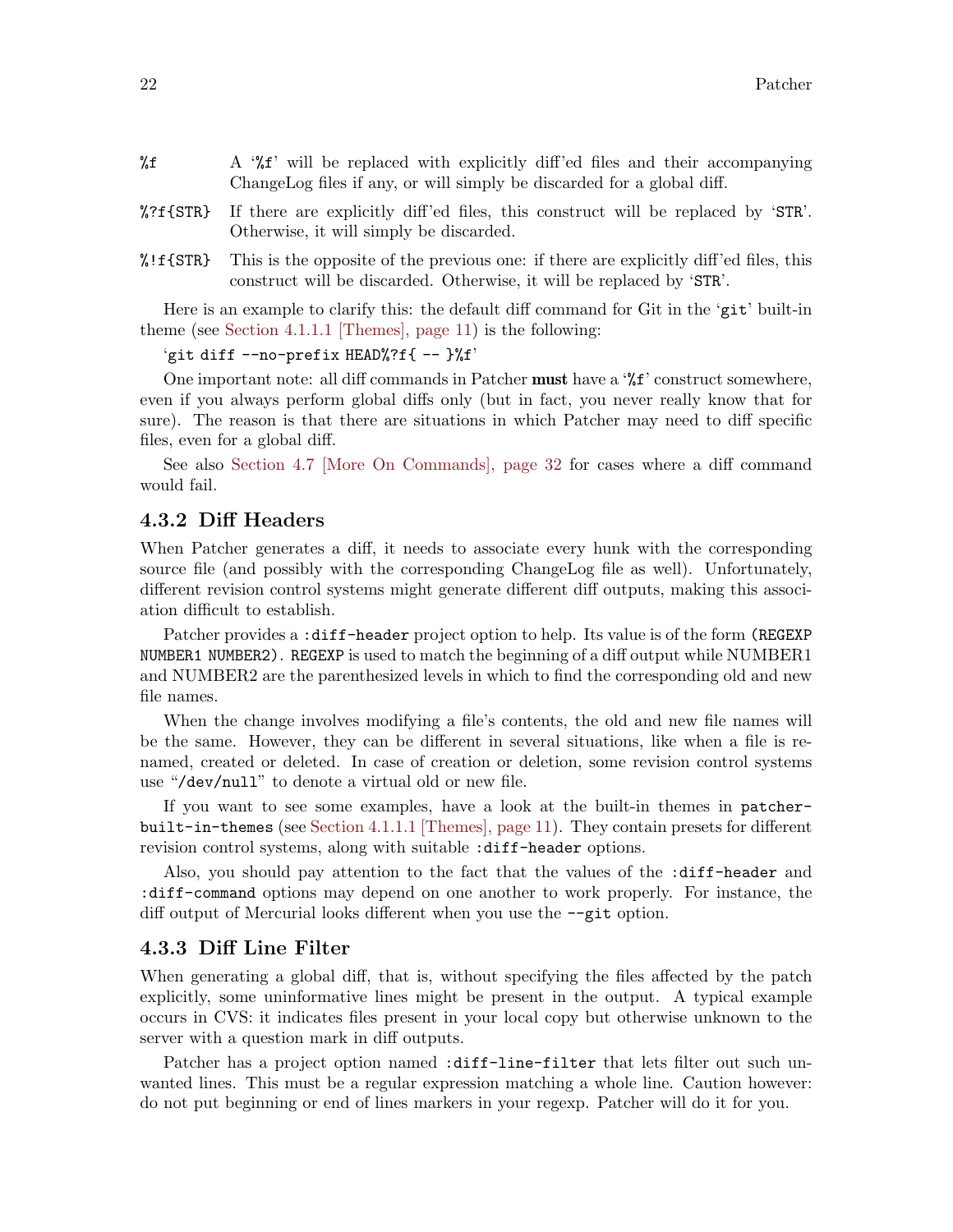#### <span id="page-26-0"></span>4.3.4 Diff Prologue

Patcher can (and does) insert a special prologue just above a patch in the message in preparation. This prologue gives information such as the diff command used, the files affected and so on.

The function used to generate this prologue can be specified with the :diff-prologuefunction project option. A value of nil means don't insert any prologue. By default, the internal function patcher-default-diff-prologue is used. If you want to provide your own, here's how to do it.

Your function should take two mandatory arguments: name and kind. name is the name of the project and kind is the kind of diff. Possible values for the kind argument are:

:sources indicates a source diff only,

```
:change-logs
```
indicates a ChangeLog diff only,

:mixed indicates a diff on both source and ChangeLog files.

Your function should also accept the following set of Common Lisp style keyword arguments (take a look at the provided function if you don't know how to do this). These arguments will be bound when appropriate, according to the kind of diff being performed.

```
source-diff
```
the command used to create a source diff,

```
change-log-diff
```
the command used to create a ChangeLog diff,

```
source-files
```
sources files affected by the current patch,

```
change-log-files
```
ChangeLog files affected by the current patch.

In the case of a mixed diff, a nil value for change-log-diff indicates that the same command was used for both the source and ChangeLog files.

Finally, your function should perform insertion at the current point in the current buffer.

## <span id="page-26-1"></span>4.4 ChangeLogs Handling

ChangeLogs management in Patcher involves two aspects: how ChangeLog entries are created, and how they appear in the messages. Both aspects can be customized beyond your craziest dreams.

It is possible to kill a project from a related ChangeLog file by using the same binding as in the mail buffer:  $C-c$   $C-p$  k (patcher-change-log-kill).

### 4.4.1 ChangeLogs Naming

By default, Patcher thinks that ChangeLog files are named "ChangeLog". That is very clever, but if for some obscure reason that is not the case in your project, you can change this by setting the :change-log-file-name project option (a string).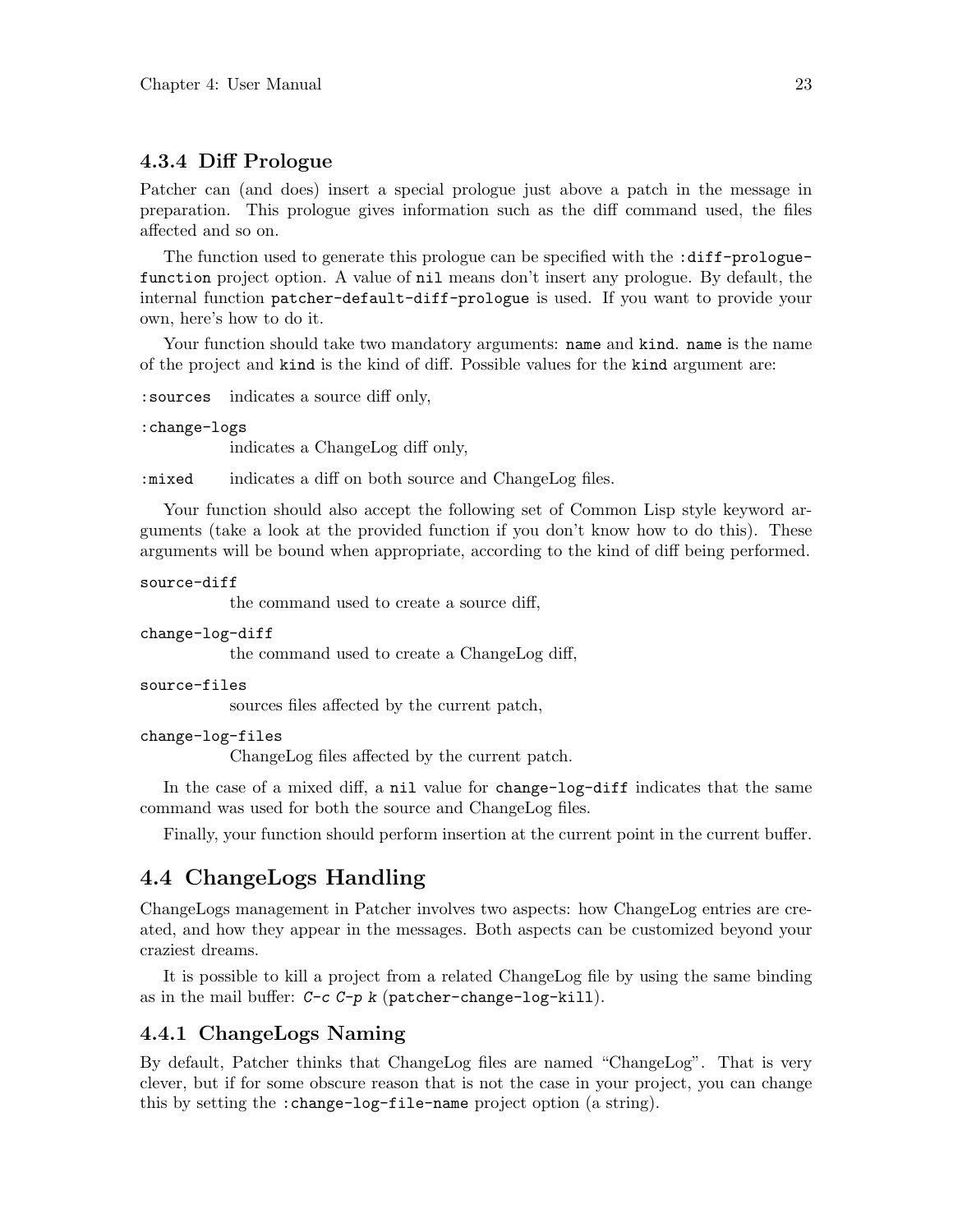#### <span id="page-27-0"></span>4.4.2 ChangeLogs Updating

The way Patcher deals with ChangeLogs is controlled via the :change-logs-updating project option. Its value (a symbol) must be one of automatic (the default), manual or nil.

#### <span id="page-27-1"></span>4.4.2.1 Automatic ChangeLogs

Automatic ChangeLogs mode is the default. Each time you (re)generate a diff, Patcher (re)creates ChangeLog skeletons in the appropriate ChangeLog files, by analyzing the generated diff. You then need to fill the entries manually.

Note that when Patcher creates skeletons for you, you should never kill the ChangeLog buffers while a project is running. Otherwise, Patcher will loose track of what it has or has not generated.

ChangeLog skeletons are not generated by Patcher directly, but rather by the function patch-to-change-log from the add-log library, itself from the xemacs-base package. This function supports only standard and CVS diff, in unified format.

For revision control systems that output something different, Patcher provides a :diffcleaner option. This option names a function that will be used to "cleanup" the diff (so that it looks like a standard one, just before calling patch-to-change-log.

Patcher comes with a generic cleaner function named patcher-default-diff-cleaner which is used by default and works correctly with Git, Mercurial, Darcs and PRCS, as long as you use the corresponding built-in themes (see [Section 4.1.1.1 \[Themes\], page 11\)](#page-14-2), or in fact, as long as the corresponding : diff-header option is correct (see [Section 4.3.2 \[Diff](#page-25-1) [Headers\], page 22](#page-25-1)).

Patcher has two project options that give you some control on the generated ChangeLog skeleton: :change-logs-user-name and :change-logs-user-mail. As you might expect, these are strings defining your name and mail address for ChangeLog entries'headers. When nil, Patcher falls back to (respectively) the :user-name and :user-mail project options. If in turn set to nil, Patcher lets the function patch-to-change-log decide what to use (most probably what the user options user-full-name and user-mail-address say).

Normally, you don't modify source files when working with Patcher. However, ChangeLog files need update and saving in automatic mode. Patcher provides two hooks for plugging in additional processing on ChangeLog files.

- :link-change-log-hook This hook is run every time Patcher "links" a ChangeLog file to a project. Linking a ChangeLog file in this context means figuring out that it is involved in the current patch. Every function in this hook will be given the ChangeLog file name (relative to the project's directory) as argument. Also, it is guaranteed that when this hook is run, the current directory (in whatever the current buffer is) is set to the project's directory.
- :after-save-change-log-hook This hook is run every time you save a ChangeLog file. The functions in this hook are executed in the ChangeLog's buffer. To be honest with you, I didn't invent anything here, and I must confess that this is not a real hook. Instead, what you specify in this project option is simply added to the ChangeLog's local after-save-hook.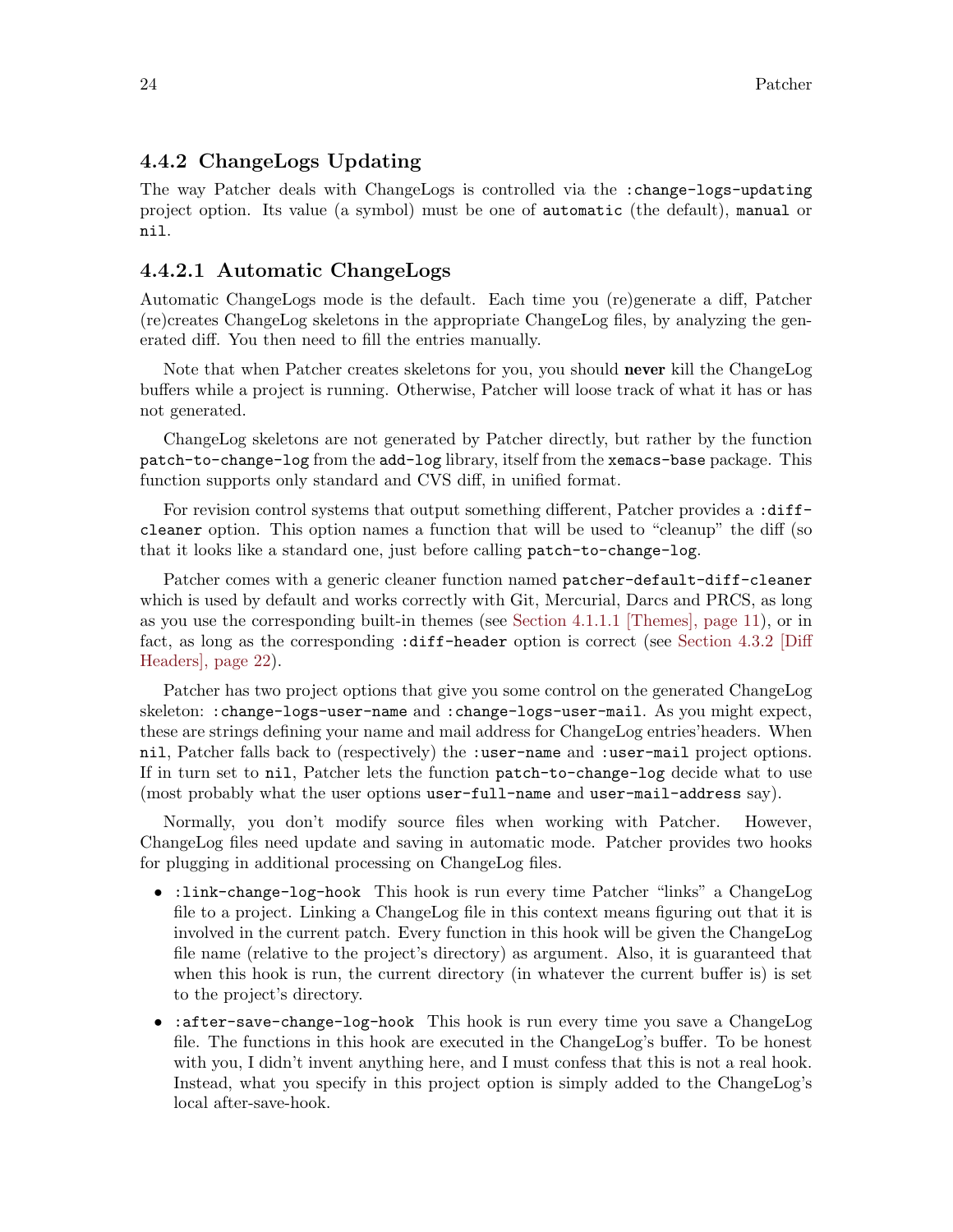<span id="page-28-0"></span>Now you're wondering what you could possibly use these two options for (apart from ringing the terminal bell I mean), and you're right. In fact, their existence comes from my desire to support Git projects by index.

If you look at patcher-built-in-themes, you will find two themes for Git (along with their their whitespace-cleaning counterpart): git and git-index. The git-index one will only work on what's in the Git staging area. This is cool as long as ChangeLog files are written by hand see [Section 4.4.2.2 \[Manual ChangeLogs\], page 25.](#page-28-1) However, in automatic mode, we need a way to add them to the index once the skeletons are filled in. This is done by another built-in theme that you must add explicitly to your project, called git-index-automatic-change-logs. This theme uses the two options described above to automatically add ChangeLog entries to the staging area.

#### <span id="page-28-1"></span>4.4.2.2 Manual ChangeLogs

In manual mode, Patcher assumes that you create ChangeLog entries manually, as you write the code, so it won't create ChangeLog skeletons. It is important to understand that in this situation, ChangeLog entries must have been written before you call Patcher. Patcher won't let you write them in the process.

Even in manual mode, Patcher might still need to know the affected ChangeLog files (for the commit process) and your exact ChangeLog entries in each of these files (for insertion in the message). The ChangeLog files are automatically deduced from the patch. When that's required, however, you will be presented with each ChangeLog file in turn, and invited to precise the number of ChangeLog entries concerning this patch. These entries must of course appear at the top of the file.

#### 4.4.2.3 No ChangeLogs

This mode is for projects that don't do ChangeLogs. Patcher won't try to create ChangeLog entries, and won't expect that you have written ChangeLog entries either.

Note that if you *do* have ChangeLog files in this mode, they will be regarded as ordinary source files. As a consequence, this is a case where it is not forbidden to list them explicitly as part of a subproject, although I don't see why you would want to do that.

### 4.4.3 ChangeLogs Navigation

Patcher provides commands for navigating across ChangeLog and mail buffers, something especially convenient when you need to fill them by hand after skeletons have been created.

Patcher sees a project's mail and ChangeLog buffers as a circular chain that can be walked forward and backward by typing  $C-c$   $C-p$  n or  $C-c$   $C-p$  p respectively (depending on the buffer you're in, this involves either patcher-change-log-next, patcher-changelog-previous, patcher-mail-first-change-log or patcher-mail-last-change-log).

From a ChangeLog buffer, you can also shortcut the cycle and switch back to the mail buffer directly by typing  $C-c$   $C-p$  m (patcher-change-log-mail), or switch to the first / last ChangeLog buffer respectively by typing  $C-c$   $C-p$  P (patcher-change-log-first) /  $C-c$   $C-p$   $N$  (patcher-change-log-last).

#### <span id="page-28-2"></span>4.4.4 ChangeLogs Appearance

The appearance of ChangeLog entries in the message is controlled by the :change-logsappearance project option. Its value must be a symbol from the following: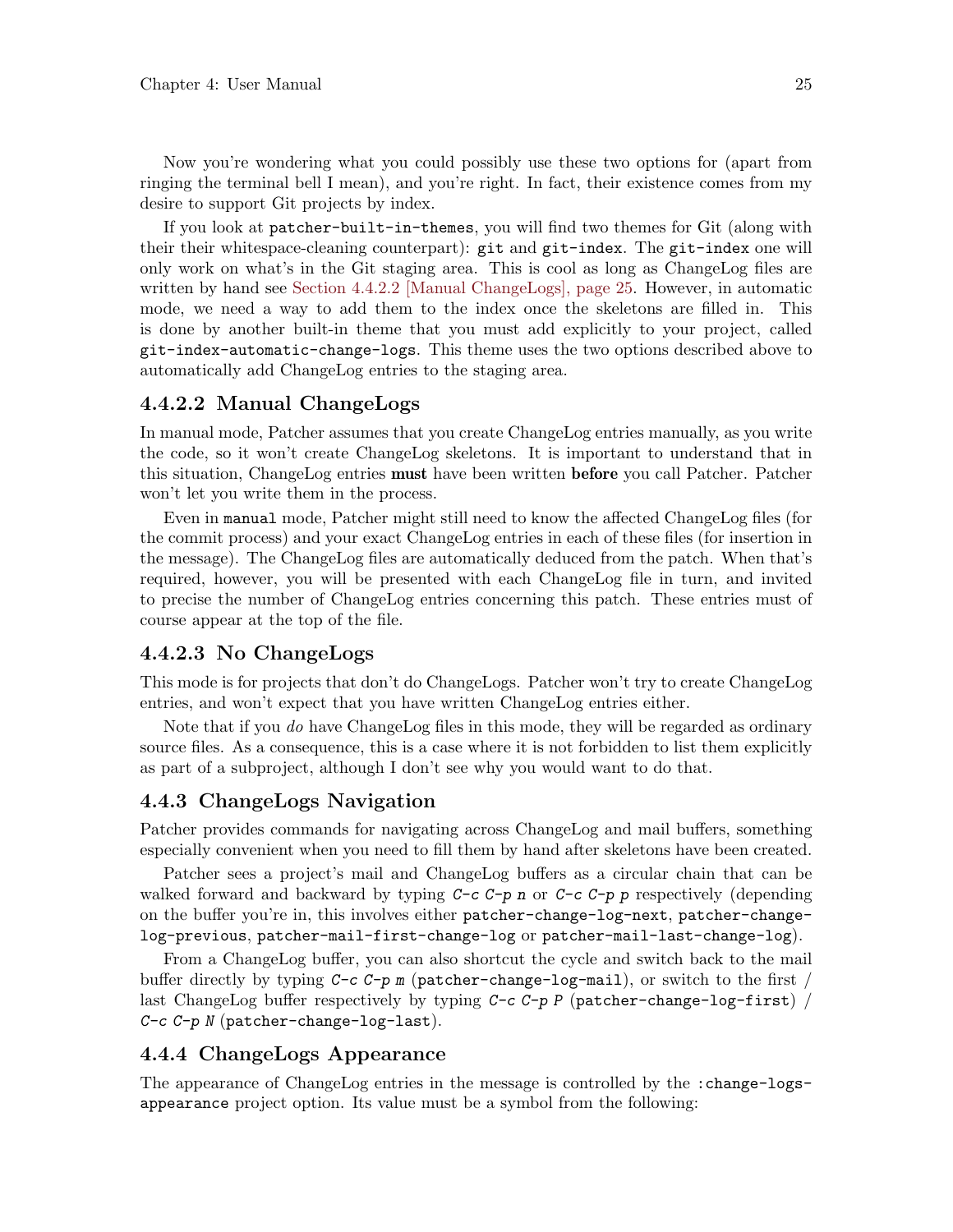<span id="page-29-0"></span>

| verbatim This is the default. ChangeLog entries appear just as text in the message, |
|-------------------------------------------------------------------------------------|
| above the patch. Most people prefer this kind of appearance since it is the         |
| most readable.                                                                      |

- pack ChangeLog entries appear as a patch (they are diff'ed against the archive). This patch is however distinct from the source patch, and appears above it.
- patch ChangeLog entries appear as a patch (they are diff'ed against the archive), and this patch is integrated into the source patch. In other words, the message looks like a global patch integrating both the sources and the ChangeLogs.

nil The ChangeLog entries don't appear in the message at all.

When the ChangeLogs appearance is either pack or patch, the diff command used to generate the patch is controlled by the :change-logs-diff-command project option. The value can be nil, meaning that the same diff command is to be used as for the sources (see [Section 4.3.1 \[Diff Command\], page 21\)](#page-24-1), or it can be a string specifying an alternate command.

When diffing ChangeLog files, it is strongly recommended that you remove contexts from the diff, because otherwise, ChangeLog patches often fail to apply correctly.

The :change-logs-diff-command project option supports the same substitution constructs as the :diff-command one (see [Section 4.3.1 \[Diff Command\], page 21\)](#page-24-1). For example, here is the ChangeLogs diff command used in the git built-in theme (see [Section 4.1.1.1](#page-14-2)) [\[Themes\], page 11](#page-14-2)): 'git diff -U0 --no-prefix HEAD%?f{ --  $\frac{1}{6}$ .

When ChangeLog entries are written in advance (see [Section 4.4.2.2 \[Manual ChangeL](#page-28-1)[ogs\], page 25](#page-28-1)), Patcher can (and does) insert them into the mail buffer automatically. However, Patcher cannot tell when you're done filling in skeletons (see [Section 4.4.2.1 \[Au](#page-27-1)[tomatic ChangeLogs\], page 24](#page-27-1)), so in such a case you need to insert the ChangeLog entries explicitly. This is done by calling the function patcher-mail-insert-change-logs. It is bound to  $C\neg c\neg p$   $1$  in the mail buffer.

With an additional prefix argument, or when your project is set to not normally include ChangeLogs in mail buffers, you will also be prompted for an alternate appearance (for this time only).

In fact, this function can also be used in all situations to reinsert the ChangeLog entries into the mail buffer, whatever their appearance. This comes in handy if you decide to further modify them after the initial insertion (it's never too late to fix a typo).

One last note: the same binding is available in ChangeLog buffers as well. The effect is to call patcher-change-log-insert-change-logs, which in essence switches to the mail buffer and performs insertion in a row. This saves you one  $C-c$ - $p$  m keystroke.

#### 4.4.5 ChangeLogs Prologue

ChangeLog prologues are small pieces of informative text that Patcher adds above each ChangeLog insertion in the mail buffer.

When the ChangeLogs appearance is verbatim, Patcher inserts one prologue per ChangeLog file. The prologue's contents is controlled by the :change-logs-prologue project option (a string). A ' $\mathcal{L}$  appearing in this string will be replaced with the ChangeLog filename. The default value for patcher-default-change-logs-prologue is "%f addition:".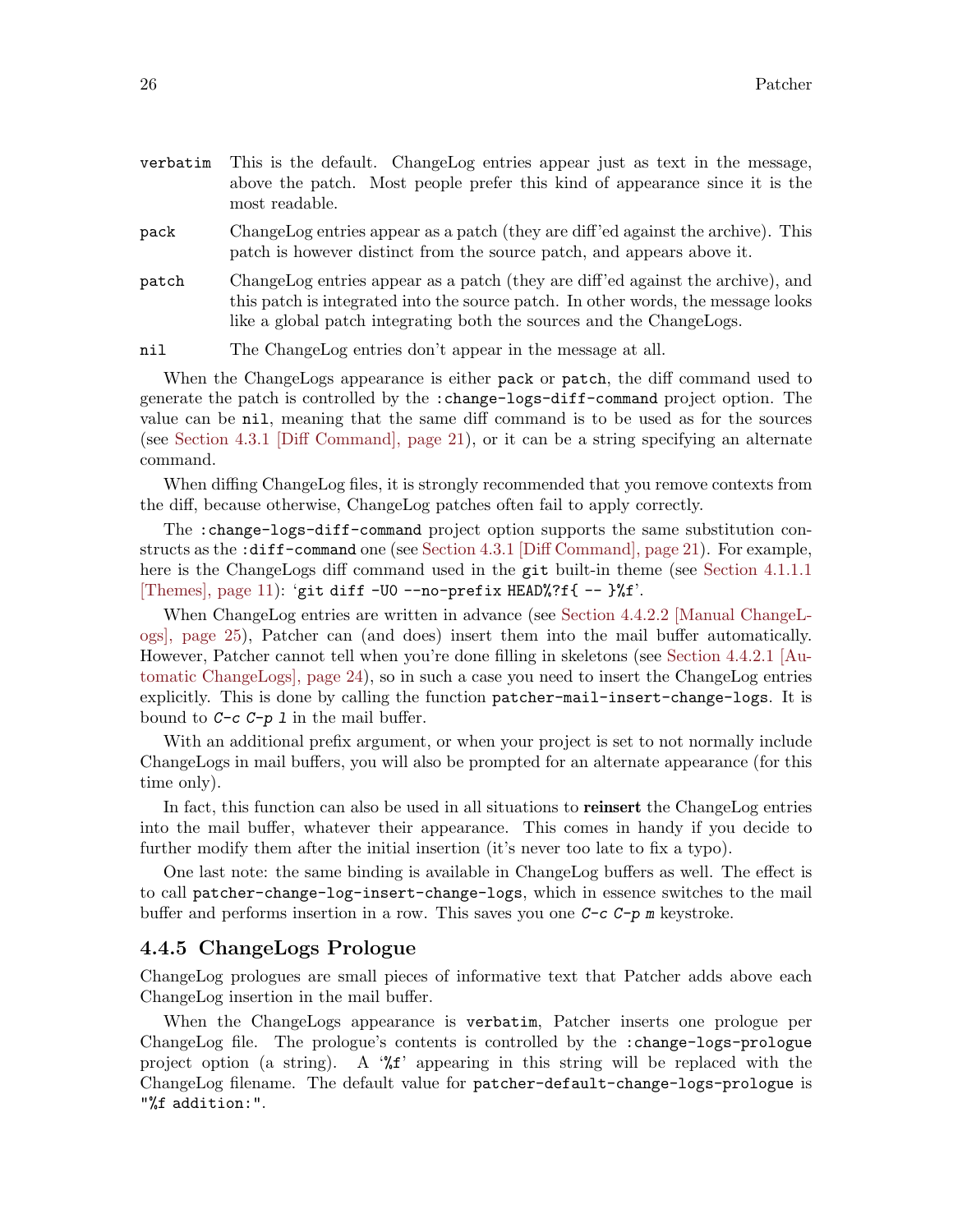<span id="page-30-0"></span>When the ChangeLogs appearance is pack, Patcher inserts only one prologue for the whole ChangeLogs patch. When patch, there is a single prologue for both the ChangeLogs and the sources. For customizing the prologue in both of these cases, see [Section 4.3.4 \[Diff](#page-26-0) [Prologue\], page 23](#page-26-0).

#### 4.4.6 ChangeLogs Status

Let's face it. ChangeLogs are in fact an obsolete concept that dates back to the old days when we used to work without revision control systems. Now the story is different: we have commit log messages, git blame and what not, to the point that ChangeLog files are big and not really useful anymore.

On the other hand, the ChangeLog file format is still convenient to describe modifications, for instance in the commit log message. So how nice would it be to continue manipulating ChangeLog entries, as usual, but just not store them into files?

Patcher can do that. It has a project option named :change-logs-status which can have two values (symbols). A value of persistent (the default) is in fact what we have assumed so far: there are ChangeLog files and they are part of the project. This is the traditional approach.

A value of ephemeral on the other hand means that your ChangeLog entries exist only temporarily, to be used in the commit log message and/or inserted verbatim in the mail. Patcher does this by creating a temporary ChangeLog file (named after the :change-logfile-name project option) in the project's base directory, and getting rid of it after the mail is sent. As a result, everything works just as if the ChangeLog file was real: ChangeLog entries can be generated automatically or written manually *etc*.

The only restriction is that you cannot diff the ephemeral ChangeLog entries because they are not really part of the project, so their appearance can only be verbatim. Also, when you use an ephemeral ChangeLog, beware to use a file name that doesn't conflict with existing files (old ChangeLog files may for example be renamed to 'ChangeLog.dead').

Because there's only one, virtual, ephemeral ChangeLog file located at the project's base directory, the default value for the ChangeLogs prologue doesn't work very well in the ephemeral case. It doesn't make sense to refer to the file itself, since it's only temporary. A simpler prologue like "ChangeLog entries:" would suffice. Patcher provides a built-in theme called 'ephemeral-change-logs' that you can use to both set the ChangeLog status to 'ephemeral' and modify the prologue at the same time.

One final note: if you use the git-index built-in theme with ephemeral ChangeLogs, don't use it in conjunction with git-index-automatic-change-logs, even if the ChangeLogs entries are generated automatically by Patcher. Otherwise, they would be added to the staging area, which is definitely not what you want.

## <span id="page-30-1"></span>4.5 Project Check In

If you have the privilege to commit your changes yourself, you might do so directly from the mail buffer, as the last operation before actually sending the message. This is done by calling the function patcher-mail-commit which is bound to  $C-c$   $C-p$  c in the mail buffer.

Committing directly from Patcher has the advantage that both the commit log message and command-line are constructed automatically. Of course, you still have an in-depth control on the commit process.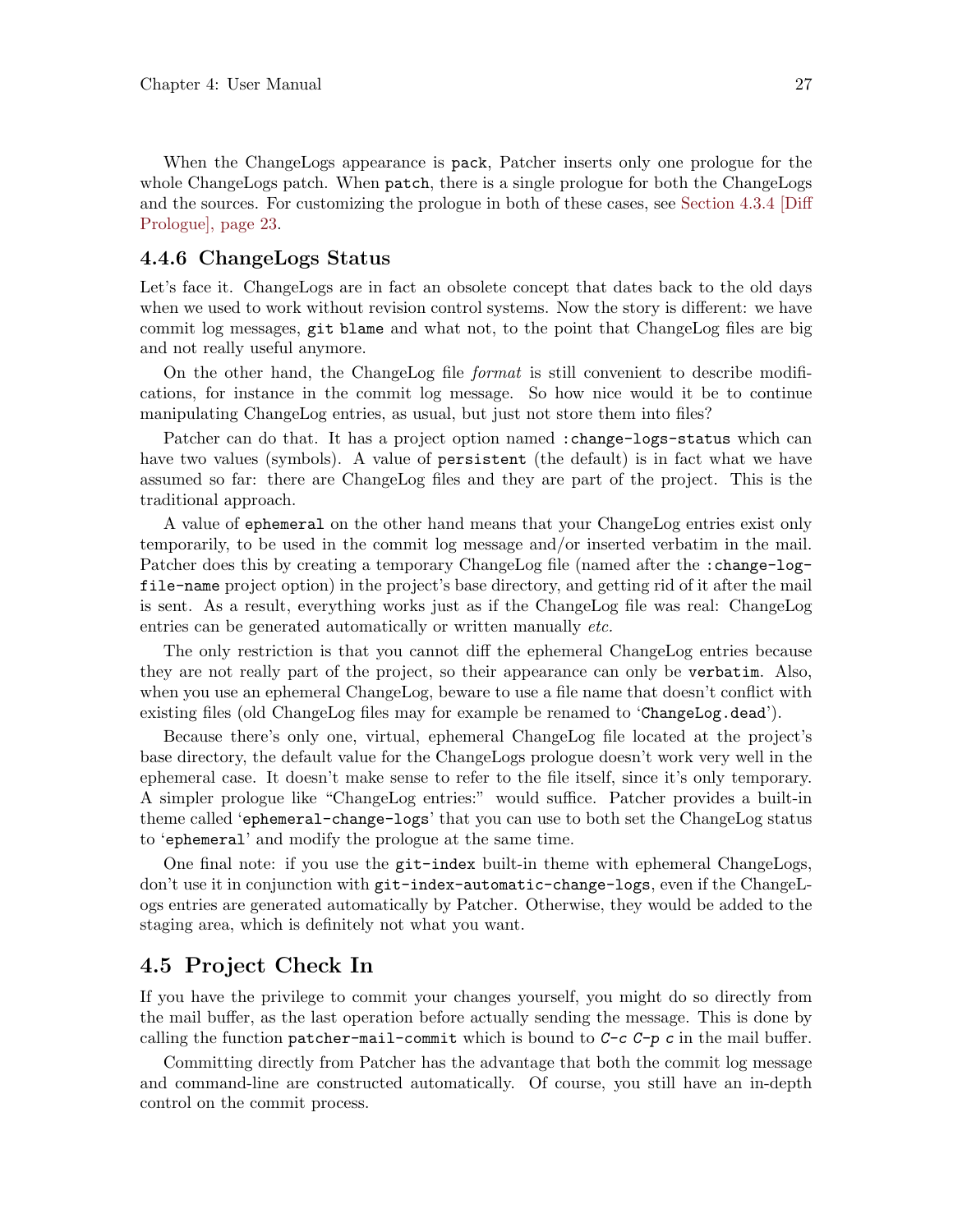#### <span id="page-31-0"></span>4.5.1 Commit Command

The command used to to commit a patch is specified by the : commit-command project option (a string). You can also temporarily change the command in question by calling patchermail-commit with a prefix argument. As usual, note that this prefix argument is not meant to modify the affected files on the command-line. It's meant only to punctually modify the commit command itself. The affected files are computed automatically by Patcher.

The commit command supports the same dynamic expansion constructs as the diff command (see [Section 4.3.1 \[Diff Command\], page 21\)](#page-24-1), and also adds two of its own.

- %s A %s occurring in the commit command string will be replaced with the name of a file containing the commit log message (see [Section 4.5.2 \[Log Message](#page-31-1) [Handling\], page 28\)](#page-31-1). This file is a temporary file handled by Patcher.
- %S A %S occurring in the commit command string will be replaced with the commit log message itself (see [Section 4.5.2 \[Log Message Handling\], page 28](#page-31-1)). Since the intent here is to use the message as a command-line argument, it will be automatically quoted against shell expansion.

Please note that exactly as for the diff command, a %f is required in your commit commands, unless you know for sure that you will never ever work on a subproject. But you never know that. Besides, you should always also provide either a %s or a %S, unless your archival software does not support log messages. I'm not actually sure such a beast exists.

As an example, here is the commit command for the Git built-in theme (see [Section 4.1.1.1 \[Themes\], page 11\)](#page-14-2): 'git commit %!f{-a}-F %s%?f{ -- }%f'

## <span id="page-31-1"></span>4.5.2 Log Message Handling

Most project management tools understand the concept of a log message: a short yet informative message that accompany the commit operation, which is also stored in the repository.

Before a commit operation, Patcher always builds an initial log message, based on certain elements under your control. What happens next is controlled the :edit-log-message project option: if t (the default), you will be able to manually edit the log message. If nil, Patcher will proceed directly to the next step (see [Section 4.5.3 \[Commit Operation\],](#page-33-1) [page 30](#page-33-1)).

Please note that Patcher stores log messages in temporary files that may be used later by the commit command.

#### <span id="page-31-2"></span>4.5.2.1 Log Message Elements

Patcher has the ability to initialize the log message with different elements. These elements are specified with the :log-message-items project option. Its value is either nil, meaning that you don't want any initialization, or a list of symbols specifying the elements you desire. The available items are:

subject The subject of the message. The subject's prefix is automatically removed.

#### compressed-change-logs

The "compressed" ChangeLog entries. Only the most important part of the ChangeLogs is preserved, so the entries appear in a more compact fashion.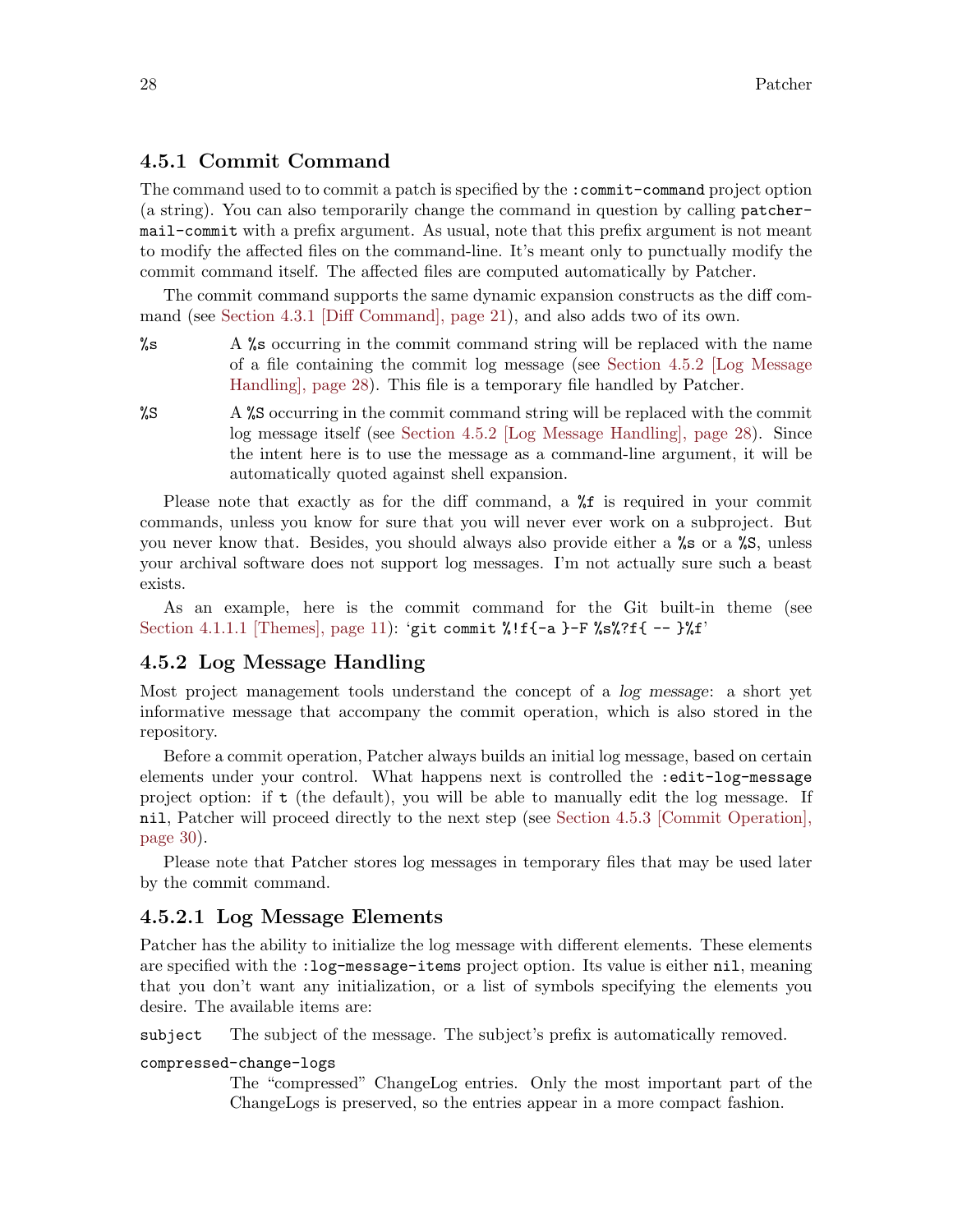<span id="page-32-0"></span>change-logs

The raw ChangeLog entries.

By default, only the message's subject is used. When using more than one item, they appear in the order specified above. If anything appears before the raw ChangeLog entries, a separator string is used. This string is specified by the :change-logs-separator project option. By default the string looks like "— ChangeLog entries follow:  $-\n$ ".

Note that it only makes sense to set :log-message-items to nil if you also ask Patcher to let you edit the message (see [Section 4.5.2.2 \[Log Message Editing\], page 29](#page-32-1)). Otherwise, your commit would end up with empty log messages.

#### <span id="page-32-1"></span>4.5.2.2 Log Message Editing

If so required, Patcher lets you manually edit the log message after having initialized it. Log message editing happens in a special buffer called \*<project name> Patcher Project Log Message\*.

This buffer is governed by a major mode called patcher-logmsg-mode. This mode offers a hook, patcher-logmsg-mode-hook, which you can use to plug additional behavior like turning on font lock. If you do so, you might also want to have a look at patcher-logmsgfont-lock-keywords, patcher-comment-face and patcher-reference-face which are the built-in elements for log message fontification.

When the log message buffer is initialized, it starts with an informative comment header. The actual log message starts at the first non blank line after this header.

While editing this buffer, commands to insert the items described in [Section 4.5.2.1 \[Log](#page-31-2) [Message Elements\], page 28](#page-31-2) are at your disposal. These commands perform insertion at point:

```
patcher-logmsg-insert-subject
```
Bound to C-c C-p s. Insert the message's subject (sans the prefix).

```
patcher-logmsg-insert-change-logs
```
Bound to  $C-c$   $C-p$  1. Insert the ChangeLog entries. Use a prefix argument if you also want the ChangeLogs separator string to be inserted.

#### patcher-logmsg-insert-compressed-change-logs

Bound to  $C-c$   $\subset$   $C-p$  L. Insert the compressed ChangeLog entries. Use a prefix argument if you also want the ChangeLogs separator string to be inserted.

In addition to these commands, you can also completely reinitialize the log message by calling the function patcher-logmsg-init-message, bound to  $C-c$   $C-p$  i. Caution: this command first erases the buffer.

Once you're happy with your log message, you proceed to the commit operation by calling the function patcher-logmsg-commit, bound to either  $C-c$   $C-p$  c as in mail buffers, or directly to C-c C-c.

Finally, the log message offers two more commands in case you change your mind about the commit:

#### patcher-logmsg-cancel

Bound to  $C-c$  -z. Use this when you decide to cancel the commit operation (but not the whole project). Patcher will simply bring you back to where you came from; typically the mail buffer.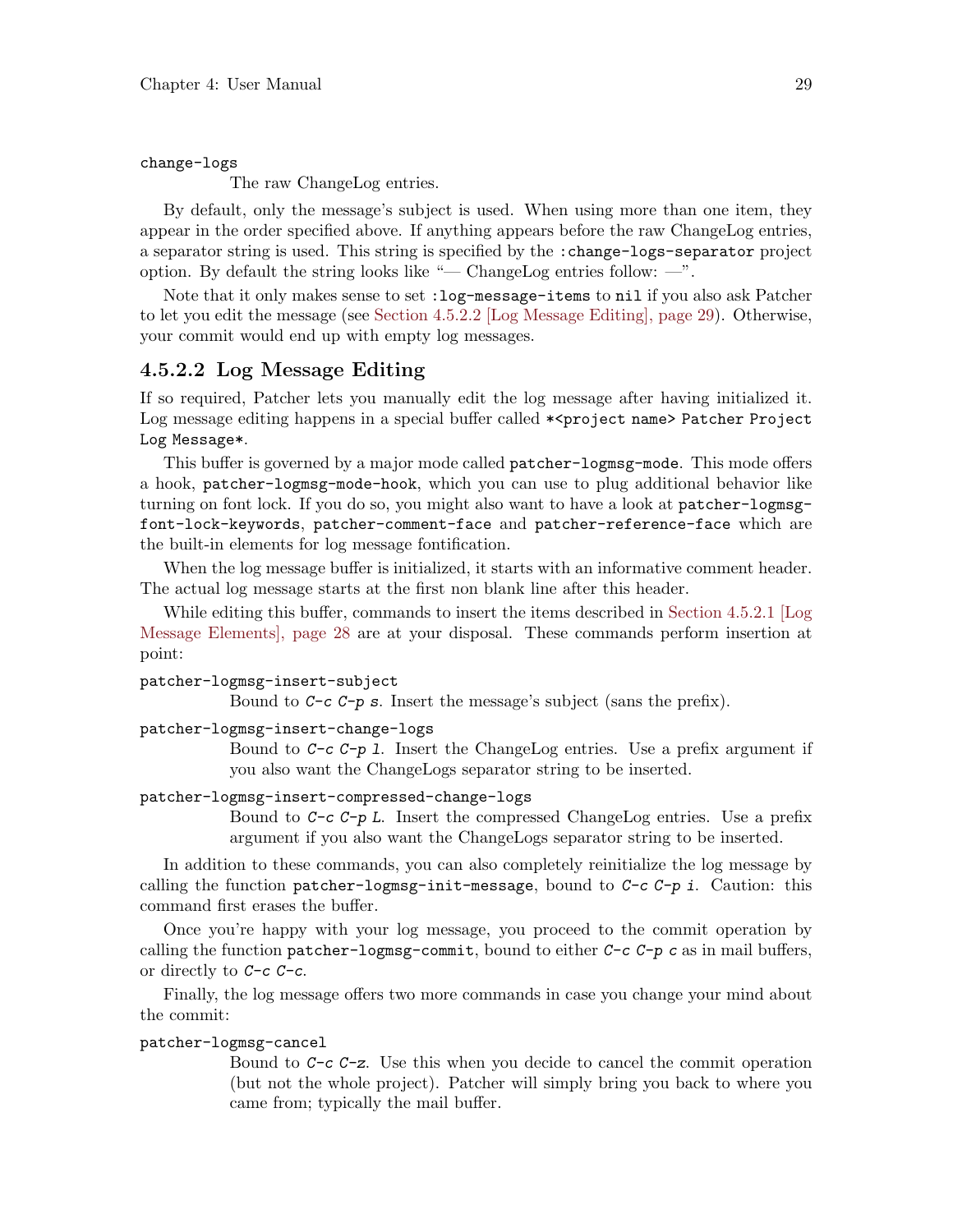```
patcher-logmsg-kill
```
Bound to  $C-c$   $C-k$ . Use this to completely kill the project. Remember that you can also do that from mail or ChangeLog buffers.

## <span id="page-33-1"></span>4.5.3 Commit Operation

The commit operation occurs after typing  $C-c$   $C-p$  c from the mail buffer if you have not required log message editing, or after typing  $C-c$   $C-p$  c or  $C-c$  from the log message buffer otherwise.

At that point, Patcher has constructed a proper commit command. What happens next depends on the value of the :edit-commit-command project option: if nil, Patcher performs the commit operation directly. Otherwise (the default), you have the ability to edit or at least confirm the commit command.

Commit command editing happens in a special buffer called \*<project name> Patcher Project Commit Command\*.

This buffer is governed by a major mode called patcher-cmtcmd-mode. This mode offers a hook, patcher-cmtcmd-mode-hook, which you can use to plug additional behavior like turning on font lock. If you do so, you might also want to have a look at patcher-cmtcmdfont-lock-keywords, patcher-comment-face and patcher-reference-face which are the built-in elements for commit command fontification.

This buffer starts with an informative comment header. The actual commit command consists in all non blank and non comment lines concatenated together.

Once you're happy with your commit command, you finally perform the operation by calling the function patcher-cmtcmd-commit, bound to both  $C-c$   $C-p$  c as in mail buffers, and to  $C-c$   $C-c$ .

The commit command buffer offers two more commands in case you change your mind about the commit:

#### patcher-cmtcmd-cancel

Bound to C-c C-z. Just as in log message buffers, use this when you decide to cancel the commit operation (but not the whole project). Patcher will simply bring you back to where you came from; typically the mail buffer or the log message buffer.

```
patcher-cmtcmd-kill
```
Bound to  $C-c$   $C-k$ . Just as in log message buffers, use this to completely kill the project. Remember that you can also do that from mail or ChangeLog buffers as well.

After the commit operation, Patcher changes some parts of the mail buffer in the following manner:

- The subject prefix is changed to that specified by the :subject-committed-prefix project option (a string), unless it is nil. By default, "[COMMIT]" is used.
- A commit notice is added at the very beginning of the message's body. This notice is specified by the :committed-notice project option. It can be nil or a string. By default, it reads "NOTE: this patch has been committed.".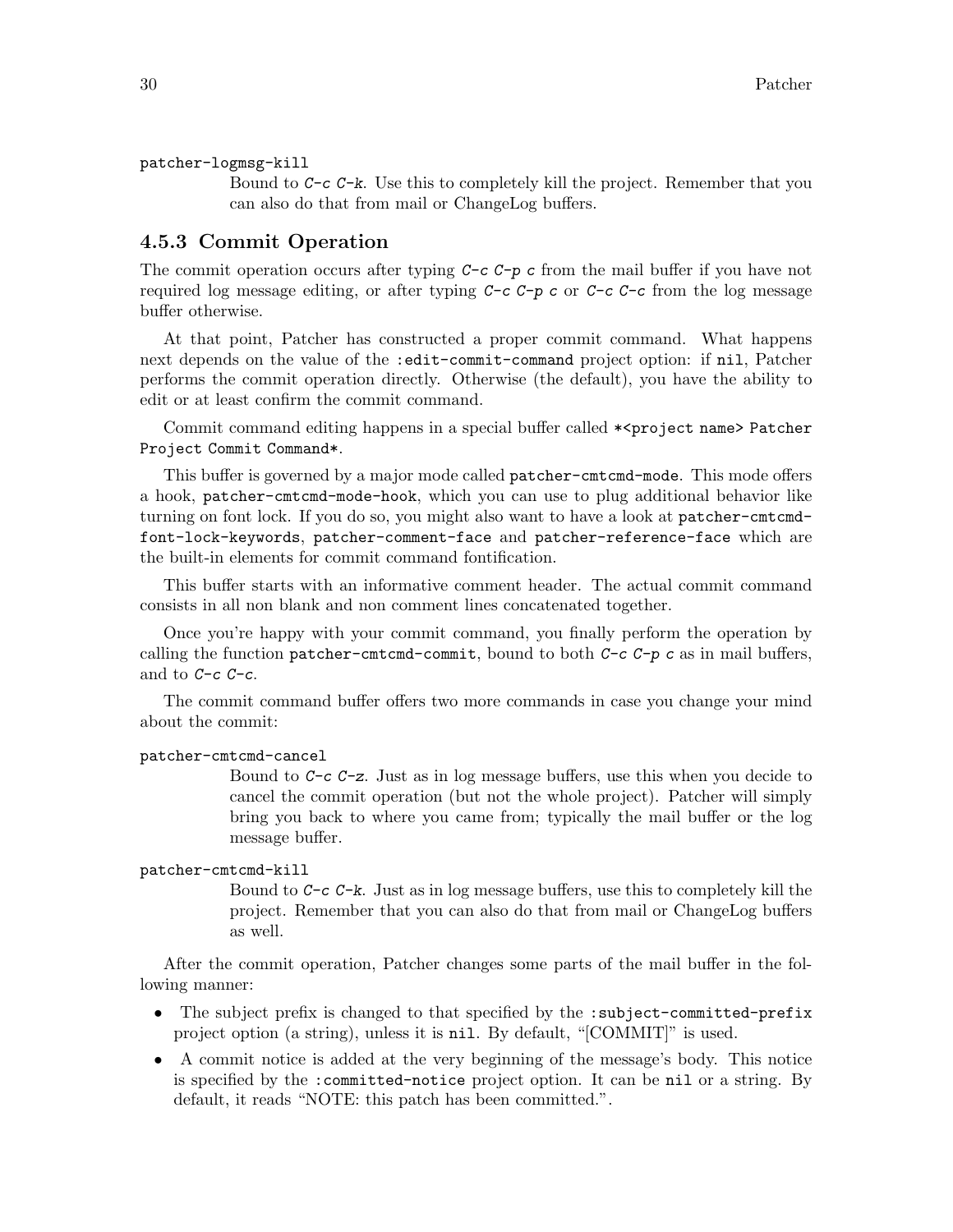## <span id="page-34-0"></span>4.6 Mail Sending

Sending the message will most probably be done by typing  $C-c$   $C-c'$  in the mail buffer. This is also the case when you're using the fake mail method, by the way.

### 4.6.1 Before Sending

There are circumstances in which Patcher will perform some checkings on your message when you send it, just before it is actually sent:

• ChangeLogs insertion

In case of manual ChangeLog insertion (see [Section 4.4.4 \[ChangeLogs Appearance\],](#page-28-2) [page 25\)](#page-28-2), Patcher can check that you have indeed inserted the ChangeLog entries before sending the message. This behavior is controlled by the :check-change-logsinsertion project option. A value of nil means never check (the message will be sent as-is). A value of t means check, and abort the sending if the ChangeLog entries are missing. A value of ask (the default) means ask for your opinion on this terrible matter.

• Commit Operation

Patcher has a :commit-privilege project option; a Boolean specifying whether you're likely to commit your changes by yourself.

In case of commit privilege, Patcher can check that you have indeed committed your changes before sending the message. This behavior is controlled by the :check-commit user option. A value of nil means never check (the message will be sent as-is). A value of t means check, and abort the sending if the commit operation has not been performed. A value of ask (the default) means ask for your opinion on this rather unfortunate situation.

Two notes on these checkings:

- For uninteresting technical reasons, Patcher does not currently (and will probably never) offer you an automatic ChangeLogs insertion or commit operation, at mail sending time, but just abort the sending process in some circumstances. That's not a big deal though.
- For other uninteresting technical reasons, these checkings require a native knowledge of your mail user agent. Patcher does not currently support all mail user agents on earth (I'll add them on demand however). If that's the case, you will be warned and invited to send me a message. Also, you can send me one on April 21st: it's my birthday.

### 4.6.2 After Sending

After sending the message, Patcher also performs some cleanup operations, that you can customize. The cleanup is controlled by the following project options. Each one is a Boolean option which defaults to t.

#### :kill-sources-after-sending

Whether to kill source files after sending the message. If nil, the source files will remain visited.

#### :kill-change-logs-after-sending

Whether to kill ChangeLog files after sending the message. If nil, the ChangeLog files will remain visited.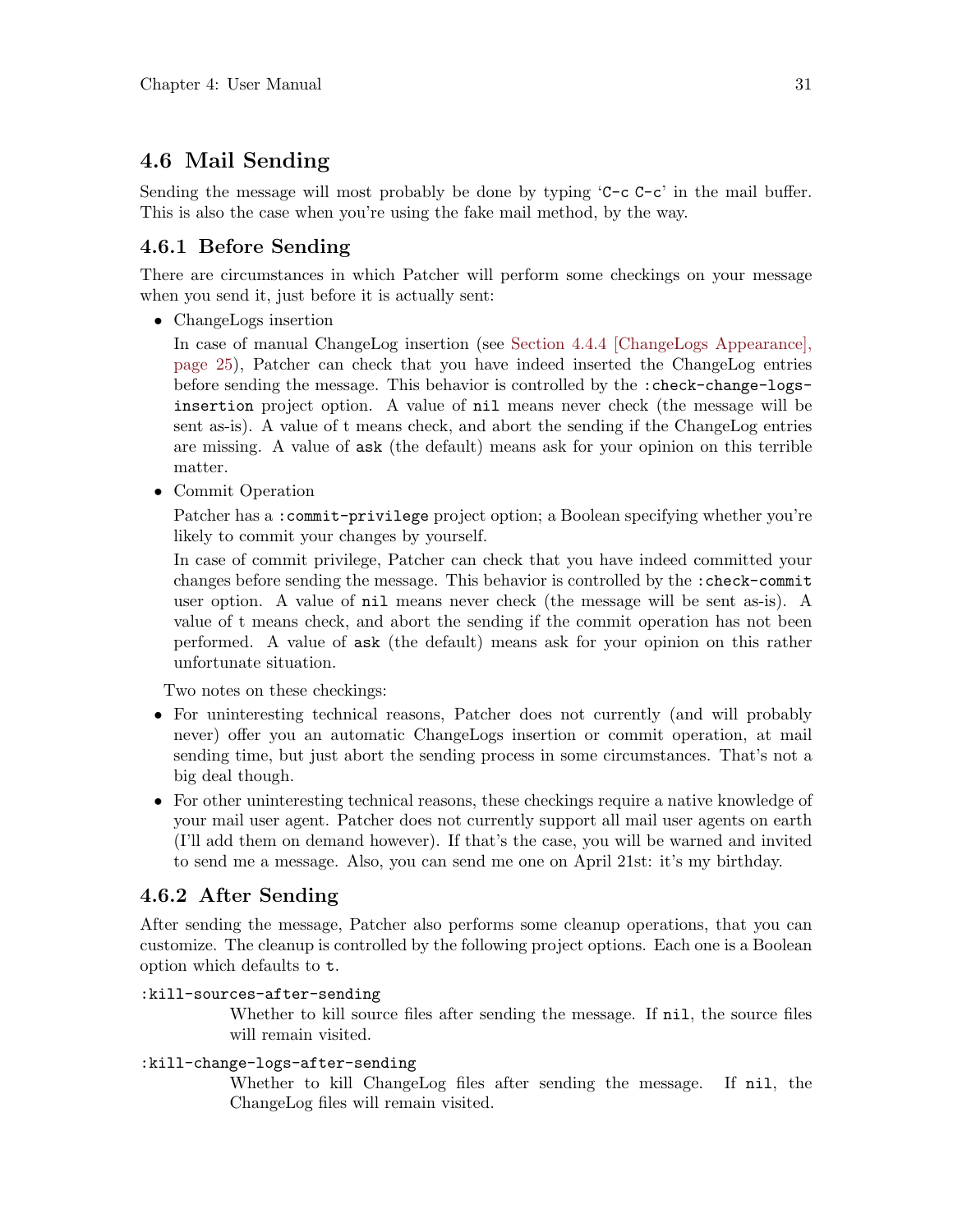<span id="page-35-0"></span>When Patcher is allowed to kill a source or ChangeLog file, it will only actually kill it if it was responsible for loading it for this particular project in the first place. For instance, if the file was already visited before Patcher was launched, or if another Patcher project is also using the file, then it won't be killed regardless of the value of these options.

### <span id="page-35-1"></span>4.7 More On Commands

This section deals with information that apply to all commands used by Patcher (diff and commit operations).

#### 4.7.1 Prefixing Commands

If you're working on a distant archive and you're behind a firewall, you might need to prefix all your commands with something like runsocks. Of course, this can be done manually in all your command settings, but Patcher offers you a simpler way to do it.

There is a project option named : pre-command which can be used for this kind of thing. It must be a string that will be prepended to all operations performed by Patcher.

#### 4.7.2 Error Handling

From time to time, commands may fail for different reasons. Patcher tracks command failures and lets you know when that happens.

The first thing Patcher does is to check the external processes exit codes. A non-zero exit code will normally trigger a Patcher error. There is however one notable exception: cvs diff has this incredibly stupid idea of returning an exit code of 1 when the diff succeeds, and is non-empty. Because of this, Patcher provides an option named :ignore-diff-status that is set to t in the CVS theme. There should be no reason to use it in any other context.

Next, Patcher looks for specific strings in process output. The :failed-command-regexp project option lets you specify a regular expression to match with the output of an aborted command. In the CVS built-in theme for example (see [Section 4.1.1.1 \[Themes\], page 11\)](#page-14-2), the value is '"^cvs  $\Upsilon$ [[^]]\* aborted $\Upsilon$ ".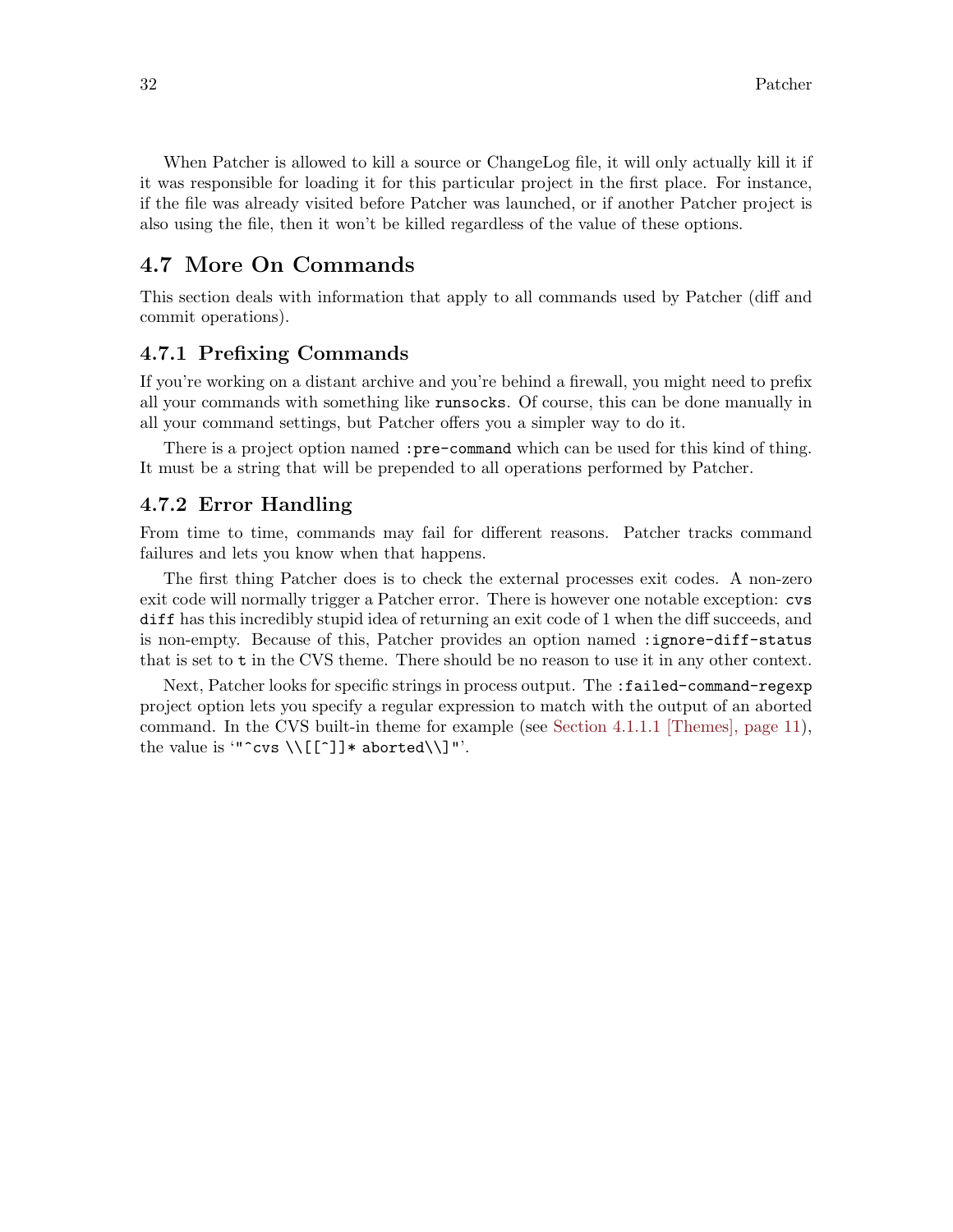# <span id="page-36-0"></span>Appendix A XEmacs Development

XEmacs development occurs on a Mercurial repository. Patches are advertised on [xemacs-patches@xemacs.org](mailto:xemacs-patches@xemacs.org). We assume that you are a committer and have a clone of the main repository located at '/usr/local/src/xemacs/21.5'. Your 'hgrc' file should look like this (replace my identity with yours):

 $\sqrt{2\pi}$ 

✡ ✠

 $\sqrt{2\pi}$ 

```
\lceilui\rceilusername = Didier Verna <didier@xemacs.org>
[paths]
default = \nsch://hg@bitbucket.org/xemacs/xemacs
```
The following project settings will do nicely for hacking XEmacs:

```
'("XEmacs 21.5" "/usr/local/src/xemacs/21.5"
  :to-address "xemacs-patches@xemacs.org"
  :change-logs-user-mail "didier@xemacs.org"
  :commit-privilege t
  :log-message-items (subject change-logs)
  :themes (mercurial))
✡ ✠
```
If you want to also work on the packages, you may clone the big umbrella repository. Let's assume you do so in '/usr/local/share/emacs-lisp/source/xemacs-packages'. Your 'hgrc' file should look like this:

```
\sqrt{2\pi}\lceilui\rceilusername = Didier Verna <didier@xemacs.org>
[paths]
default = ssh://hg@bitbucket.org/xemacs/xemacs-packages
```
The following project settings will do nicely for hacking the packages (all settings are in fact inherited from the main XEmacs 21.5 project):

 $\overline{\phantom{a}}$   $\overline{\phantom{a}}$   $\overline{\phantom{a}}$   $\overline{\phantom{a}}$   $\overline{\phantom{a}}$   $\overline{\phantom{a}}$   $\overline{\phantom{a}}$   $\overline{\phantom{a}}$   $\overline{\phantom{a}}$   $\overline{\phantom{a}}$   $\overline{\phantom{a}}$   $\overline{\phantom{a}}$   $\overline{\phantom{a}}$   $\overline{\phantom{a}}$   $\overline{\phantom{a}}$   $\overline{\phantom{a}}$   $\overline{\phantom{a}}$   $\overline{\phantom{a}}$   $\overline{\$ 

 $\sqrt{2\pi}$ 

✡ ✠

```
'("XEmacs Packages" "/usr/local/share/emacs-lisp/source/xemacs-packages"
  :inheritance ("XEmacs 21.5"))
```
However, note that you shouldn't work on this project directly. Every package is in fact stored under this project as a Mercurial submodule. Patcher detects every such submodule automatically and creates a corresponding project for you (submodule projects are named 'XEmacs Packages (<submodule>)'. Because those really are independent projects, you should probably also update every 'hgrc' file with your identity.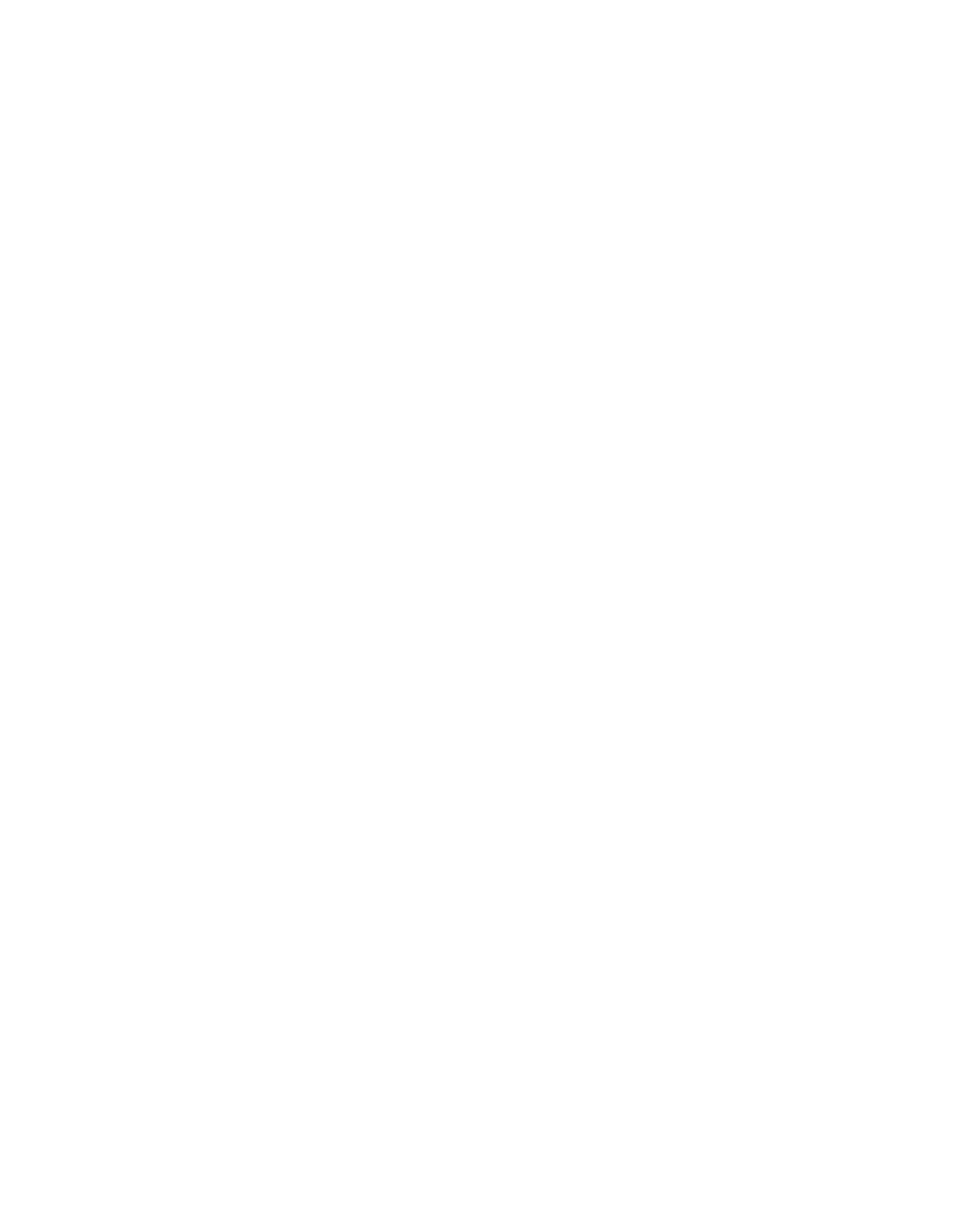# <span id="page-38-0"></span>Appendix B Indexes

# B.1 Concepts

## :

| :after-save-change-log-hook (project option)                         |
|----------------------------------------------------------------------|
| 24                                                                   |
| : change-log-file-name (project option) $23$ ,<br>27                 |
| : change-logs-appearance (project option)<br>25                      |
| : change-logs-diff-command (project option)<br>26                    |
| : change-logs-prologue (project option)<br>26                        |
| : change-logs-separator (project option)<br>29                       |
| : change-logs-updating (project option)<br>24                        |
| 24<br>: change-logs-user-mail (project option)                       |
| : change-logs-user-name (project option)<br>24                       |
| : check-change-logs-insertion (project option)                       |
|                                                                      |
| 31<br>.                                                              |
| : check-commit (project option)<br>31                                |
| : command-directory (project option)<br>17                           |
| :commit-command (project option)<br>28                               |
| :commit-privilege (project option)<br>31                             |
| :committed-notice (project option)<br>30                             |
| :default-change-logs-status (project option)                         |
| 27                                                                   |
| : diff-cleaner $(project option)$<br>24                              |
| : diff-command (project option) 21,<br><b>26</b>                     |
| : diff-header $(project option)$<br>$\overline{22}$                  |
| :diff-line-filter (project option)<br>22                             |
| :diff-prologue-function (project option)<br>23,                      |
| 26                                                                   |
| :edit-commit-command (project option)<br>30                          |
| :edit-log-message (project option)<br>28                             |
| :failed-command-regexp (project option)<br>$^{32}$                   |
| $:$ files (subproject option) $\dots\dots\dots\dots\dots\dots$<br>16 |
| <b>20</b>                                                            |
| :ignore-diff-status (project option)<br>32                           |
| : inheritance (project option) 12, 13,<br>16                         |
| :kill-change-logs-after-sending (project                             |
| 31                                                                   |
| :kill-sources-after-sending (project option)                         |
| 31<br>.<br>.                                                         |
| :link-change-log-hook (project option)<br>24                         |
| :log-message-items (project option)<br>28                            |
|                                                                      |
| :mail-method (project option)  18,<br><b>20</b>                      |
|                                                                      |
| $^{32}$                                                              |
| :subdirectory (subproject option)<br>16                              |
|                                                                      |
| :subject-committed-prefix (project option)<br>30                     |
| :subject-prefix (project option)<br>$\overline{20}$                  |
| :subject-rewrite-format (project option)<br>14                       |
| :submodule-detection-function (project option)                       |
| 18                                                                   |
| 13                                                                   |
| : to-address (project option)  8, 11, 12, 20                         |

## B

| Built-in Theme, $\cos \ldots \ldots \ldots \ldots \ldots \ldots \ldots 12, 32$ |  |
|--------------------------------------------------------------------------------|--|
|                                                                                |  |
|                                                                                |  |
|                                                                                |  |
| Built-in Theme, ephemeral-change-logs  27                                      |  |
| Built-in Theme, git  12, 18, 22, 24, 25, 26, 28                                |  |
|                                                                                |  |
| Built-in Theme,                                                                |  |
|                                                                                |  |
| git-index-automatic-change-logs $25, 27$                                       |  |
| Built-in Theme, $git$ -index-ws 25, 27                                         |  |
| Built-in Theme, git-ws 12, 18, 22, 24, 25, 26, 28                              |  |
|                                                                                |  |
|                                                                                |  |
|                                                                                |  |
|                                                                                |  |
|                                                                                |  |

## C

## $\mathbf D$

## E

```
27
```
## $\mathbf F$

|--|--|

## G

| git (built-in theme)  12, 18, 22, 24, 25, 26, 28 |  |  |  |
|--------------------------------------------------|--|--|--|
|                                                  |  |  |  |
| git-index-automatic-change-logs (built-in        |  |  |  |
|                                                  |  |  |  |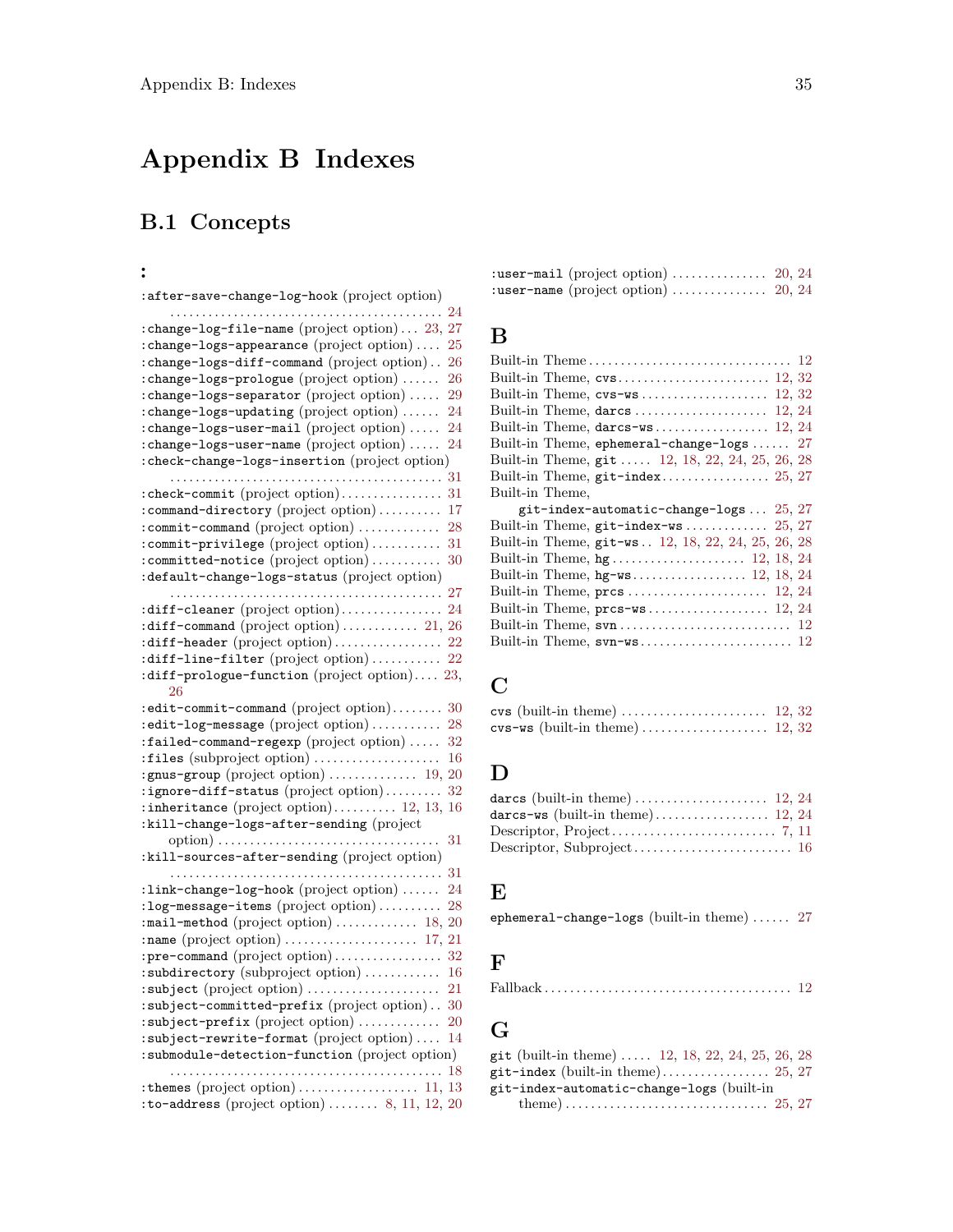$\mathtt{git-index-ws}$  (built-in theme) . . . . . . . . . . . . [25](#page-28-0), [27](#page-30-0) git-ws (built-in theme). . [12,](#page-15-0) [18,](#page-21-0) [22,](#page-25-0) [24](#page-27-0), [25](#page-28-0), [26](#page-29-0), [28](#page-31-0)

## H

## P

| Permanent Subproject                                                     | 16              |
|--------------------------------------------------------------------------|-----------------|
|                                                                          |                 |
|                                                                          |                 |
|                                                                          | 11              |
| Project Inheritance                                                      | 12              |
|                                                                          | 11              |
| Project Option, : after-save-change-log-hook                             |                 |
| .<br>a a a a a a a<br>.                                                  | 24              |
| : change-log-file-name $23$ ,<br>Project Option,                         | 27              |
| Project Option,<br>: change-logs-appearance                              | 25              |
| Project Option,<br>: change-logs-diff-command                            | 26              |
| Project Option,<br>: change-logs-prologue                                | 26              |
| Project Option,<br>$: change - logs - separator \dots$                   | 29              |
| Project Option,<br>: change-logs-updating                                | 24              |
| Project Option,<br>: change-logs-user-mail                               | 24              |
| Project Option,<br>: change-logs-user-name                               | 24              |
| : check-change-logs-insertion<br>Project Option,                         |                 |
|                                                                          | 31              |
| $: \text{check-commit} \dots \dots \dots \dots \dots$<br>Project Option, | 31              |
| Project Option,<br>$:command\textrm{-}divectory \ldots \ldots$           | 17              |
| Project Option,<br>$:$ commit-command                                    | 28              |
| Project Option,<br>: commit-privilege                                    | 31              |
| Project Option,<br>:committed-notice                                     | 30              |
| Project Option,<br>:default-change-logs-status                           |                 |
|                                                                          | 27              |
| Project Option,<br>$:diff\text{-}cleaner \dots \dots$                    | 24              |
| Project Option,<br>: diff-command $21$ ,                                 | 26              |
| Project Option,<br>: diff-header $\dots\dots\dots\dots\dots$             | $\overline{22}$ |
| Project Option,<br>$:diff\text{-line-filter}\dots\dots\dots$             | 22              |
| Project Option,<br>:diff-prologue-function                               | 23.             |
| 26                                                                       |                 |
| Project Option,<br>$:$ edit-commit-command                               | 30              |
| Project Option,<br>$:$ edit-log-message                                  | 28              |
| Project Option,<br>$: \texttt{failed-command-regexp} \dots$              | 32              |
| Project Option,                                                          | 20              |
| Project Option,<br>$: ignore-diff-status \ldots \ldots$                  | 32              |
| : inheritance $12, 13, 16$<br>Project Option,                            |                 |
| Project Option,                                                          |                 |
| : $k$ ill-change-logs-after-sending                                      | 31              |
| Project Option, : kill-sources-after-sending                             |                 |
|                                                                          |                 |
|                                                                          |                 |

| Project Option, : link-change-log-hook 24      |
|------------------------------------------------|
| Project Option, : log-message-items 28         |
| Project Option, : mail-method  18, 20          |
| Project Option, :name  17, 21                  |
|                                                |
|                                                |
| Project Option, : subject-committed-prefix 30  |
|                                                |
| Project Option, : subject-rewrite-format 14    |
| Project Option, : submodule-detection-function |
|                                                |
|                                                |
| Project Option, :to-address  8, 11, 12, 20     |
|                                                |
|                                                |

## S

| $\rm Subproject\ Option, : files \dots \dots \dots \dots \dots \dots \ 16$ |  |
|----------------------------------------------------------------------------|--|
| Subproject Option, : subdirectory  16                                      |  |
|                                                                            |  |
|                                                                            |  |
|                                                                            |  |
|                                                                            |  |
|                                                                            |  |

## T

| Theme, Built-in, $\cos \ldots \ldots \ldots \ldots \ldots \ldots \ldots 12, 32$ |
|---------------------------------------------------------------------------------|
|                                                                                 |
|                                                                                 |
|                                                                                 |
| Theme, Built-in, ephemeral-change-logs $27$                                     |
| Theme, Built-in, $g$ it 12, 18, 22, 24, 25, 26, 28                              |
|                                                                                 |
|                                                                                 |
| Theme, Built-in,                                                                |
| git-index-automatic-change-logs 25, 27                                          |
| Theme, Built-in, git-index-ws 25, 27                                            |
| Theme, Built-in, git-ws 12, 18, 22, 24, 25, 26, 28                              |
|                                                                                 |
|                                                                                 |
|                                                                                 |
|                                                                                 |
|                                                                                 |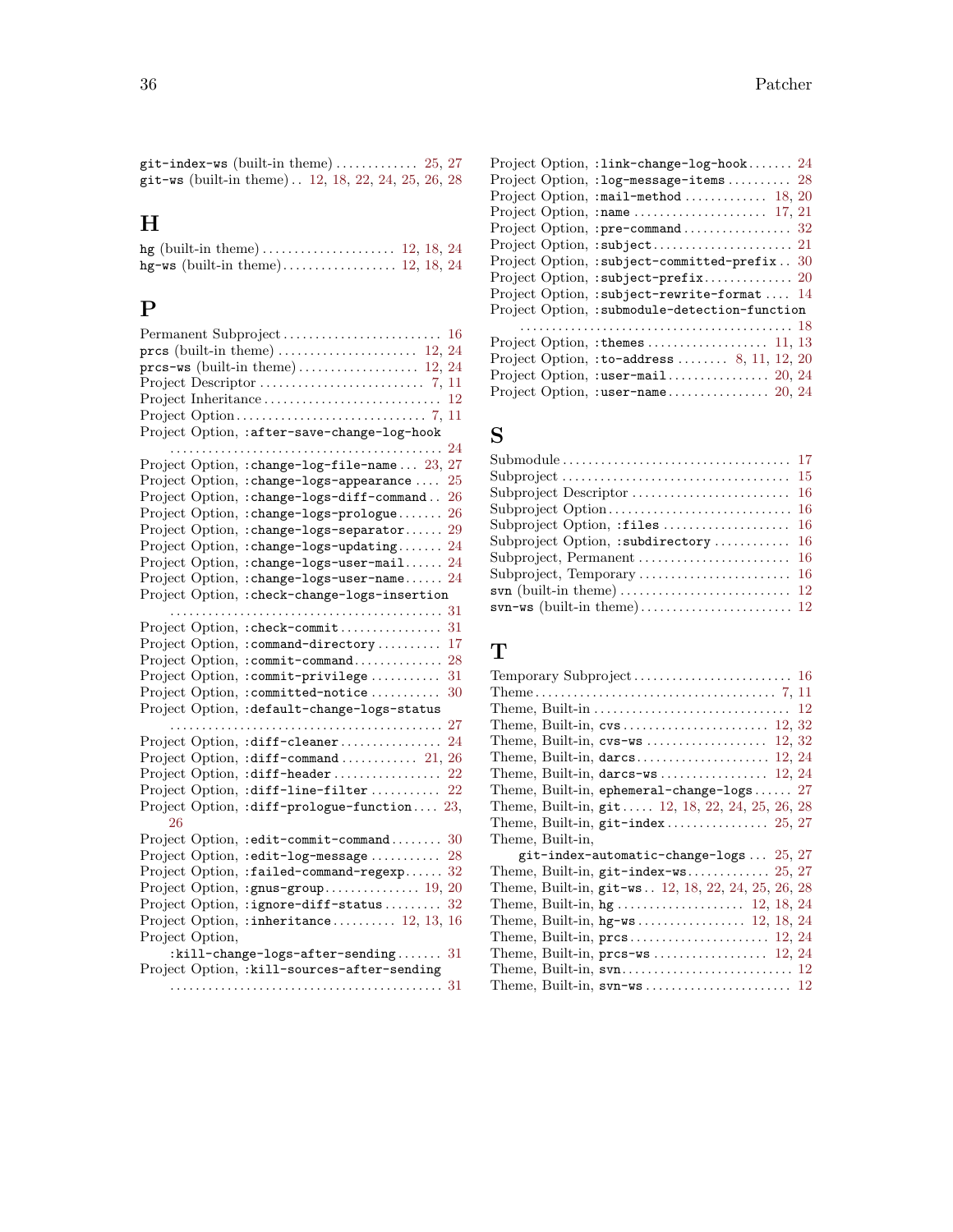# <span id="page-40-0"></span>B.2 Variables

# M

# P

| patcher-built-in-themes  12, 22, 25                                   |    |
|-----------------------------------------------------------------------|----|
| patcher-cmtcmd-font-lock-keywords                                     | 30 |
| patcher-cmtcmd-mode-hook                                              | 30 |
|                                                                       |    |
| patcher-default-after-save-change-log-hook                            |    |
|                                                                       |    |
| patcher-default-change-log-file-name 23, 27                           |    |
| patcher-default-change-logs-appearance                                | 25 |
| patcher-default-change-logs-diff-command                              |    |
|                                                                       | 26 |
| patcher-default-change-logs-prologue 26                               |    |
| patcher-default-change-logs-separator 29                              |    |
| patcher-default-change-logs-updating 24                               |    |
| ${\tt pattern-default-change-logs-user-mail.}\dots.~24$               |    |
| ${\tt patcher-default-change-logs-user-name.}\dots\,24$               |    |
| patcher-default-check-change-logs-insertion                           |    |
|                                                                       | 31 |
| $pattern-default-check-committ$ 31                                    |    |
| patcher-default-command-directory                                     | 17 |
| $\mathtt{patcher-default-commit-command \dots \dots 28}$              |    |
| patcher-default-commit-privilege                                      | 31 |
| patcher-default-committed-notice                                      | 30 |
| patcher-default-default-change-logs-status                            |    |
|                                                                       | 27 |
| patcher-default-diff-cleaner                                          | 24 |
| patcher-default-diff-command $21, 26$                                 |    |
| $\mathtt{patcher-default-diff-theader}\dots\dots\dots\dots\dots \ 22$ |    |
| patcher-default-diff-line-filter 22                                   |    |
| patcher-default-diff-prologue-function 23,                            |    |
| 26                                                                    |    |
| $\mathtt{patcher-default=edit-commit-command}\ 30$                    |    |
| patcher-default-edit-log-message                                      | 28 |
| patcher-default-failed-command-regexp 32                              |    |

| ${\tt patcher\text{-}default\text{-}gnus\text{-}group.}\dots\dots\dots\dots\ 19,\,20$  |
|----------------------------------------------------------------------------------------|
| patcher-default-ignore-diff-status 32                                                  |
| patcher-default-kill-change-logs-after-                                                |
|                                                                                        |
| patcher-default-kill-sources-after-sending                                             |
|                                                                                        |
| ${\tt patcher-default-link-change-log-hook.}\dots.\hspace{0.08cm} 24$                  |
| patcher-default-log-message-items 28                                                   |
| ${\tt patcher-default-mail-method}\ldots\ldots\ldots\ldots\ 18,\,20$                   |
| $\texttt{patcher-default-name}\dots\dots\dots\dots\dots\dots 17,\ 21$                  |
| $\mathtt{patcher-default-pre-command}\ldots\ldots\ldots\ldots\ldots\ 32$               |
|                                                                                        |
| patcher-default-subject-committed-prefix                                               |
|                                                                                        |
| $\mathtt{patcher-default-subject-prefix} \ldots \ldots \ldots 20$                      |
| patcher-default-subject-rewrite-format<br>14                                           |
| patcher-default-submodule-detection-                                                   |
| 18<br>$function \ldots \ldots \ldots \ldots \ldots \ldots \ldots \ldots \ldots \ldots$ |
| $pattern-default-themes \ldots \ldots \ldots \ldots \ldots 11, 13$                     |
| patcher-default-to-address  8, 11, 12, 20                                              |
| $pattern-default-user-mail$ 20, 24                                                     |
| $\texttt{pattern-default-user-name}\dots\dots\dots\dots\ 20,\ 24$                      |
| ${\tt pattern-logmsg-font-lock-keywords}\dots\dots\dots\ 29$                           |
|                                                                                        |
|                                                                                        |
| 19<br>patcher-mail-run-gnus-other-frame                                                |
| patcher-max-inheritance-depth 12                                                       |
| patcher-max-theme-depth 12                                                             |
|                                                                                        |
| $\texttt{pattern-reference-face} \dots \dots \dots \dots \dots \dots \ 29, \, 30$      |
| patcher-subprojects 16, 17                                                             |
|                                                                                        |
|                                                                                        |
|                                                                                        |

# ${\bf U}$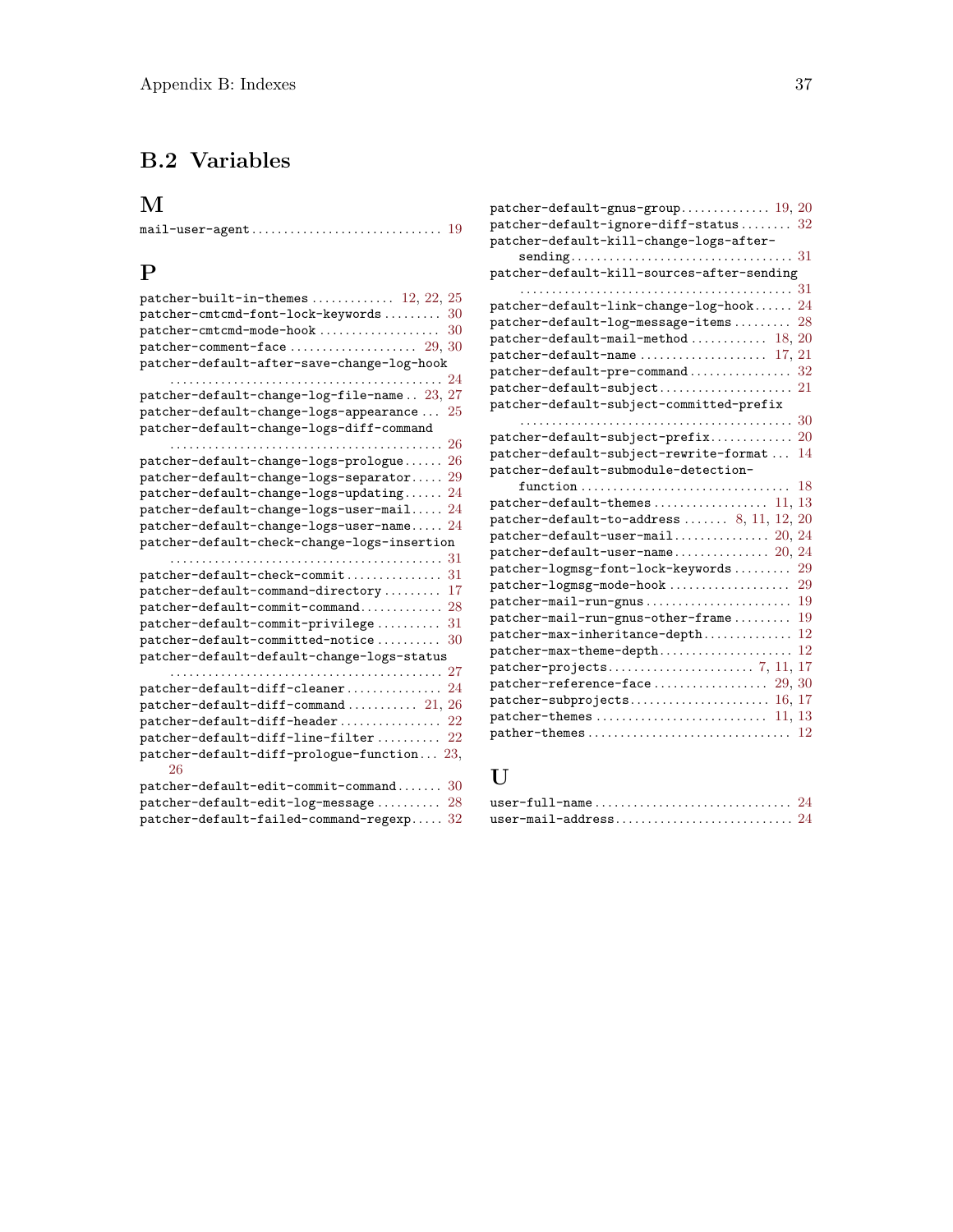# <span id="page-41-0"></span>B.3 Functions

# C

# G

|--|--|--|--|--|--|--|--|--|--|--|--|--|--|--|--|--|--|--|--|--|--|--|--|--|--|--|--|--|

# M

# P

| $\mathtt{patch-to-change-log}\dots\dots\dots\dots\dots\dots\dots\ 24$        |    |
|------------------------------------------------------------------------------|----|
| ${\tt patcher-change-log-first}\ \dots\dots\dots\dots\dots\dots\dots \ 25$   |    |
|                                                                              |    |
| $\mathtt{patcher-change-log-last25}$                                         |    |
| $\texttt{patcher-change-log-mail}\dots\dots\dots\dots\dots \ 8,\ 25$         |    |
| $\texttt{patcher-change-log-next} \dots \dots \dots \dots \dots \quad 8, 25$ |    |
| $\texttt{patcher-change-log-previous}\dots\dots\dots\dots\dots\ 25$          |    |
| patcher-change-logs-insert-change-logs 26                                    |    |
|                                                                              |    |
| $\mathtt{patcher-cmtcmd-cancel\ldots,30}$                                    |    |
|                                                                              |    |
|                                                                              |    |
| $pattern-cmtcmd-mode \ldots \ldots \ldots \ldots \ldots \ldots \ldots 30$    |    |
| patcher-default-diff-cleaner 24                                              |    |
| $\verb patcher-default-diff-prologue23 , 26$                                 |    |
| patcher-detect-submodules                                                    | 18 |
| $pattern-git-detect-submodules 18$                                           |    |
|                                                                              |    |

| ${\tt patcher-gnus-summary-followup\ 15}$                                                 |
|-------------------------------------------------------------------------------------------|
| patcher-gnus-summary-followup-with-original                                               |
|                                                                                           |
| patcher-gnus-summary-reply<br>15                                                          |
| patcher-gnus-summary-reply-with-original                                                  |
| 15                                                                                        |
| patcher-hg-detect-submodules<br>18                                                        |
| 29<br>patcher-logmsg-cancel                                                               |
| $\mathtt{patcher-logmsg-commit}\dots\dots\dots\dots\dots\dots\ 9,\ 29$                    |
| 29<br>patcher-logmsg-init-message                                                         |
| patcher-logmsg-insert-change-logs<br>29                                                   |
| patcher-logmsg-insert-compressed-change-                                                  |
| 29                                                                                        |
| ${\tt patcher-logmsg-insert-subject}$<br>29                                               |
| patcher-logmsg-kill<br>30                                                                 |
| patcher-logmsg-mode<br>29                                                                 |
|                                                                                           |
| patcher-mail-adapt<br>14                                                                  |
| patcher-mail-commit 8, 27, 28                                                             |
| patcher-mail-compose-mail<br>19                                                           |
| $\mathtt{patcher-mail-diff} \dots \dots \dots \dots \dots \dots \dots \dots \dots \ 21$   |
|                                                                                           |
|                                                                                           |
| patcher-mail-gnus<br>19                                                                   |
| $\mathtt{patcher-mail-insert-change-logs}\dots\ldots\ 8,\,26$                             |
| patcher-mail-kill<br>14                                                                   |
|                                                                                           |
| ${\tt pattern-mail-next-change-log}\dots\dots\dots\dots\dots \ 8$                         |
| $\mathtt{patcher-mail\text{-}previous\text{-}change\text{-}log}\ldots\ldots\ldots\ 25$    |
|                                                                                           |
| ${\tt patcher-version}\dots\dots\dots\dots\dots\dots\dots\dots\dots\dots\dots\dots$<br>11 |
|                                                                                           |